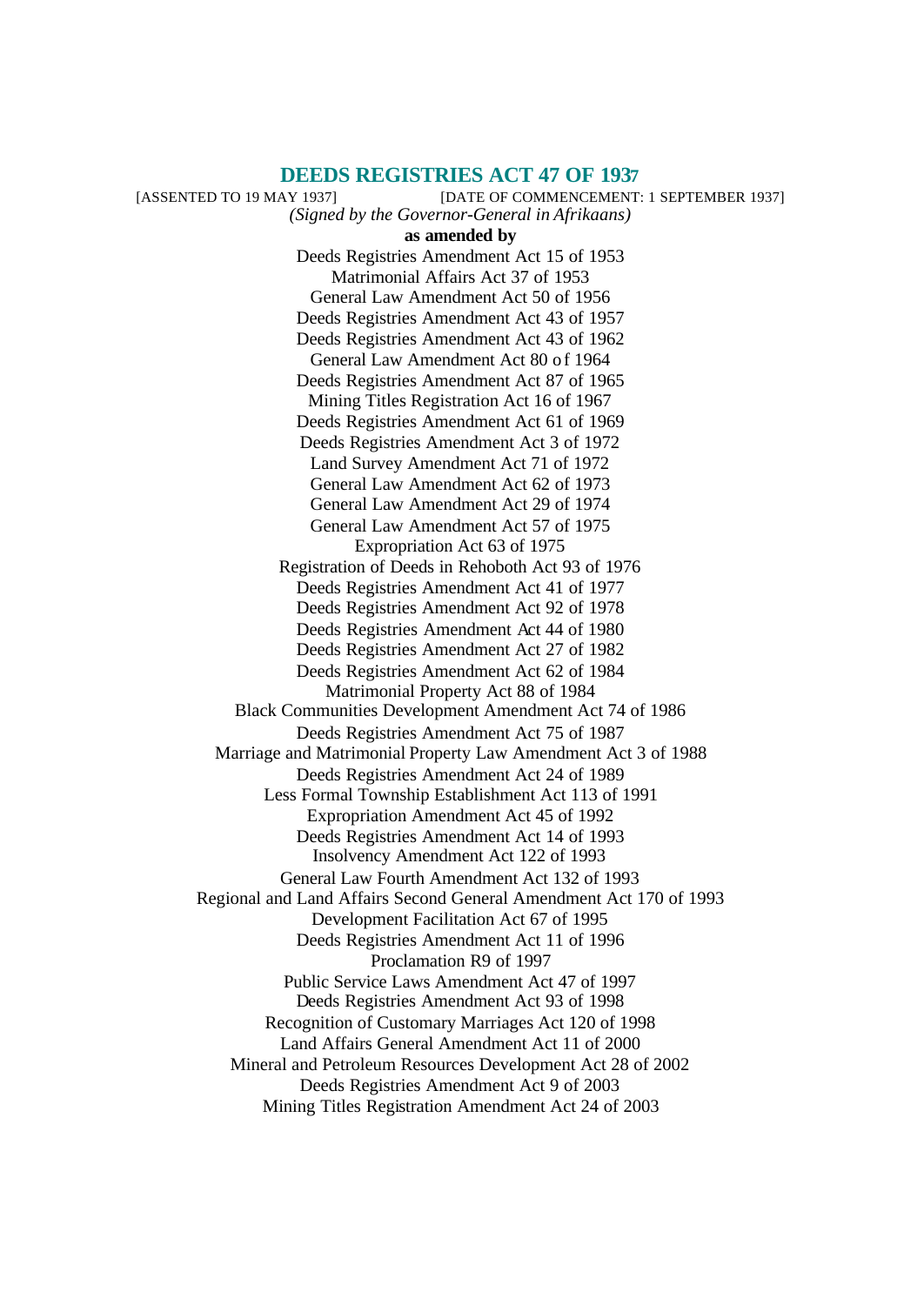# (as amended by Minerals and Energy Laws Amendment Act 11 of 2005)

# Deeds Registries Amendment Act 5 of 2006

# **also amended by**

Magistrates' Courts Amendment Act 120 of 1993

[with effect from a date to be proclaimed - see PENDLEX]

# Communal Land Rights Act 11 of 2004

[with effect from a date to be proclaimed - see PENDLEX]

# **Regulations under this Act**

# REGISTRATION OF DEEDS REGULATIONS (GN R474 in *GG* 466 of 29 March 1963)

REGISTRATION OF LEASEHOLD RIGHTS (GN R109 in *GG* 11677 of 27 January 1989)

# **ACT**

# **To consolidate and amend the laws in force in the Republic relating to the registration of deeds.**

BE IT ENACTED by the King's Most Excellent Majesty, the Senate and the House of Assembly of the Union of South Africa, as follows:-

# **CHAPTER I**

# **ADMINISTRATION (ss 1-10)**

# **1 Deeds registries**

(1) *(a)* The Minister may from time to time, subject to the laws governing the public service, by notice in the *Gazette*-

- (i) establish or disestablish deeds registries;
- (ii) establish or disestablish sub-deeds registries within the area of deeds registries;
- (iii) determine the names and situation of such offices, define the respective areas thereof, or amend any such determination or definition; and
- (iv) subject to the provisions of this Act or any other law, determine the registration acts or other acts which are required or permitted to be performed in any such registry, or amend any such determination.
	- *(b)* Any area defined under paragraph *(a)* (iii), may-
		- (i) consist of different non-adjoining regions; or
		- (ii) partly consist of a portion of an existing defined area excised therefrom.
	- *(c)* The respective-
		- (i) deeds registries mentioned in paragraph *(a)* prior to the substitution thereof by section 1 *(a)* of the Deeds Registries Amendment Act, 1984, shall at the commencement of that Act be deemed to have been established by the Minister by notice under paragraph *(a)* as so substituted; and
		- (ii) areas of those registries as defined in the Second Schedule prior to the repeal thereof by section 8 of the said Act, shall so be deemed to have been defined by the Minister under the said paragraph *(a)*,

and every such deeds registry within such area shall at such commencement be a continuation of the registry which existed in its area immediately prior to that commencement.

> *(d)* The registration office at Johannesburg shall be a deeds registry, but only in connection with the registration of documents relating to immovable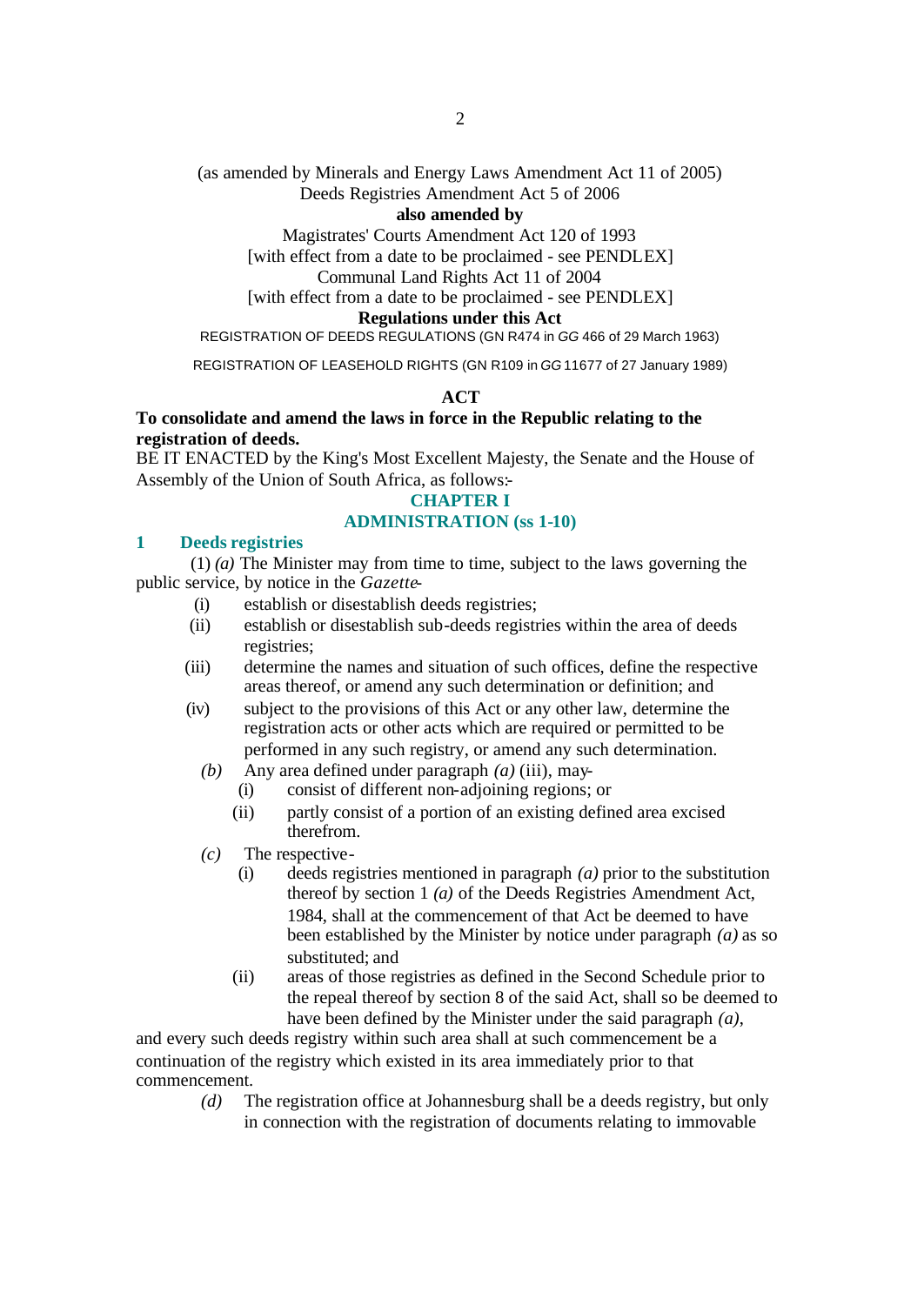property in any township in the area served by that registration office and the documents referred to in paragraphs *(j)*, *(j)bis* and *(k)* of subsection (1) of section 3, and the registration of other documents relating to the aforementioned documents and which is authorized by this Act.

*(e)* The Minister may at any time in a similar manner withdraw any notice published under paragraph *(a)*.

[Sub-s. (1) substituted by s. 1 *(a)* of Act 61 of 1969, amended by s. 1 of Act 3 of 1972 and substituted by s. 1 of Act 27 of 1982 and by s. 1 *(a)* of Act 62 of 1984.]

(1A) After the commencement of section 1 of the Deeds Registries Amendment Act, 1969-

- *(a)* any document affecting the title of the land included in a township referred to in subsection (1) *(b)* or of an erf in any such township shall, notwithstanding anything to the contrary in any other law contained, be registered only in the deeds registry at Johannesburg;
- *(b)* any such document registered in the deeds registry at Pretoria at such commencement and of which a copy has been furnished by the registrar at Pretoria to the registrar at Johannesburg in terms of any law repealed by section 10 of that Act or in terms of any other law, and has been entered by the lastmentioned registrar in his registers or is kept in his office, shall be deemed to be registered in the deeds registry at Johannesburg;
- *(c)* the copy of a document referred to in paragraph *(b)* shall for the purposes of any relevant law be deemed to be the registry duplicate of the document in question;
- *(d)* any entry made by the registrar at Johannesburg in the duplicate kept in his office of any register opened and kept in the deeds registry at Pretoria, and any entry in a copy of any such register furnished to that registrar in terms of any law, shall be deemed to be an entry in the register in question, and such register shall be kept by that registrar in so far as it may be relevant for the purposes of paragraph *(a)*.

[Sub-s. (1A) inserted by s. 1 *(b)* of Act 61 of 1969.]

- $(2)$  and  $(3)$  ......
	- [Sub-ss. (2) and (3) deleted by s. 1 *(b)* of Act 62 of 1984.]
- **1A Discontinuance of rationalised registries: Transfer of their functions, records, other equipment and staff to a receiving deeds registry**
	- (1) For the purposes of this section-
		- *(a)* a rationalised registry means-
			- (i) the deeds registry established in terms of the Bophuthatswana Deeds Registries Act, 1937 (Act 47 of 1937);
			- (ii) the deeds registry established in terms of regulation 1 of Chapter 9 of the Bophuthatswana Regulations for the Administration and Control of Towns, Proclamation R293 of 1962;
			- (iii) the registry of land titles established in terms of section 41 of the Bophuthatswana Black Areas Land Regulations, Proclamation R188 of 1969;
			- (iv) the deeds registry established in terms of the Venda Deeds Registries Act, 1937 (Act 47 of 1937);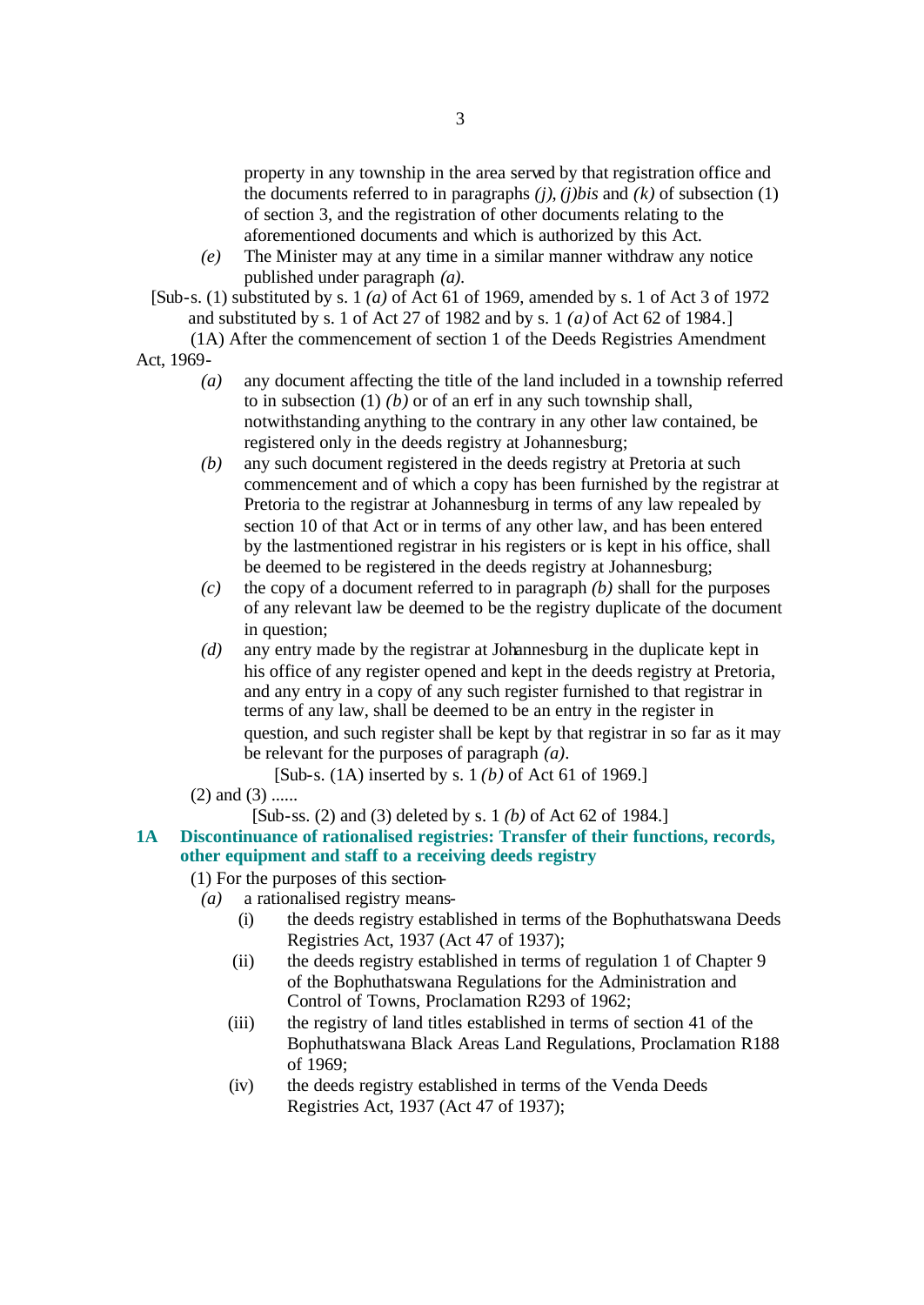- (v) the registration office established in terms of section 13 of the Venda Land Affairs Proclamation (Proclamation 45 of 1990);
- (vi) the deeds registry established in terms of the Ciskei Deeds Registries Act, 1937 (Act 47 of 1937);
- (vii) the deeds registry established in terms of regulation 1 of Chapter 9 of the Ciskei Townships Proclamation, 1962 (Proclamation R293 of 1962);
- (viii) the registry of land titles established in terms of section 41 of the Ciskei Land Regulation Act, 1982 (Act 14 of 1982);
	- (ix) the deeds registry established in terms of the Gazankulu Deeds Registries Act, 1937 (Act 47 of 1937);
	- (x) the deeds registry established in terms of regulation 1 of Chapter 9 of the Gazankulu Regulations for the Administration and Control of Townships in Black Areas, Proclamation R293 of 1962;
	- (xi) the registry of land titles established in terms of section 41 of the Gazankulu Black Areas Land Regulations, Proclamation R188 of 1969;
- (xii) the deeds registry established in terms of the KaNgwane Deeds Registries Act, 1937 (Act 47 of 1937);
- (xiii) the deeds registry established in terms of regulation 1 of Chapter 9 of the KaNgwane Regulations for the Administration and Control of Townships in Black Areas, Proclamation R293 of 1962;
- (xiv) the registry of land titles established in terms of section 41 of the KaNgwane Black Areas Land Regulations, Proclamation R188 of 1969;
- (xv) the deeds registry established in terms of the KwaNdebele Deeds Registries Act, 1937 (Act 47 of 1937);
- (xvi) the deeds registry established in terms of regulation 1 of Chapter 9 of the KwaNdebele Regulations for the Administration and Control of Towns, Proclamation R293 of 1962);
- (xvii) the registry of land titles established in terms of section 41 of the KwaNdebele Black Areas Land Regulations, Proclamation R188 of 1969;
- (xviii) the deeds registry established in terms of the KwaZulu Deeds Registries Act, 1937 (Act 47 of 1937);
	- (xix) the deeds registry established in terms of regulation 1 of Chapter 9 of the KwaZulu Regulations for the Administration and Control of Townships in Black Areas, Proclamation R293 of 1962;
	- (xx) the registration office established in terms of section 11 of the KwaZulu Land Affairs Act, 1992 (Act 11 of 1992);
	- (xxi) the deeds registry established in terms of the Lebowa Deeds Registries Act, 1937 (Act 47 of 1937);
- (xxii) the deeds registry established in terms of regulation 1 of Chapter 9 of the Lebowa Regulations for the Administration and Control of Townships in Black Areas, Proclamation R293 of 1962;
- (xxiii) the registry of land titles established in terms of section 41 of the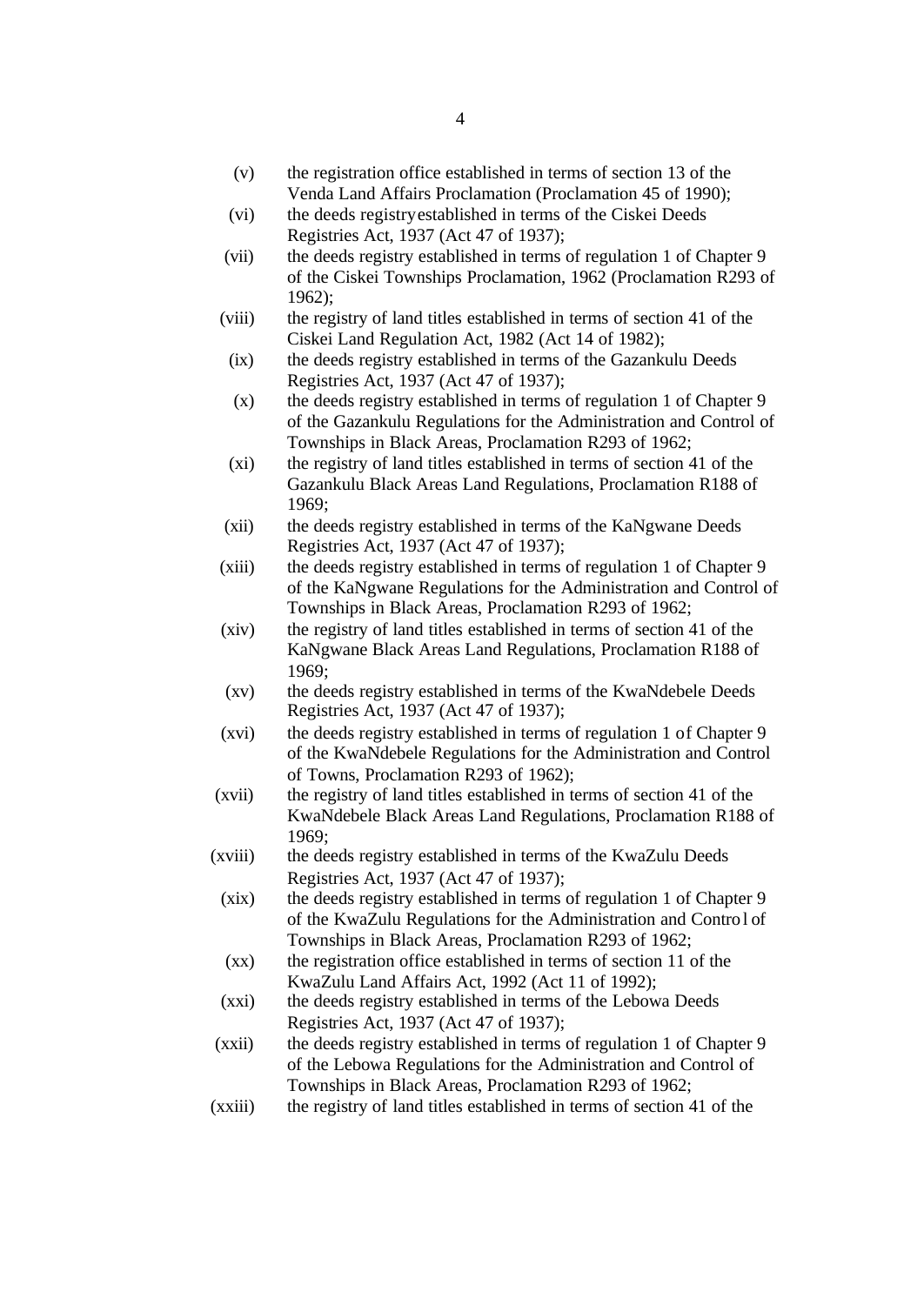Lebowa Black Areas Land Regulations, Proclamation R188 of 1969; (xxiv) the deeds registry established in terms of the Qwaqwa Deeds

- Registries Act, 1937 (Act 47 of 1937);
- (xxv) the deeds registry established in terms of regulation 1 of Chapter 9 of the Qwaqwa Regulations for the Administration and Control of Townships in Black Areas, Proclamation R293 of 1962;
- (xxvi) the registry of land titles established in terms of section 41 of the Qwaqwa Black Areas Land Regulations, Proclamation R188 of 1969.
- *(b)* the receiving registry means, in the case of-
	- (i) the registries mentioned in subparagraphs (vi), (vii) and (viii) of paragraph *(a)*, the deeds registry at King William's Town;
	- (ii) the registries mentioned in subparagraphs (i), (ii) and (iii) of paragraph *(a)*, in respect of land that formed part of the former Republic of Bophuthatswana which after the commencement of the Constitution of the Republic of South Africa, 1993 (Act 200 of 1993), is situated in the province of-
		- *(a)* the Free State, the deeds registry at Bloemfontein;
		- *(b)* Gauteng, the deeds registry at Pretoria;
		- *(c)* Mpumalanga, the deeds registry at Pretoria;
		- *(d)* the North-West, situated-
			- (i) within the area defined in Schedule 3 to Proclamation R9 of 1997, the deeds registry at Pretoria;
			- (ii) outside the area defined in Schedule 3 to Proclamation R9 of 1997, the deeds registry at Vryburg; and
		- *(e)* the Northern Cape, the deeds registry at Vryburg;
	- (iii) the registries mentioned in subparagraphs (iv), (v), (ix) to (xvii), (xxi), (xxii) and (xxiii) of paragraph *(a)*, the deeds registry at Pretoria;
	- (iv) the registries mentioned in subparagraphs (xviii), (xix) and (xx) of paragraph *(a)*, the deeds registry at Pietermaritzburg; and
	- (v) the registries mentioned in subparagraphs (xxiv), (xxv) and (xxvi) of paragraph *(a)*, the deeds registry at Bloemfontein.

(2) Notwithstanding the repeal of the laws mentioned in the Schedule 2 to Proclamation R9 of 1997, a rationalised registry shall continue to exist until it is discontinued as contemplated in subsection (3).

(3) *(a)* A rationalised registry shall be discontinued with effect from a date determined in respect of that registry by the Minister by notice in the *Government Gazette*.

*(b)* Different dates may be so determined in respect of the different deeds registries.

(4) The Minister may with effect from the date of commencement of Proclamation R9 of 1997, take the necessary steps to transfer the records, equipment and any other property of a rationalised registry to the respective receiving registry.

(5) Any official in the employ of a rationalised registry shall with effect from the date contemplated in subsection (3) be transferred to the receiving registry and shall be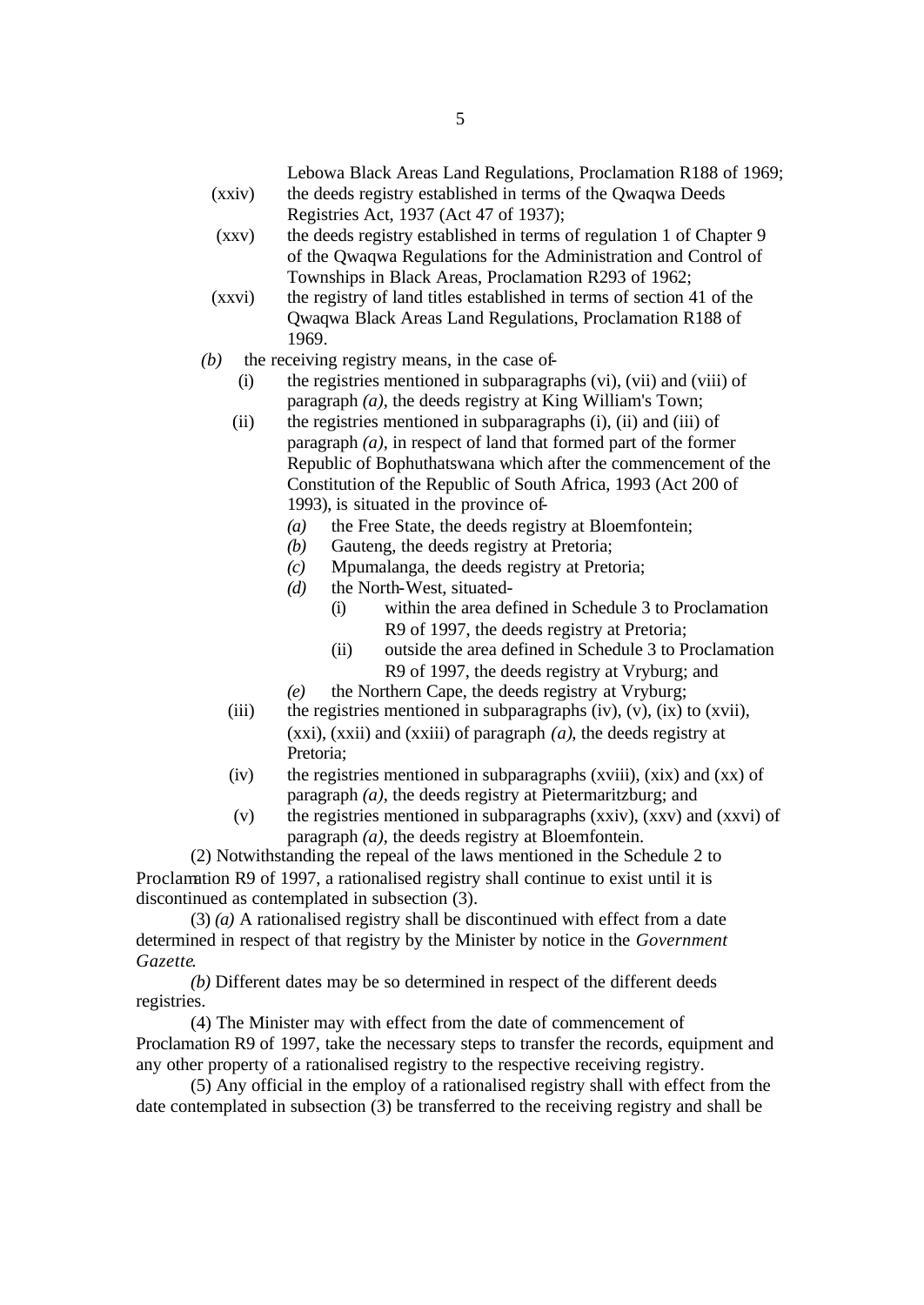suitably taken up in the establishment of the receiving deeds office: Provided that the appointment of a person as a registrar or officer in charge of a registry of a rationalised registry shall lapse on the date contemplated in subsection (3).

(6) All records of a rationalised registry shall with effect from the date contemplated in subsection (3) be transferred to the receiving registry.

- [S. 1A inserted by Proclamation R9 of 31 January 1997.]
- **2 Appointment of registrar and assistant registrar of deeds**

(1) Subject to the laws governing the public service, there shall be appointed by the Minister-

- *(a)* a chief registrar of deeds, who shall as such be the chairman and executive officer of the deeds registries regulations board mentioned in section *nine* and who shall, subject to the directions of the Minister, exercise such supervision over all the deeds registries as may be necessary in order to bring about uniformity in their practice and procedure;
	- [Para. *(a)* substituted by s. 2 *(a)* of Act 62 of 1984.]
- *(b)* in respect of each registry, a registrar of deeds, who shall be in charge of the deeds registry in respect of which he has been appointed; [Para. *(b)* substituted by s. 2 *(a)* of Act 27 of 1982.]
- *(c)* for a deeds registry, if necessary, one or more deputy registrars of deeds or one or more assistant registrars of deeds, or one or more deputy registrars of deeds and one or more assistant registrars of deeds, who shall respectively have the power, subject to the regulations, to perform any act which may lawfully be done under this Act or any other law by a registrar.

[Para. *(c)* substituted by s. 2 *(a)* of Act 61 of 1969, by s. 2 of Act 3 of 1972 and by s. 2 *(a)* of Act 27 of 1982.]

*(d)* for the office of the chief registrar of deeds, if necessary, one or more registrars of deeds, one or more deputy registrars of deeds, and one or more assistant registrars of deeds.

[Para. *(d)* added by Proclamation R9 of 31 January 1997.]

- [Sub-s. (1) amended by s. 1 of Act 43 of 1957, substituted by s. 1 *(a)* of Act 43 of 1962 and by s. 1 *(a)* of Act 87 of 1965 and amended by s. 7 *(a)* of Act 62 of 1973.] (1)*bis* ......
	- [Sub-s. (1)*bis* inserted by s. 1 of Act 43 of 1957 and deleted by s. 1 *(b)* of Act 87 of 1965.]

(1A) Whenever the chief registrar of deeds or any registrar, deputy registrar or assistant registrar of deeds, because of absence or for any other reason, is unable to carry out the functions of that office, or whenever such office becomes vacant, the Minister may authorize any officer in a deeds registry or in the office of the chief registrar of deeds to act in the place of such chief registrar, registrar, deputy registrar or assistant registrar during the period of such absence or incapacity, or to act in the vacant office until the vacancy is filled, as the case may be.

[Sub-s. (1A) inserted by s. 7 *(b)* of Act 62 of 1973 and substituted by s. 2 *(b)* of Act 27 of 1982 and by s. 1 *(a)* of Act 93 of 1998.]

(1B) The Minister may authorise any person to act temporarily, and either generally or in a particular matter, as assistant registrar of deeds in respect of any deeds registry additional to any assistant registrar or acting assistant registrar of the deeds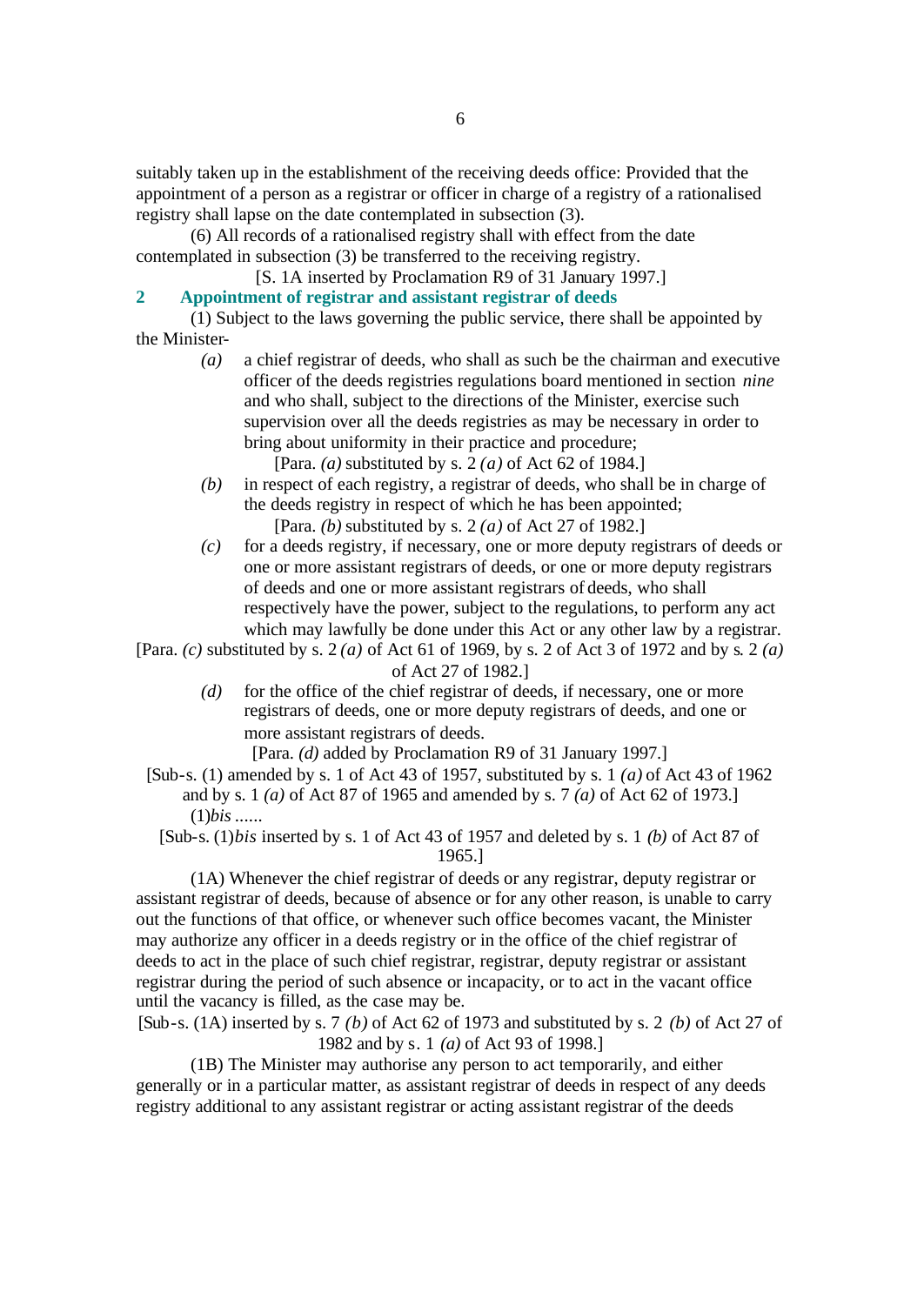registry concerned. Such a person must have proven appropriate expertise or the capacity to acquire, within a reasonable time, the ability required to perform the functions of that office, regard being had to the time available and the nature and extent of those functions and the responsibilities of that office.

[Sub-s. (1B) inserted by s. 7 *(b)* of Act 62 of 1973 and substituted by s. 2 *(b)* of Act 27 of 1982 and by s. 1 *(b)* of Act 93 of 1998.]

(1C) The Minister may delegate any power conferred on him by this section, to the Director-General: Land Affairs or a Deputy Director-General in the Department of Land Affairs.

[Sub-s. (1C) inserted by s. 7 *(b)* of Act 62 of 1973, substituted by s. 2 *(b)* of Act 27 of

1982 and by s. 1 of Act 14 of 1993 and amended by s. 10 of Act 11 of 1996.]

(2) No person shall be appointed as chief registrar, registrar, deputy registrar or assistant registrar of deeds after the commencement of section 2 of the Deeds Registries Amendment Act, 1984 (Act 62 of 1984), unless he has passed the final examination for the Diploma *Iuris*, or for any other diploma or a degree, recognized by the Minister for the Public Service and Administration to be equivalent thereto, and has proven appropriate expertise or the capacity to acquire, within a reasonable time, the ability required to perform the functions of that office, regard being had to the time available and the nature and extent of those functions and the responsibilities of that office.

[Sub-s. (2) deleted by s. 1 *(b)* of Act 43 of 1962, inserted by s. 1 *(b)* of Act 87 of 1965, substituted by s. 2 *(b)* of Act 61 of 1969, amended by s. 7 *(c)* of Act 62 of 1973, substituted by s. 2 *(b)* of Act 27 of 1982, amended by s. 2 *(b)* of Act 62 of 1984,

substituted by s. 1 of Act 14 of 1993, amended by Proclamation R9 of 31 January 1997 and substituted by s. 35 (1) of Act 47 of 1997 and by s. 1 *(c)* of Act 93 of 1998.]

(3) Any person holding, at the commencement of section 2 of the Deeds Registries Amendment Act, 1984-

- *(a)* the office of chief registrar of deeds, and who on a date prior to such commencement ceased also to hold the office of registrar of deeds, shall as from that date be deemed; and
- *(b)* the office of registrar or assistant registrar or deputy registrar of deeds, shall be deemed as from the date of such commencement,

to have been appointed under this section as chief registrar of deeds, or as registrar or assistant registrar or deputy registrar of deeds, as the case may be.

[Sub-s. (3) substituted by s. 2 *(b)* of Act 27 of 1982 and by s. 2 *(c)* of Act 62 of 1984.]

(4) Every registrar appointed under or referred to in this section is hereinafter referred to as the registrar.

(5) Each registrar shall have a seal of office which shall be affixed to all deeds executed or attested by him and to all copies of deeds issued by him to serve in lieu of the original deeds.

# **3 Duties of registrar**

(1) The registrar shall, subject to the provisions of this Act-

*(a)* take charge of and, except as provided in subsection (2) or (3), preserve or cause to be preserved all records which were prior to the commencement of this Act, or may become after such commencement, records of any deeds registry in respect of which he has been appointed: Provided that the registrar may destroy or otherwise dispose of any record as prescribed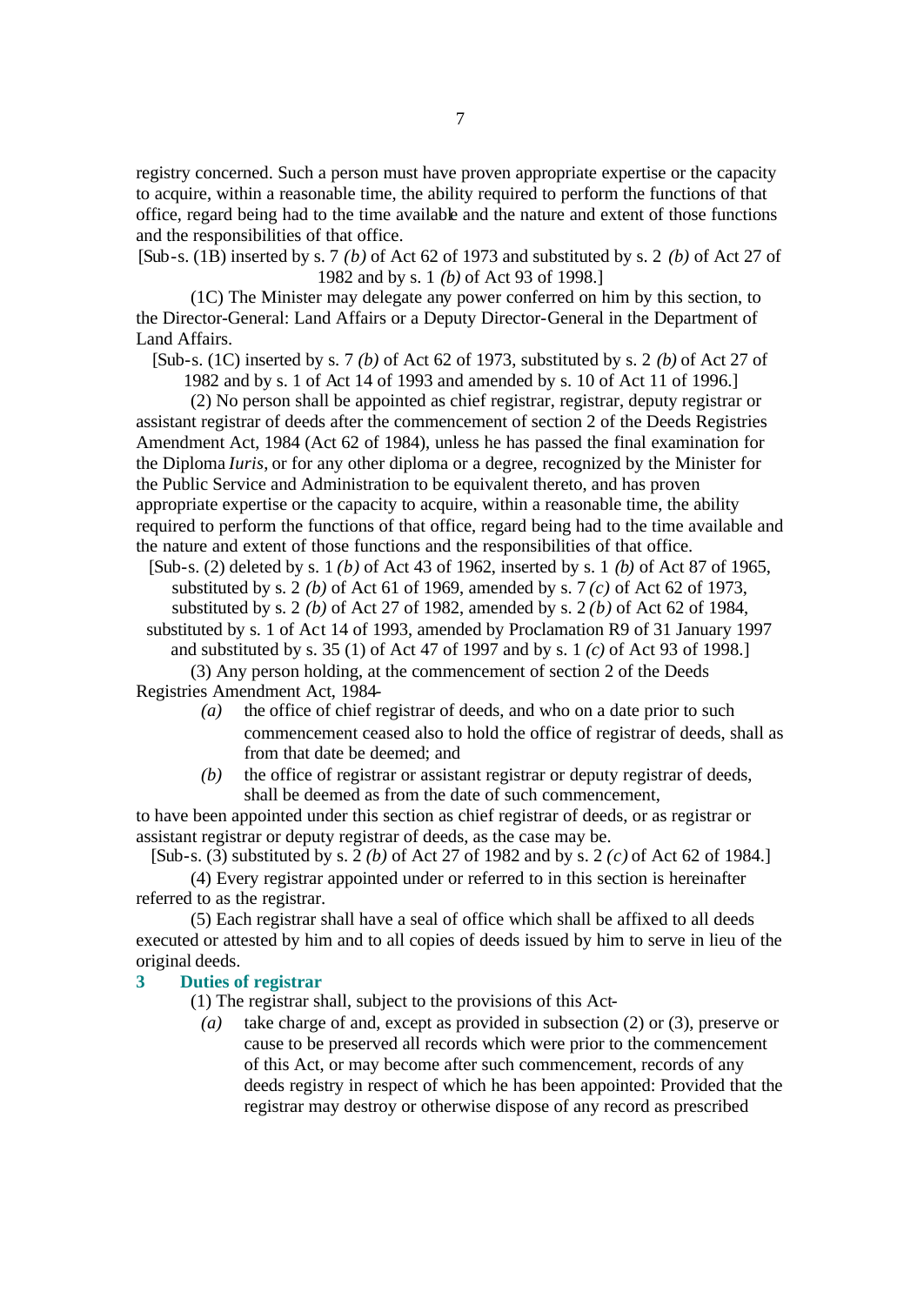which has been cancelled in terms of this subsection or any record in connection with a caveat that has expired in terms of section 17 (3), 18B or 127A of the Insolvency Act, 1936 (Act 24 of 1936);

[Para. *(a)* amended by s. 1 *(a)* of Act 41 of 1977 and substituted by s. 9 of Act 122 of 1993.]

- *(b)* examine all deeds or other documents submitted to him for execution or registration, and after examination reject any such deed or other document the execution or registration of which is not permitted by this Act or by any other law, or to the execution or registration of which any other valid objection exists: Provided that such deed or document need not be examined in its entirety before being rejected;
- *(c)* register grants or leases of land lawfully issued by the Government or grants issued by any other competent authority, and register amendments, renewals and cancellations of such leases, and releases of any part of the property leased;
- *(d)* attest or execute and register deeds of transfer of land, and execute and register certificates of title to land;
- *(d)bis*register deeds of transfer of initial ownership as contemplated in section 62 of the Development Facilitation Act, 1995;

[Para. *(d)bis* inserted by s. 68 of Act 67 of 1995.]

**[NB:** Paras. *(d)ter*, *(d)ter* (1A) and *(d)ter* (1B) have been inserted by s. 46 (1) of the Communal Land Rights Act 11 of 2004, a provision which will be put into operation by proclamation. See PENDLEX.**]**

- *(e)* attest and register mortgage bonds;
- *(f)* register cessions (including cessions made as security) of registered mortgage bonds, and register cancellations of such cessions if made as security;
- *(g)* register cancellations of registered mortgage bonds, releases of any part of the property hypothecated thereby or of all such property if the debt is further secured by a collateral bond, releases of any joint debtor or of any surety in respect of any such bond, the substitution of another person for a debtor in respect of any such bond, reductions of cover in respect of any such bond intended to secure future debts, and part payments of the capital amount due in respect of any such bond other than a bond intended to secure future debts;
- *(h)* register waivers of preference in respect of registered mortgage bonds and notarial bonds with regard to the whole or any part of the property hypothecated thereby in favour of other such bonds whether registered or about to be registered;
- *(i)* register waivers of preference in respect of registered real rights in land, in favour of mortgage bonds, whether registered or about to be registered;
- *(j)* register notarial bonds, and cancellations and cessions thereof (including cessions made as security) and cancellations of such cessions if made as security;
- *(j)bis* register releases of any part of the property hypothecated by any registered notarial bond or of all such property if the debt is further secured by a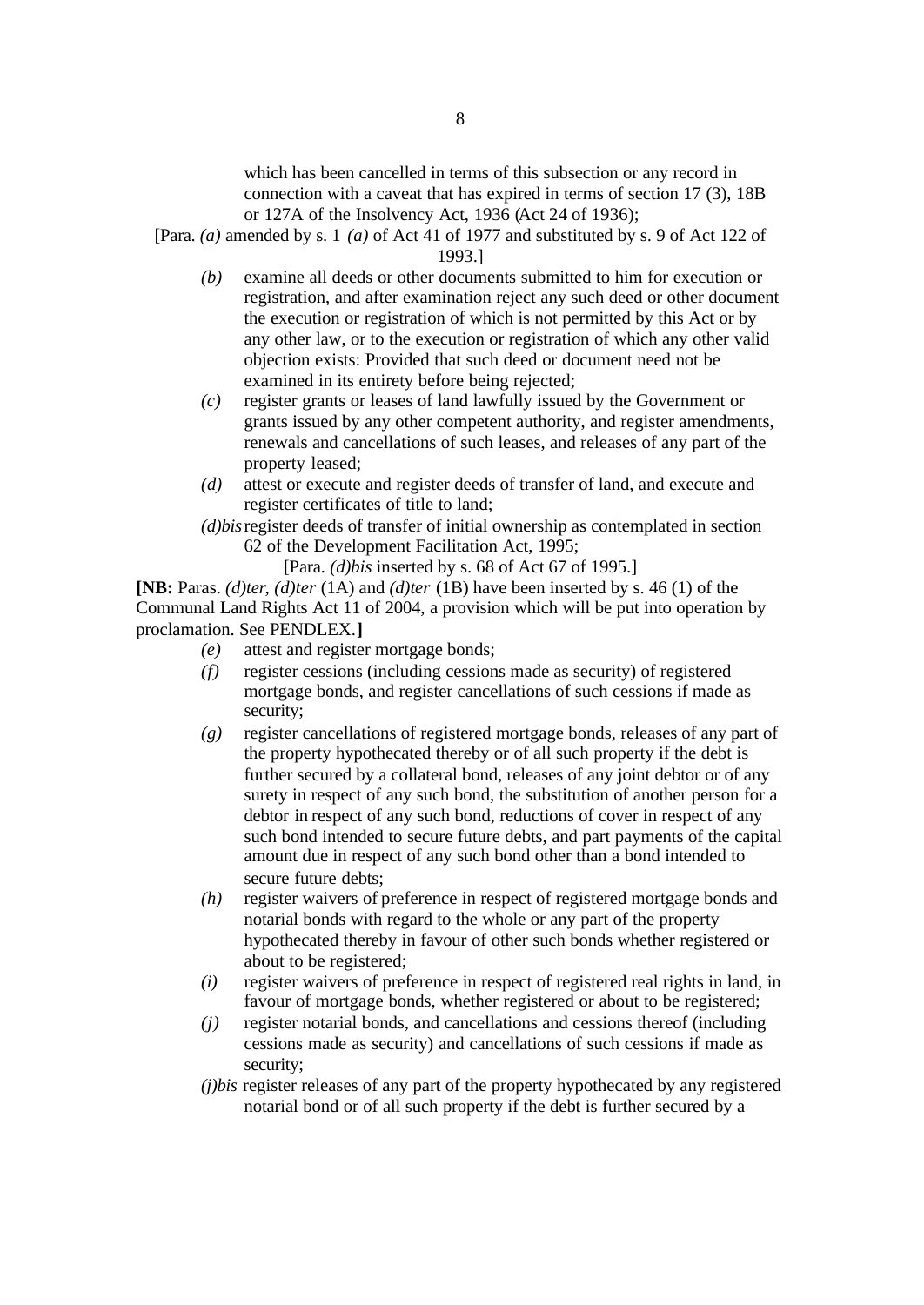collateral bond, releases of any joint debtor or of any surety in respect of any such bond, reductions of cover in respect of any such bond intended to secure future debts, and part payments in respect of the capital amount due in respect of any such bond other than a bond intended to secure future debts;

- *(k)* register antenuptial contracts, including orders under section 20, and contracts contemplated in section 21, of the Matrimonial Property Act, 1984, and register such notarial deeds having reference to persons and property within the area served by the registry in question as are required or permitted by law to be registered;
- [Para. *(k)* substituted by s. 28 of Act 88 of 1984 and by s. 1 of Act 11 of 1996.] *(l)* ......
- [Para. *(l)* repealed by s. 53 of Act 24 of 2003 (as amended by Act 11 of 2005).] *(m)* and *(n)* .......
- [Paras. *(m)* and *(n)* repealed by s. 53 of Act 24 of 2003 (as amended by Act 11 of 2005).]
	- *(o)* register any servitude, whether personal or praedial, and record the modification or extinction of any registered servitude;
	- *(p)* register notarial leases, sub-leases, and cessions of leases or of sub-leases, of land, and notarial cessions of underhand leases or sub-leases of land, which have been registered prior to the commencement of this Act, and notarial amendments of such leases and sub-leases, and notarial renewals and notarial cancellations of such leases and sub-leases and notarial releases of any part of the property leased;
	- *(p)bis*despite the repeal of the regulations, proclamations and by-laws made under sections 25 (1), 30 (2) and 30A (1) of the Black Administration Act, 1927 (Act 38 of 1927), by the Repeal of the Black Administration Act and Amendment of Certain Laws Act, 2005 (Act 28 of 2005)-
		- (i) continue to register any registrable transaction concerning a right originally acquired in terms of or under the Black Administration Act, 1927, in accordance with the legislation which created that right; and
		- (ii) exercise all the other powers and perform all the other duties vested in or imposed upon a Chief Commissioner or registration officer by or under the Black Administration Act, 1927. [Para. *(p)bis* inserted by s. 1 of Act 5 of 2006.]
	- $(q)$

[Para. *(q)* substituted by s. 1 of Act 44 of 1980 and repealed by s. 53 of Act 24 of 2003 (as amended by Act 11 of 2005).]

- *(r)* register any real right, not specifically referred to in this subsection, and any cession, modification or extinction of any such registered right;
- *(s)* register against any registered mortgage or notarial bond any agreement entered into by the mortgagor and the holder of that bond, whereby any terms of that bond, with the exception of terms relating to the relevant cause of debt, the mortgaged security or the amount of the debt secured by the bond, have been varied;

[Para. *(s)* substituted by s. 3 of Act 27 of 1982.]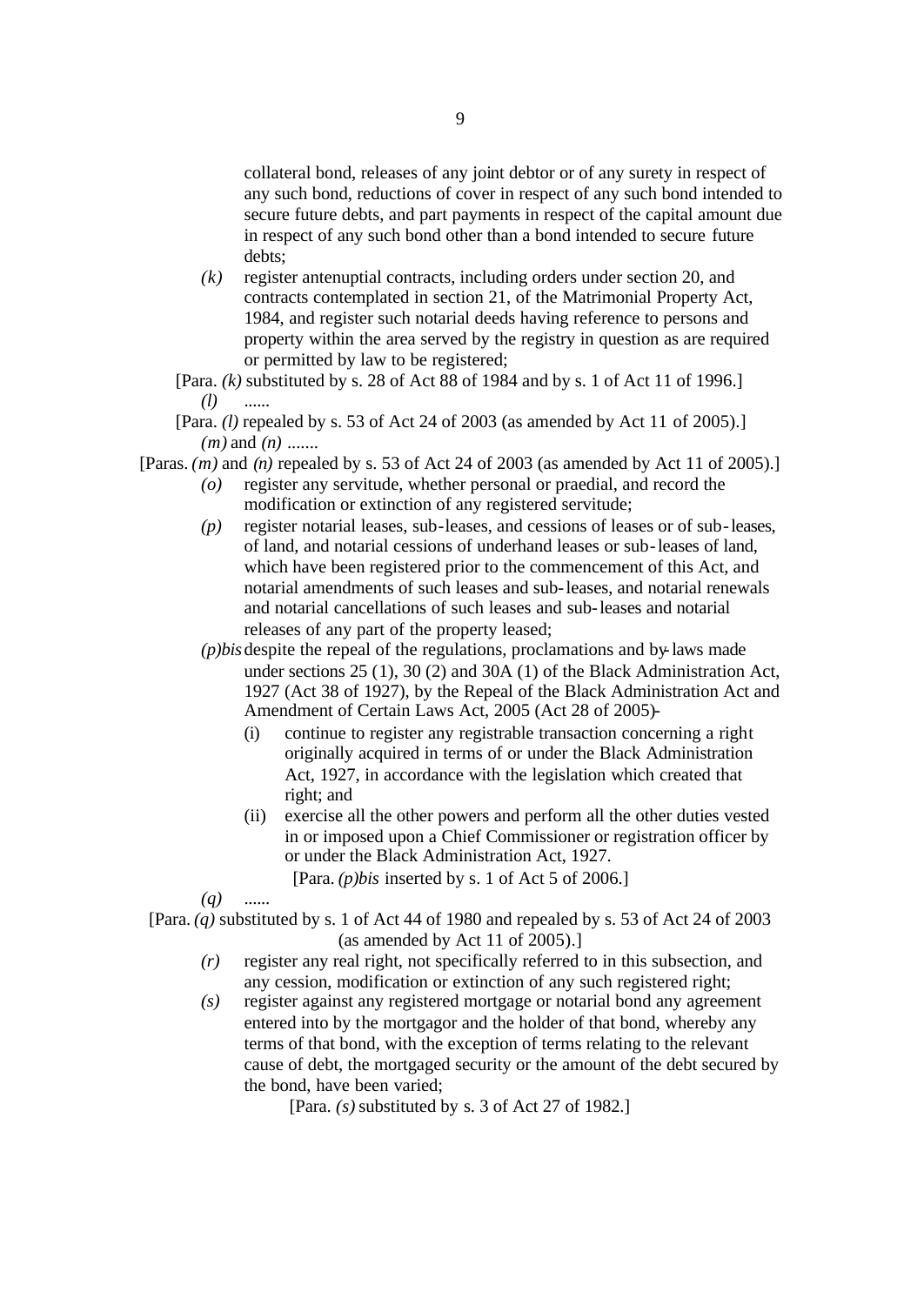*(t)* register general plans of erven or of sub-divisions of land, open registers of the erven or sub-divisions of land shown on such general plans, and record the conditions upon which the erven or sub-divisions have been laid out or established;

[Para. *(t)* substituted by s. 1 *(a)* of Act 92 of 1978.]

- *(u)* register powers of attorney whereby the agents named therein are authorized to act generally for the principals granting such powers, or to carry out a series of acts or transactions registrable in a deeds registry, and register copies of such powers registered in another deeds registry, which have been certified by the registrar thereof, or which have been issued for the purpose of being acted upon in a deeds registry by a Master or registrar of the Supreme Court of South Africa or a registrar of mining titles or a mining commissioner in his capacity as a registration officer;
- *(v)* make, in connection with the registration of any deed or other document, or in compliance with the requirements of any law, such endorsements on any registered deed or other document as may be necessary to give effect to such registration or to the objects of such law;
- *(w)* record all notices, returns, statements, or orders of court lodged with him in terms of any law;
- $(x)$  remove from his records, with the approval of the Master and after the lapse of ten years from the date of entry in such records, any entry made therein, whether before or after the commencement of this Act, in pursuance of the transmission to him of a notice of liquidation or an order of liquidation or sequestration;

[Para. *(x)* substituted by s. 2 *(b)* of Act 14 of 1993.]

*(y)* keep, whether by means of a computer or in any other manner or by means of a computer and in any other manner, such registers containing such particulars as are necessary for the purpose of carrying out the provisions of this Act or any other law and of maintaining an efficient system of registration calculated to afford security of title and ready reference to any registered deed,

[Para. *(y)* substituted by s. 1 *(b)* of Act 92 of 1978.]

and generally the registrar shall discharge all such duties as by law may or are to be discharged by a registrar of deeds or as are necessary to give effect to the provisions of this Act: Provided that nothing in this Act contained shall be construed as imposing upon the registrar at Johannesburg the duty of registering any deed or other document which he would not have registered if this Act had not been passed.

(2) *(a)* If the registrar concerned is satisfied that any record referred to in paragraph *(a)* of subsection (1) has become so dilapidated or has deteriorated to such an extent that it requires urgent restoration for the preservation thereof, he may transfer such record to the Director of Archives for restoration and preservation.

- *(b)* The Director of Archives shall-
- (i) forthwith furnish the registrar concerned with so many photographic copies of any record received for restoration and preservation as the registrar may require;
- (ii) as soon as any record has been restored for preservation, furnish the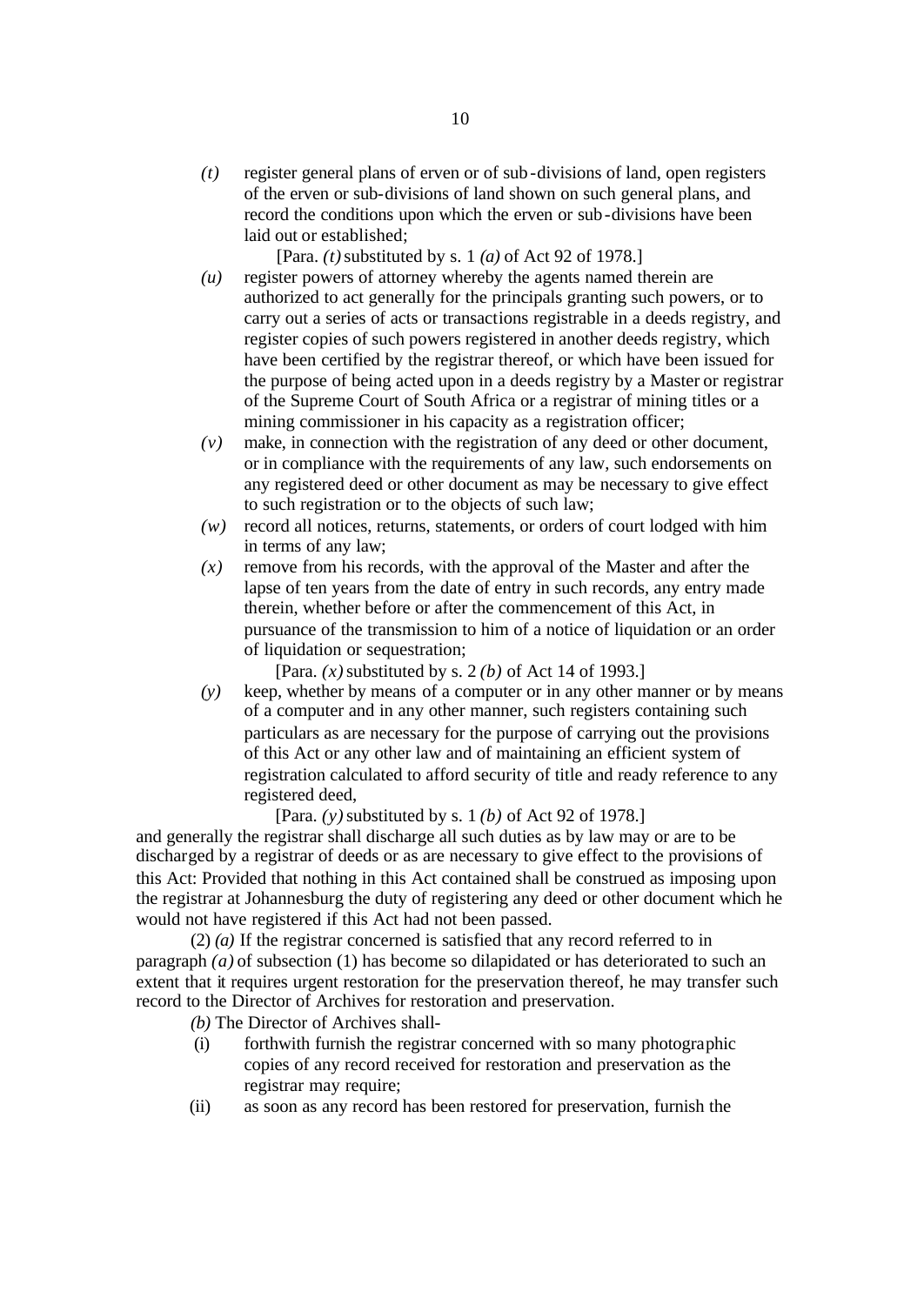registrar concerned with so many photographic copies thereof as the registrar may require;

(iii) preserve any record restored under this subsection in the archives depot at the seat of the provincial administration within the territorial limits of which the deeds registry in question is situate.

*(c)* Any photographic copy (certified by the Director of Archives or any person designated by him for the purpose) of any record furnished under this subsection by the Director of Archives to a registrar of deeds shall, for the purposes of a deeds registry, be deemed to be the original record.

(3) The registrar concerned may reproduce or cause to be reproduced any record referred to in paragraph *(a)* of subsection (1) by means of microfilming or any other process which in his opinion accurately reproduces any such record in such manner that any such reproduction forms a durable medium for reproducing and preserving any such record, and preserve or cause to be preserved such reproduction in lieu of such record.

[Sub-s. (3) added by s. 1 *(b)* of Act 41 of 1977.]

(4) A reproduction referred to in subsection (3) shall, for the purposes of a deeds registry, be deemed to be the original record, and a copy obtained by means of such reproduction and which has been certified by the registrar as a true copy of such reproduction shall be admissible in evidence and shall have all the effects of the original record concerned.

[Sub-s. (4) added by s. 1 *(b)* of Act 41 of 1977.]

[S. 3 amended by s. 14 of Act 50 of 1956, by s. 2 of Act 43 of 1957 and by s. 2 of Act 43 of 1962 and substituted by s. 2 of Act 87 of 1965.]

#### **4 Powers of registrar**

(1) Each registrar shall have power-

- *(a)* to require the production of proof upon affidavit or otherwise of any fact necessary to be established in connection with any matter or thing sought to be performed or effected in his registry;
- *(b)* whenever it is in his opinion necessary or desirable to rectify in any deed or other document, registered or filed in his registry, an error in the name or the description of any person or property mentioned therein, or in the conditions affecting any such property to rectify the error: Provided that-
	- (i) every person appearing from the deed or other document to be interested in the rectification has consented thereto in writing;
	- (ii) if any such person refuse to consent thereto the rectification may be made on the authority of an order of Court;
	- (iii) if the error is common to two or more deeds or other documents, including any register in his registry, the error shall be rectified in all those deeds or other documents;
	- (iv) no such rectification shall be made if it would have the effect of transferring any right;
	- $(v)$ [Sub-para. (v) deleted by s. 3 of Act 43 of 1957.] [Para. *(b)* amended by s. 3 of Act 43 of 1957.]

*(c)* to issue, under conditions prescribed by regulation, certified copies of deeds or other documents registered or filed in his registry;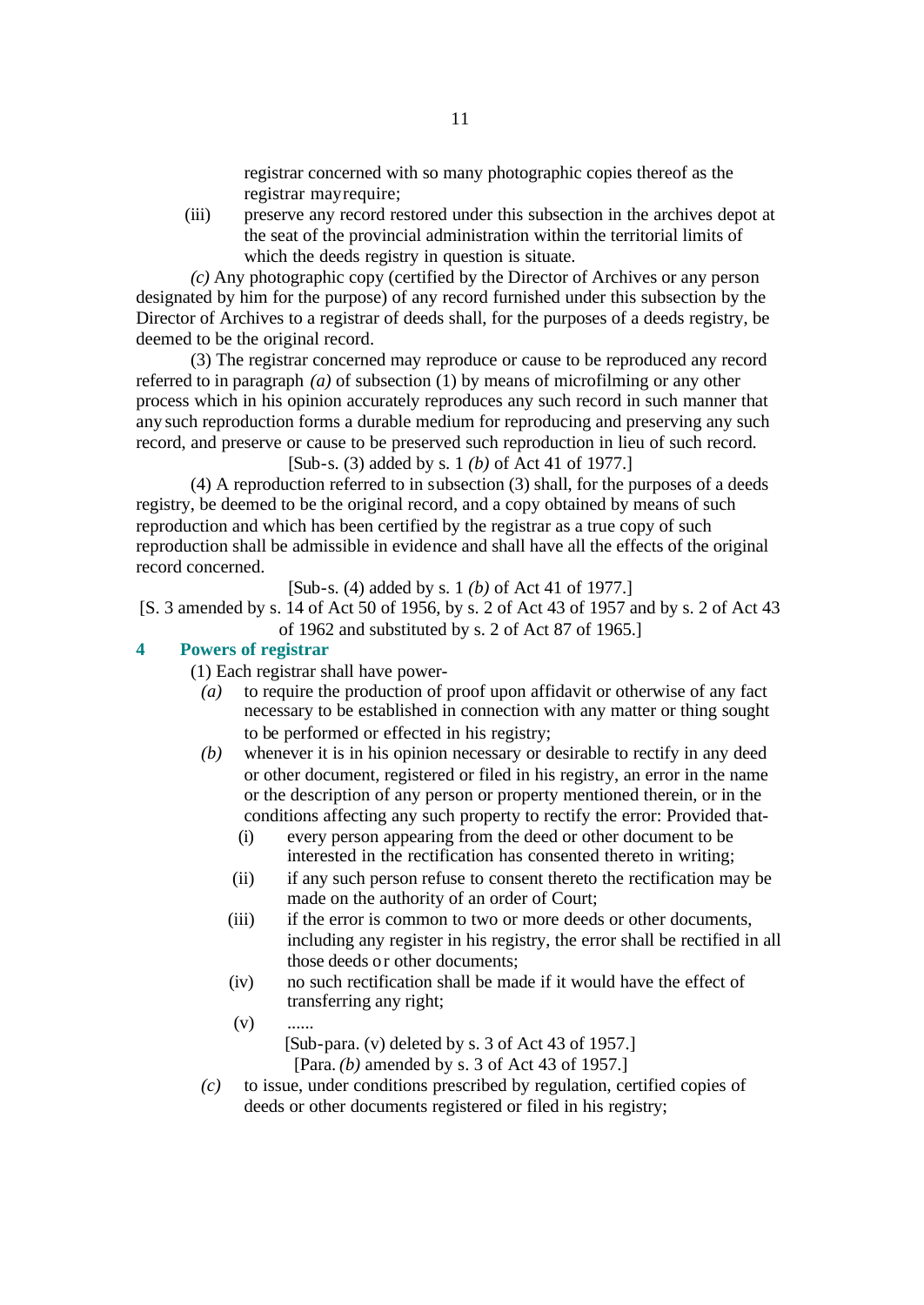*(d)* if in his opinion any deed or other document submitted to him has become illegible or unserviceable, to require tha t a certified copy thereof be obtained to take its place.

 $(2)$  ......

# [Sub-s. (2) deleted by s. 2 of Act 170 of 1993.]

# **5 Transactions affecting land in areas served by different deeds registries**

If it is sought to register transactions affecting separate pieces of land situate within the areas served by different deeds registries, the registrars concerned may, subject to the provisions of any regulations, by mutual arrangement, effect such registration in such manner as may be found expedient.

# **6 Registered deeds not to be cancelled except upon an order of court**

(1) Save as is otherwise provided in this Act or in any other law no registered deed of grant, deed of transfer, certificate of title or other deed conferring or conveying title to land, or any real right in land other than a mortgage bond, and no cession of any registered bond not made as security, shall be cancelled by a registrar except upon an order of Court.

(2) Upon the cancellation of any deed conferring or conveying title to land or any real right in land other than a mortgage bond as provided for in subsection (1), the deed under which the land or such real right in land was held immediately prior to the registration of the deed which is cancelled, shall be revived to the extent of such cancellation, and the registrar shall cancel the relevant endorsement thereon evidencing the registration of the cancelled deed.

[Sub-s. (2) added by s. 3 of Act 43 of 1962.]

# **7 Inspection of records and supply of information**

(1) Each registrar shall on conditions prescribed and upon payment of the prescribed fees, permit any person to inspect the public registers and other public records in his registry, other than the index to such registers or records, and to make copies of those records or extracts from those registers and to obtain such other information concerning deeds or other documents registered or filed in the registry as prior to the commencement of this Act could, customarily, be made or obtained.

(2) Notwithstanding anything to the contrary in any other law contained, no person (including the State) shall be exempted from the payment of the prescribed fees referred to in subsection (1).

[S. 7 amended by s. 4 of Act 43 of 1957 and substituted by s. 3 of Act 87 of 1965 and by s. 3 of Act 14 of 1993.]

**8 ......**

[S. 8 repealed by s. 4 of Act 43 of 1962.]

#### **9 Regulations board**

(1) There shall be established a deeds registries regulations board (in this section called 'the board'), with power to make regulations upon the subjects mentioned in section 10.

(2) The board shall consist of the chief registrar of deeds as chairman and executive officer in terms of section 2 (1) *(a)*, and four other members appointed by the Minister, of whom-

> *(a)* one shall be an officer occupying an office mentioned in section 2 (1) *(b)* or *(c)*;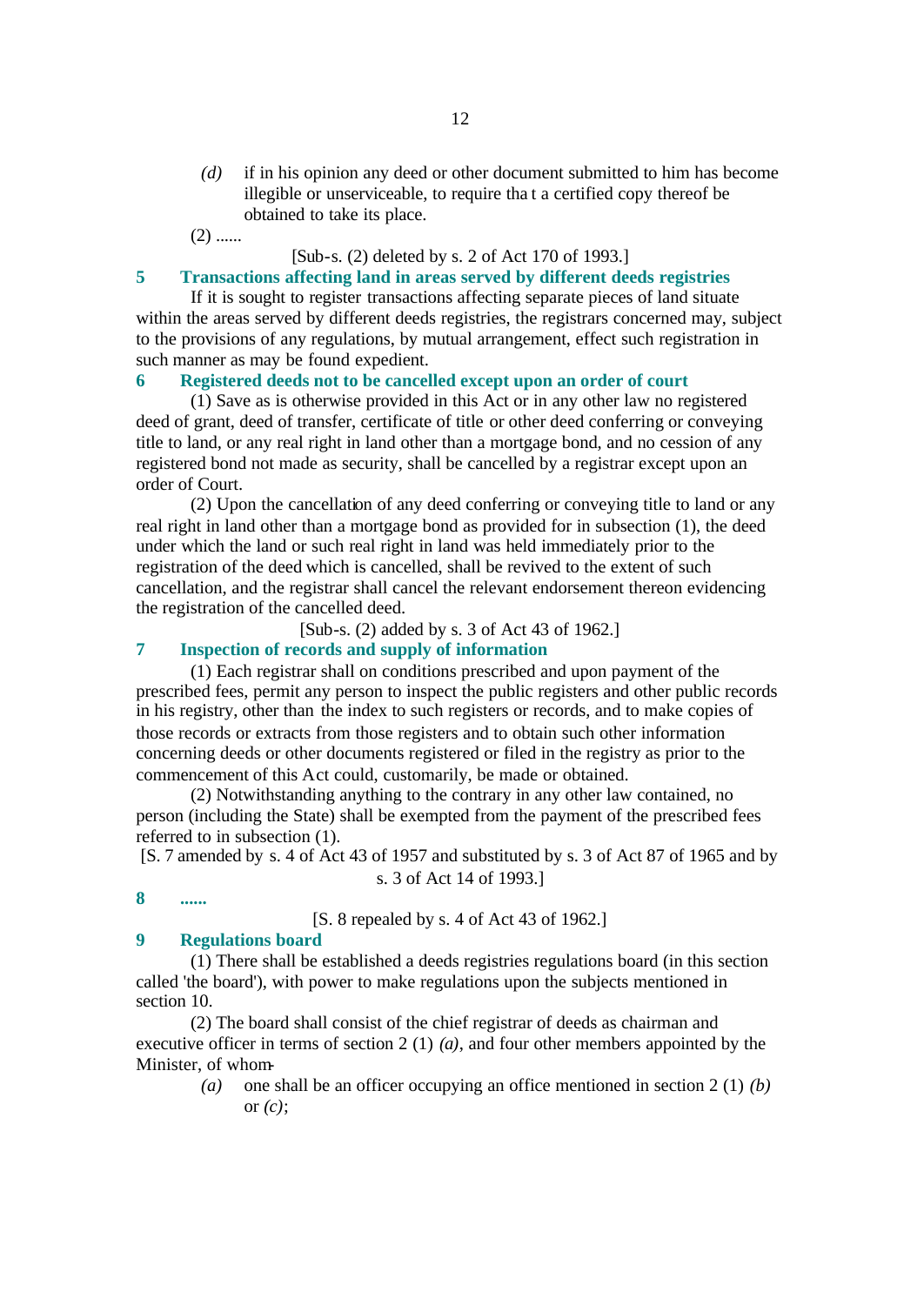*(b)* one shall be an officer of the Department of Land Affairs; and [Para. *(b)* substituted by s. 4 (1) *(a)* of Act 27 of 1982 and by s. 4 of Act 14 of 1993 and amended by s. 10 of Act 11 of 1996.]

*(c)* two shall be conveyancers nominated by the Executive Council of the Association of Law Societies of the Republic of South Africa.

(3) *(a)* A member of the board appointed by the Minister shall hold office for the period determined by the Minister, but the Minister may, if in his opinion there is good reason for doing so, terminate the appointment of such a member at any time before the expiration of his period of office.

*(b)* A member of the board whose period of office has expired shall be eligible for re-appointment.

(4) *(a)* The board shall meet at the times and places determined by the chairman.

*(b)* The Minister may at any time direct the chairman of the board to convene a meeting of the board at a time and place specified by the Minister.

(5) In the absence of the chairman of the board, the member referred to in subsection (2) *(a)*, shall act as chairman.

(6) *(a)* Three members of the board, of whom one shall be a member appointed in terms of subsection (2) *(c)*, shall form a quorum for a meeting of the board.

*(b)* The decision of a majority of the members present at any meeting of the board shall be the decision of the board, and in the event of an equality of votes the person presiding at the meeting shall have a casting vote in addition to his deliberative vote.

(7) The board may regulate the proceedings at its meetings as it may think fit and shall cause minutes of such proceedings to be kept.

(8) With the Minister's approval the board may make regulations also without holding a meeting, provided any regulations so made have been agreed to by all the members of the board.

(9) No regulation made by the board shall take effect unless it has been approved by the Minister and has been published in the *Gazette* at least one month before the date specified in the relevant notice as the date of commencement thereof.

[Sub-s. (9) substituted by s. 4 (1) *(b)* of Act 27 of 1982.]

(10) The provisions of section 17 of the Interpretation Act, 1957 (Act 33 of 1957), shall apply *mutatis mutandis* with reference to regulations approved by the Minister and published in the *Gazette* under subsection (9).

[Sub-s. (10) substituted by s. 4 (1) *(b)* of Act 27 of 1982.]

[S. 9 amended by s. 3 of Act 3 of 1972, by s. 17 of Act 71 of 1972 and by s. 8 (1) of Act 62 of 1973 and substituted by s. 9 of Act 57 of 1975.]

#### **10 Regulations**

(1) The board established under section *nine* may make regulations prescribing- *(a)* ......

[Para. *(a)* deleted by s. 2 *(a)* of Act 92 of 1978.]

*(b)* the fees of office (if any) to be charged in respect of any act, matter or thing required or permitted to be done in or in relation to a deeds registry, including any report made to the court by the registrar in terms of this Act and the manner in which the payment of the fees may be enforced, which may include the suspension of lodgement or lodgement facilities for deeds or any other document by any person in default of payment of such fees.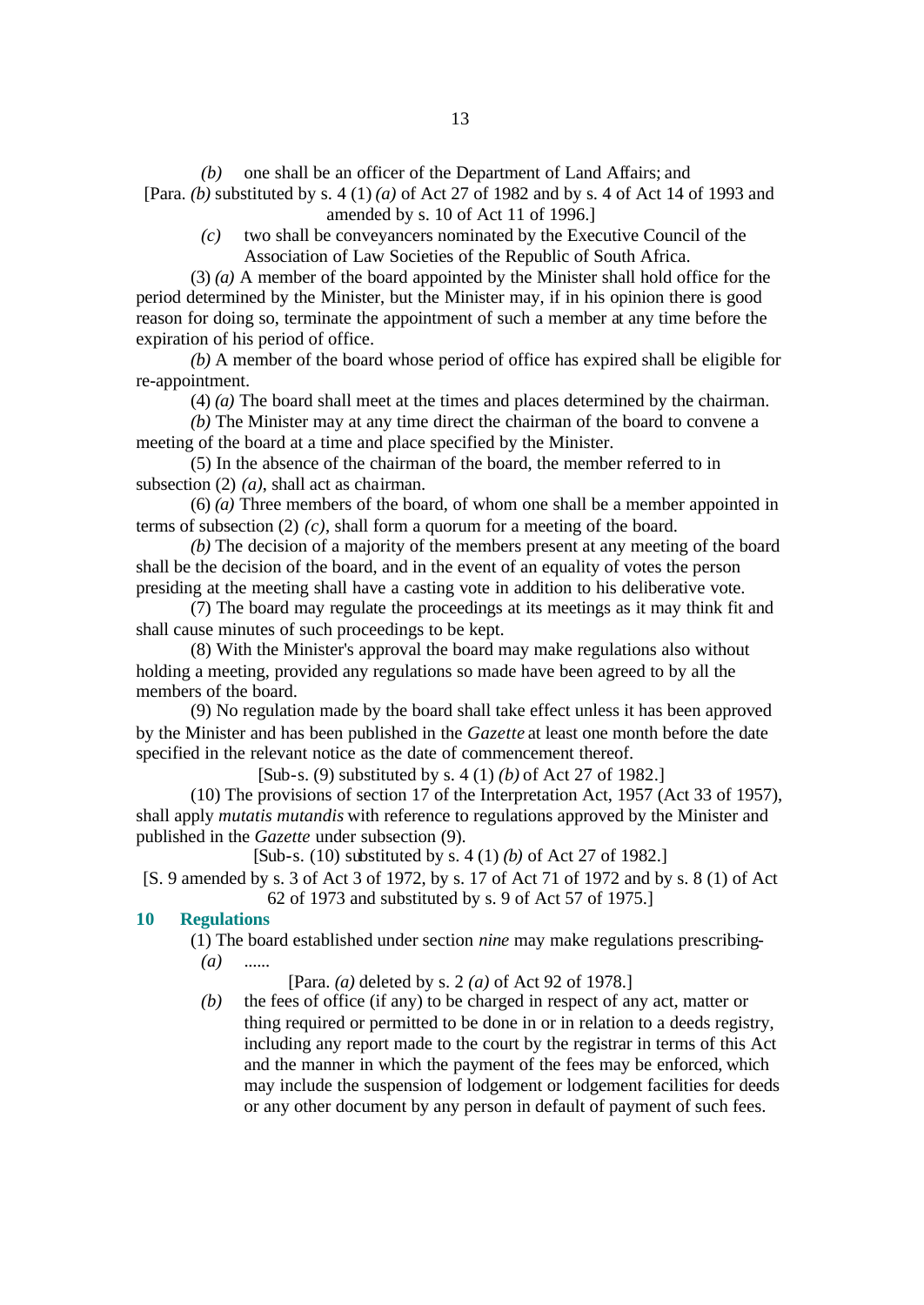|     | [Para. $(b)$ substituted by s. 1 of Act 11 of 2000.]                        |
|-----|-----------------------------------------------------------------------------|
| (c) |                                                                             |
|     | [Para. (c) deleted by s. $3(a)$ of Act 170 of 1993.]                        |
| (d) | the manner and form in which and the qualifications of the person by        |
|     | whom any deed or other document required or permitted to be lodged,         |
|     | registered or filed in any deeds registry shall be prepared, lodged,        |
|     | executed, registered, filed or delivered and the time within which any deed |
|     | shall be executed;                                                          |
|     | [Para. (d) amended by s. 5 (a) of Act 43 of 1962.]                          |
|     |                                                                             |
| (e) | [Para. $(e)$ deleted by s. 2 $(a)$ of Act 92 of 1978.]                      |
|     | the particular documents which, when produced in a deeds registry, shall    |
| (f) |                                                                             |
|     | be attested or witnessed, and the manner in which any such document         |
|     | shall be attested or witnessed;                                             |
| (g) | the divisions, districts or other areas within the area served by any deeds |
|     | registry, which shall be adopted in numbering for the purposes of           |
|     | registration, the farms or other pieces of land situate therein;            |
| (h) | the method according to which farms or other pieces of land in any such     |
|     | division, district or other area shall be numbered;                         |
| (i) |                                                                             |
|     | [Para. $(i)$ deleted by s. 2 $(a)$ of Act 92 of 1978.]                      |
| (j) | the manner and form in which the identity of persons shall be established;  |
|     | [Para. $(j)$ substituted by s. 2 $(b)$ of Act 92 of 1978.]                  |
| (k) | the conditions upon which conveyancers, land surveyors and other persons    |
|     | may conduct any search in a deeds registry, and the precautions which       |
|     | shall be taken to ensure preservation of the records from damage by         |
|     | improper handling or otherwise;                                             |
|     | [Para. $(k)$ amended by s. 5 of Act 43 of 1957.]                            |
| (l) |                                                                             |
|     | [Para. $(l)$ deleted by s. 2 $(a)$ of Act 92 of 1978.]                      |
| (m) | the conditions under which copies of deeds and other documents              |
|     | registered in a deeds registry may be issued for judicial purposes, or      |
|     | purposes of information or in substitution of deeds or other documents      |
|     | which have been lost, destroyed, defaced or damaged and the conditions      |
|     | under which extracts from registers or from any documents registered or     |
|     | filed in a deeds registry may be furnished;                                 |
| (n) | the manner and form in which consent shall be signified to any              |
|     | cancellation, cession, part payment, release or amendment of or other       |
|     | registrable transaction affecting any bond or other document registered in  |
|     | a deeds registry;                                                           |
| (o) | the conditions under which a copy of a power of attorney may be accepted    |
|     | by a registrar in lieu of the original;                                     |
|     | the forms of deeds which shall be used in circumstances not provided for    |
| (p) | in this Act;                                                                |
|     | the form of applications, deeds and registers which shall be used in        |
| (q) |                                                                             |
|     | connection with the registration of a right of leasehold, of initial        |
|     |                                                                             |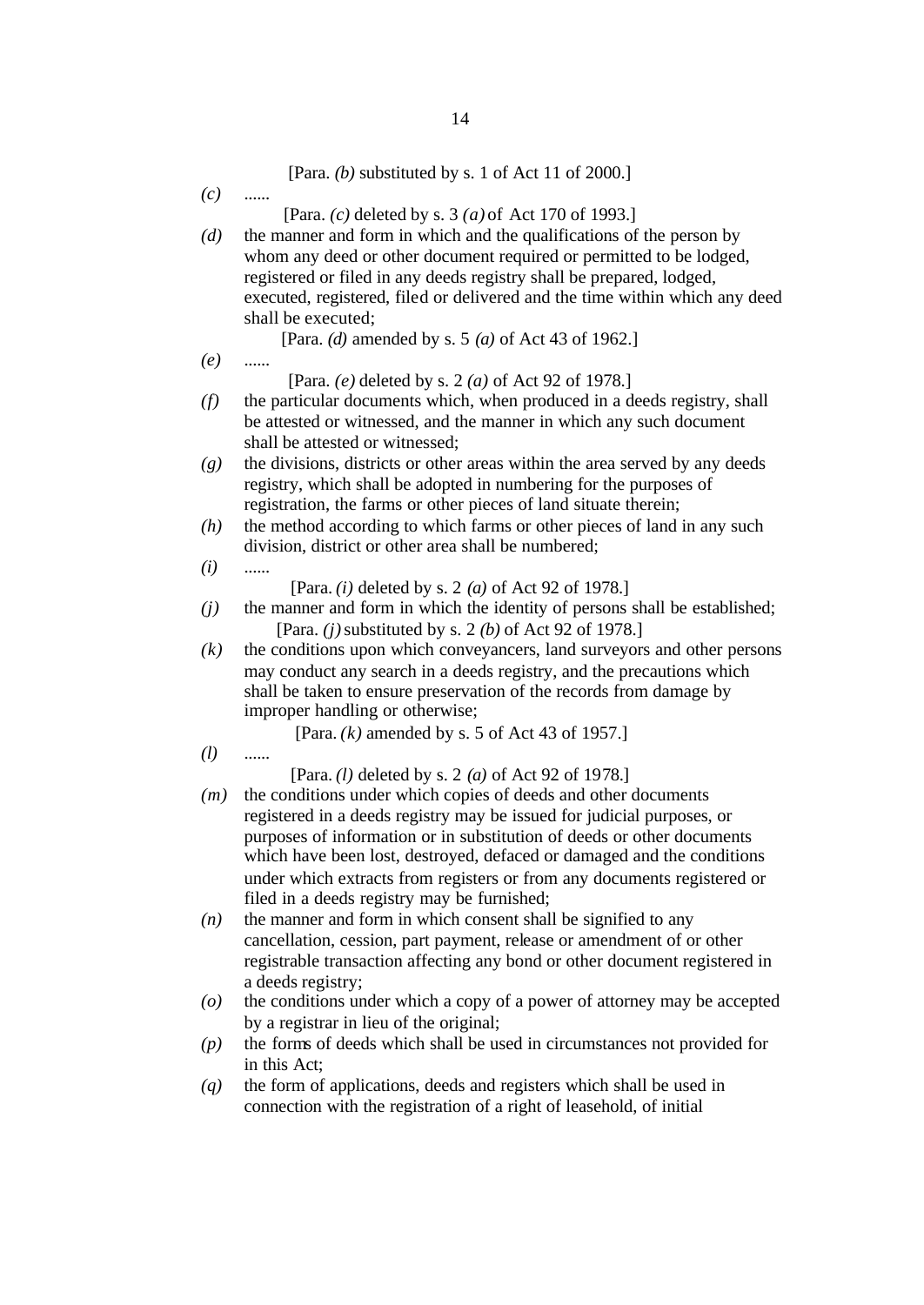ownership contemplated in section 62 of the Development Facilitation Act, 1995, and any other real right in respect of land held under such right of leasehold or initial ownership;

[Para. *(q)* amended by s. 5 *(b)* of Act 43 of 1962, deleted by s. 2 *(a)* of Act 92 of 1978, inserted by s. 3 of Act 62 of 1984 and substituted by s. 5 *(a)* of Act 14 of 1993 and by s. 68 of Act 67 of 1995.]

*(r)* ......

[Para. *(r)* deleted by s. 2 *(a)* of Act 92 of 1978.]

*(r)bis*the records which may be destroyed in terms of the proviso to paragraph *(a)* of subsection (1) of section *three*;

[Para. *(r)bis* inserted by s. 4 *(a)* of Act 87 of 1965.]

*(s)* any matter which under this Act is required or permitted to be prescribed. (2) Different regulations may be made in respect of the several deeds registries and the matters to be dealt with therein.

(3) Any regulations made under paragraph *(g)* or *(h)* of subsection (1) shall come into operation within the areas served by the several deeds registries upon dates to be fixed by the Minister by notice in the *Gazette*.

[Sub-s. (3) substituted by s. 2 *(c)* of Act 92 of 1978.]

 $(4)$  ......

[Sub-s. (4) substituted by s. 4 *(b)* of Act 87 of 1965 and deleted by s. 3 *(b)* of Act 170 of 1993.]

 $(5)$  ......

[Sub-s. (5) substituted by s. 4 *(b)* of Act 87 of 1965 and deleted by s. 5 of Act 27 of 1982.]

 $(6)$  ......

[Sub-s. (6) deleted by s. 5 of Act 27 of 1982.]

 $(7)$  ......

[Sub-s. (7) added by s. 4 of Act 3 of 1972 and deleted by s. 5 *(b)* of Act 14 of 1993.] **CHAPTER II**

# **REGISTRATION (ss 11-17)**

# *Registers* **(ss 11-12)**

**11 ......**

[S. 11 repealed by s. 3 of Act 92 of 1978.]

**12 ......**

[S. 12 amended by s. 6 of Act 43 of 1962 and repealed by s. 4 of Act 92 of 1978.] *General Provisions* **(ss 13-17)**

### **13 When registration takes place**

(1) Deeds executed or attested by a registrar shall be deemed to be registered upon the affixing of the registrar's signature thereto, and deeds, documents or powers of attorney lodged for registration shall be deemed to be registered when the deeds registry endorsement in respect of the registration thereof is signed: Provided that no such deed, document or power which is one of a batch of interdependent deeds, documents or powers of attorney intended for registration together, shall be deemed to be registered until all the deeds, documents or powers of attorney or the registration endorsements in respect thereof, as the case may be, have been signed by the registrar.

(2) If by inadvertence the registrar's signature has not been affixed to a deed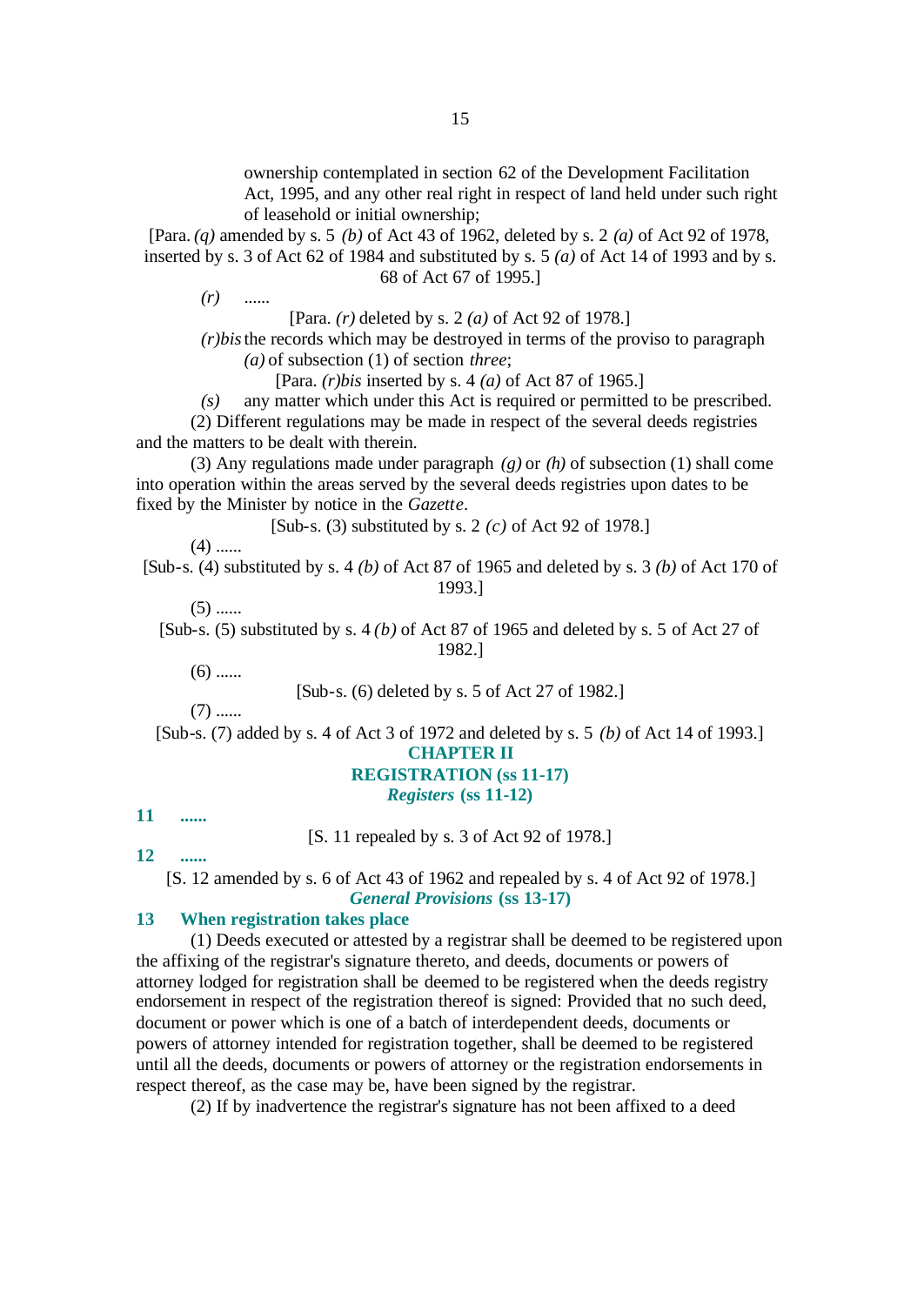executed or attested by him, or to the registration endorsement in respect of the registration of a deed, document or power of attorney lodged for registration, at the time at which the signature should have been affixed in the ordinary course, the registrar may affix his signature thereto when the omission is discovered, and the deed, document or power of attorney shall thereupon be deemed to have been registered at the time aforesaid.

(3) All endorsements or entries made on deeds, documents or powers of attorney or in registers, in connection with the registration of any deed, document or power of attorney, shall be deemed to have been effected simultaneously with the affixing of the signature of the registrar thereto in respect of deeds executed or attested by a registrar or with the signing of his registration endorsement in respect of deeds, documents or powers of attorney lodged for registration, although in fact they may have been made subsequent thereto.

(4) Any deed, document or endorsement which under this section is required to be signed by a registrar, may, if the registrar is not available to sign such deed, document or endorsement, be signed by the successor in office of the registrar or by any person acting in the place of the registrar, whereupon any reference in subsection (1) or (3) to the signature of the registrar shall be deemed to include a reference to the signature of such successor or person acting as registrar, as the case may be.

[Sub-s. (4) added by s. 5 of Act 87 of 1965.]

[S. 13 substituted by s. 6 of Act 43 of 1957.]

#### **14 Deeds to follow sequence of their relative causes**

(1) Save as otherwise provided in this Act or in any other law or as directed by the court-

- *(a)* transfers of land and cessions of real rights therein shall follow the sequence of the successive transactions in pursuance of which they are made, and if made in pursuance of testamentary disposition or intestate succession they shall follow the sequence in which the right to ownership or other real right in the land accrued to the persons successively becoming vested with such right;
- *(b)* it shall not be lawful to depart from any such sequence in recording in any deeds registry any change in the ownership in such land or of such real right: Provided that-
	- (i) if the property has passed in terms of a will or through intestate succession from a deceased person to his descendants, and one or other of these descendants has died a minor and intestate and no executor has been appointed in his estate, transfer or cession of the property which has vested in that descendant may be passed by the executor in the estate of the deceased person direct to the heirs *ab intestato* of the descendant;
	- (ii) if the registrar is satisfied that the value of the immovable property which has vested in any heir or legatee in terms of a will or through intestate succession would be equalled or exceeded by the costs involved in transferring or ceding it to the heir or legatee, and the heir or legatee has sold the property, transfer or cession thereof may, with the consent in writing of the heir or legatee, be passed by the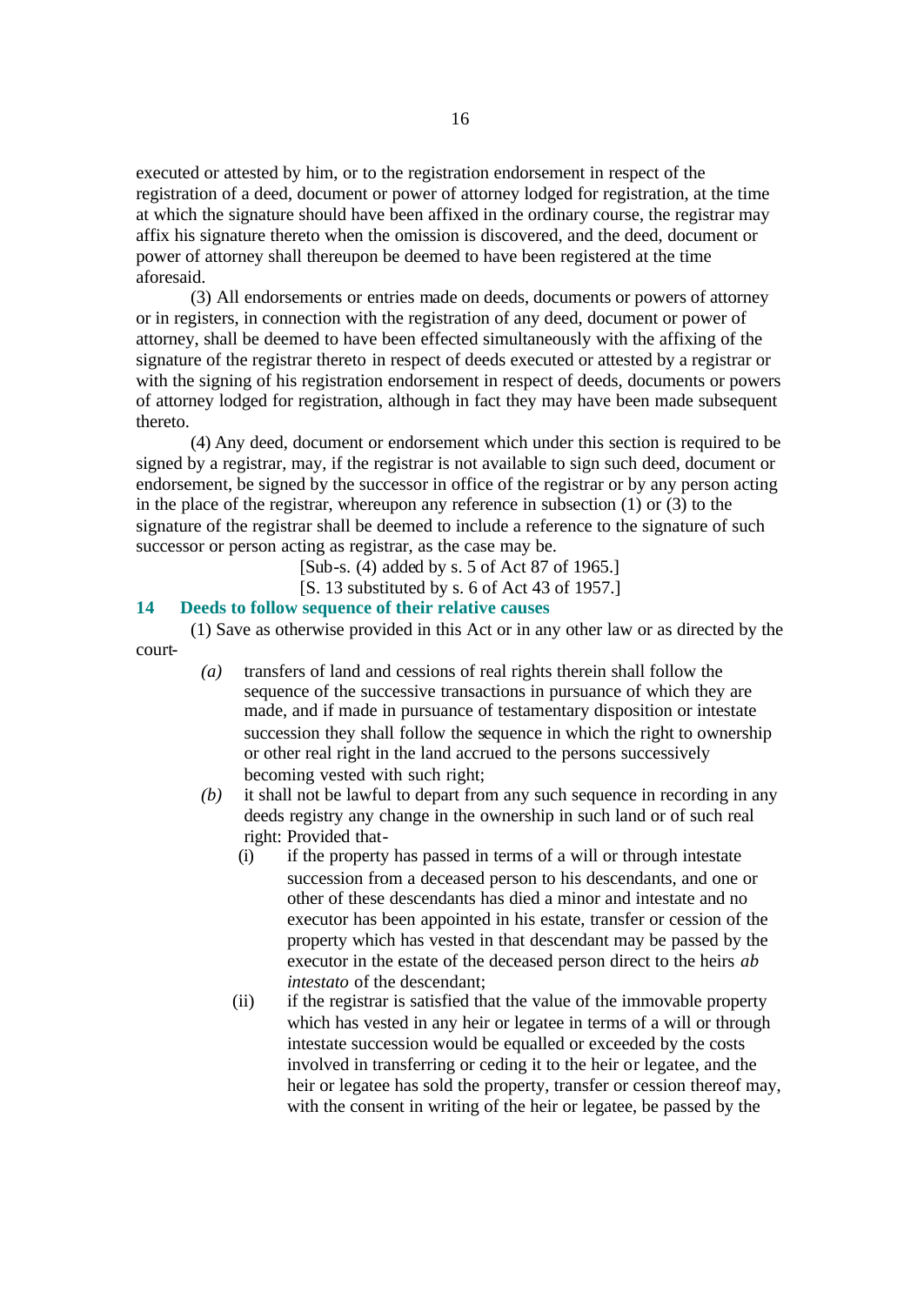executor in the estate of the deceased person direct to the purchaser;

(iii) if in the administration of the estate of a deceased person (including a fiduciary) any redistribution of the whole or any portion of the assets in such estate takes place among the heirs and legatees (including ascertained fideicommissary heirs and legatees) of the deceased, or between such heirs and legatees and the surviving spouse, the executor or trustee of such estate may transfer the land or cede the real rights therein direct to the persons entitled thereto in terms of such redistribution;

[Sub-para. (iii) substituted by s. 6 *(a)* of Act 14 of 1993.]

- (iv) in a redistribution mentioned in proviso (iii) it shall be lawful to introduce movable property not forming part of the estate for the purpose of equalizing the division;
- (v) the provisions of proviso (iii) shall apply *mutatis mutandis* with reference to a redistribution of assets of the joint estate of spouses who were married in community of property and have been divorced or judicially separated, and with reference to a redistribution of assets of a partnership on dissolution of the partnership;
- (vi) if a fiduciary interest in land or in a real right terminates before transfer of the land or cession of the real right has been registered in favour of the fiduciary, it shall be competent to transfer the land or cede the real right direct to the fidei-commissary;
- (vii) if the right of any person to claim transfer of such land or cession of such real right from any other person has been vested in any third person in terms of any judgment or order of any court (including a magistrate's court), or in terms of a sale in execution held pursuant to any such judgment or order, transfer of such land or cession of such real right may be passed direct to such third person by the person against whom such right was exercisable.

[Sub-para. (vii) substituted by s. 6 *(b)* of Act 14 of 1993.]

[Para. *(b)* amended by s. 7 of Act 43 of 1957 and by s. 7 of Act 43 of 1962 and substituted by s. 6 of Act 87 of 1965.]

(2) In any transfer or cession in terms of any proviso to subsection (1) *(b)*, there shall be paid the transfer duty which would have been payable had the property concerned been transferred or ceded to each person successively becoming entitled thereto.

[Sub-s. (2) substituted by s. 6 *(c)* of Act 14 of 1993.]

# **15 Preparation of deeds by conveyancer**

Except in so far as may be otherwise provided in any other law, no deed of transfer, mortgage bond or certificate of title or any certificate of registration of whatever nature, mentioned in this Act, shall be attested, executed or registered by a registrar unless it has been prepared by a conveyancer.

[S. 15 substituted by s. 4 of Act 170 of 1993, by Proclamation R9 of 31 January 1997 and by s. 2 of Act 93 of 1998.]

# **15A Proof of certain facts in connection with deeds and documents by means of certain certificates**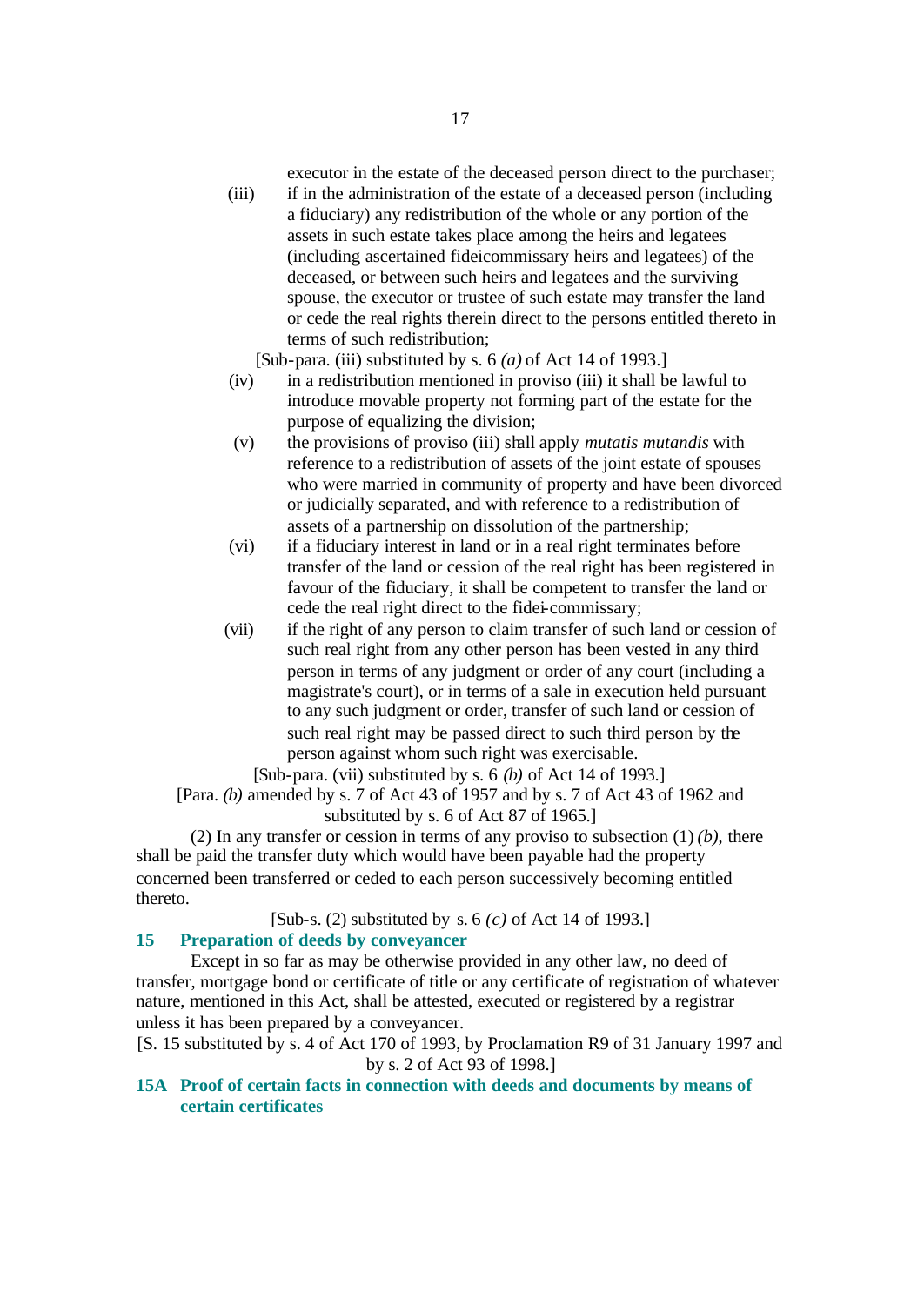(1) A conveyancer who prepares a deed or other document for the purposes of registration or filing in a deeds registry, and who signs a prescribed certificate on such deed or document, accepts by virtue of such signing the responsibility, to the extent prescribed by regulation for the purposes of this section, for the accuracy of those facts mentioned in such deed or document or which are relevant in connection with the registration or filing thereof, which are prescribed by regulation.

(2) The provisions of subsection (1) shall apply *mutatis mutandis* to any person other than a conveyancer-

- *(a)* who is prescribed by regulation; or
- *(b)* who is authorized by any other law to prepare a deed or other document for registration or filing in a deeds registry,

and who has in accordance with the regulations prepared a deed or other document for registration or filing in a deeds registry.

 $[Sub-s. (2)$  substituted by s. 7 of Act 14 of 1993.

(3) A registrar shall accept, during the course of his examination of a deed or other document in accordance with the provisions of this Act, that the facts referred to in subsectio n (1) in connection with the registration or filing of a deed or other document in respect of which a certificate referred to in subsection (1) or (2) has been signed, have for the purposes of such examination been conclusively proved: Provided that the aforegoing provisions of this subsection shall not derogate from the obligation of a registrar to give effect to any order of court or any other notification recorded in the deeds registry in terms of this Act or any other legal provision, and which affects the registration or filing of such deed or other document.

[S. 15A inserted by s. 6 of Act 27 of 1982.]

#### **16 How real rights shall be transferred**

Save as otherwise provided in this Act or in any other law the ownership of land may be conveyed from one person to another only by means of a deed of transfer executed or attested by the registrar, and other real rights in land may be conveyed from one person to another only by means of a deed of cession attested by a notary public and registered by the registrar: Provided that notarial attestation shall not be necessary in respect of the conveyance of real rights acquired under a mortgage bond: Provided further that where the State acquires all the land held under any title deed, whether by way of expropriation or otherwise, or where a local authority by virtue of the provisions of any law acquires all the land held under a title deed by any other such authority, the registrar shall make such alterations and entries in his registers and such endorsements on any such title deed as may be necessary to register transfer to the State or such authority, as the case may be, of the property so acquired free of charge, and that the provisions of subsection (4) *(a)* of section 31 of this Act shall apply *mutatis mutandis* in respect of such a transfer by endorsement.

[S. 16 amended by s. 4 of Act 80 of 1964, substituted by s. 7 of Act 87 of 1965 and

amended by s. 7 of Act 27 of 1982 and by s. 4 of Act 62 of 1984.]

# **16A Registration of transfer of right of leasehold**

When a right of leasehold which has under any provision of the Black Communities Development Act, 1984, been granted to any person, is registered in the name of a person, that right shall, subject to the provisions of the said Act, and of the regulations made thereunder, be transferred in the prescribed manner by means of a deed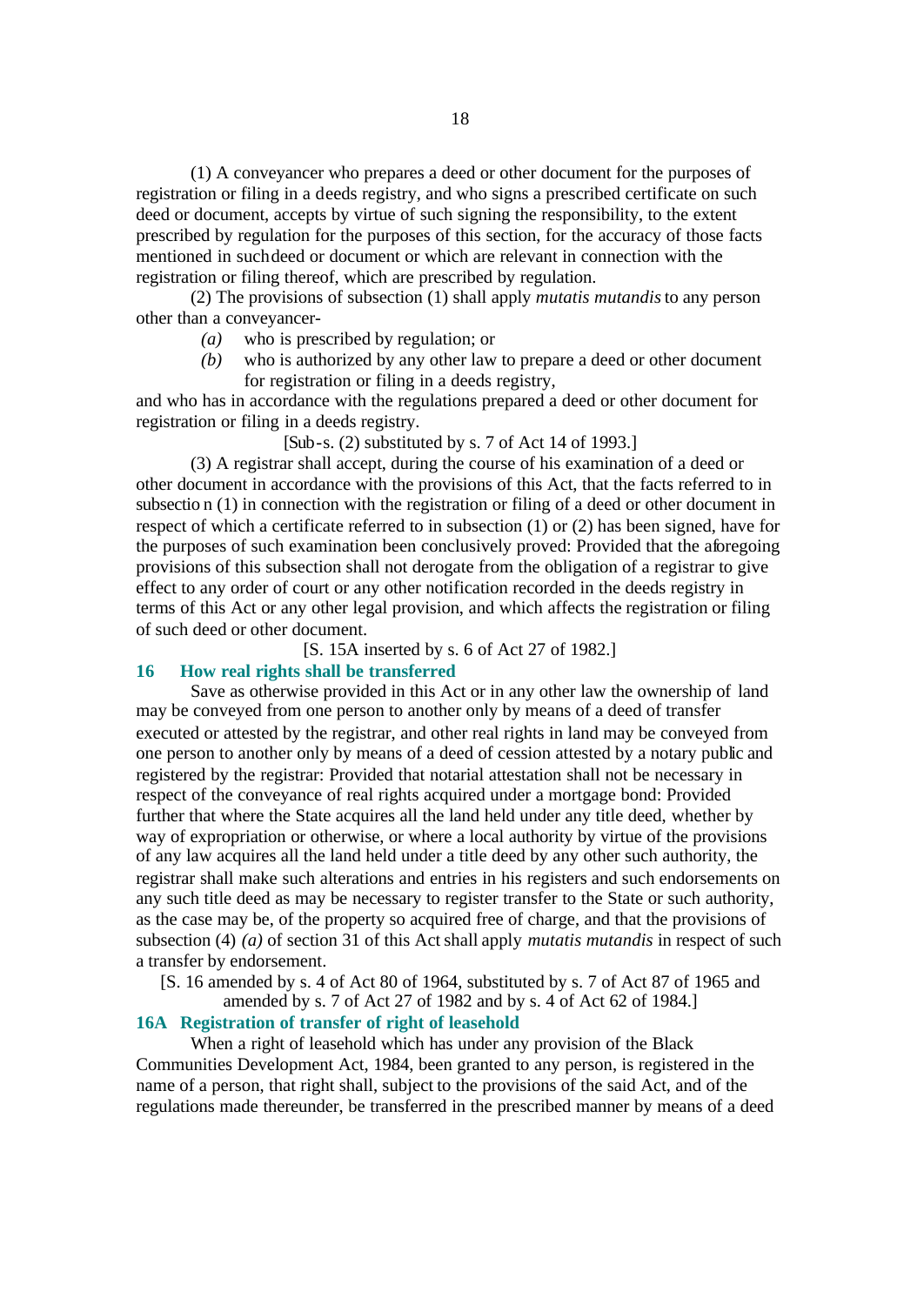of transfer executed or attested by the registrar and subject to the conditions of the grant, to another person: Provided that where the State is the transferor such transfer may be effected by means of a deed of grant.

[S. 16A inserted by s. 5 of Act 62 of 1984 and substituted by s. 1 of Act 24 of 1989.] **16B ......**

[S. 16B inserted by s. 30 of Act 74 of 1986 and repealed by s. 8 of Act 14 of 1993.] **[NB:** A s. 16C has been inserted by s. 46 (1) of the Communal Land Rights Act 11 of 2004, a provision which will be put into operation by proclamation. See PENDLEX.**]**

# **16D Registration of transfer of rights acquired in terms of or under Black Administration Act, 1927**

Despite the repeal of the Black Administration Act, 1927 (Act 38 of 1927), by the Repeal of the Black Administration Act and Amendment of Certain Laws Act, 2005 (Act 28 of 2005), and despite the other provisions of this Act and any other law, a right originally acquired in terms of or under the Black Administration Act, 1927, shall be transferred in accordance with the legislation which created that right.

[S. 16D inserted by s. 2 of Act 5 of 2006.]

# **17 Registration of immovable property in name of married persons**

(1) From the commencement of the Deeds Registries Amendment Act, 1987, immovable property, real rights in immovable property and notarial bonds which would upon transfer, cession or registration thereof form part of a joint estate shall be registered in the name of the husband and the wife, unless that transfer, cession or registration takes place only in the name of a partnership, and the husband or wife is involved therein only in the capacity of partner in that partnership.

[Sub-s. (1) substituted by s. 1 *(a)* of Act 75 of 1987.]

(2) Every deed executed or attested by a registrar, or attested by a notary public and required to be registered in a deeds registry, and made by or on behalf of or in favour of any person, shall-

- *(a)* state the full name and marital status of the person concerned;
- *(b)* where the marriage concerned is governed by the law in force in the Republic or any part thereof, state whether the marriage was contracted in or out of community of property or whether the matrimonial property system is governed by customary law in terms of the Recognition of Customary Marriages Act, 1998;

[Para. *(b)* substituted by s. 12 (1) of Act 120 of 1998.]

- *(c)* where the person concerned is married in community of property, state the full name of his spouse; and
- *(d)* where the marriage concerned is governed by the law of any other country, state that the marriage is governed by the law of that country.

(3) Where a marriage in community of property has been dissolved by the death of one of the spouses before property which on transfer or cession thereof would have formed part of the joint estate could be transferred or ceded, that property shall be transferred or ceded to the joint estate of the spouses, pending the administration thereof, and is, subject to the provisions of any disposition with regard to that property, deemed to be the joint property of the surviving spouse and of the estate of the deceased spouse.

[Sub-s. (3) amended by s. 9 *(a)* of Act 14 of 1993.]

(4) Where immovable property, a real right in immovable property, a bond or a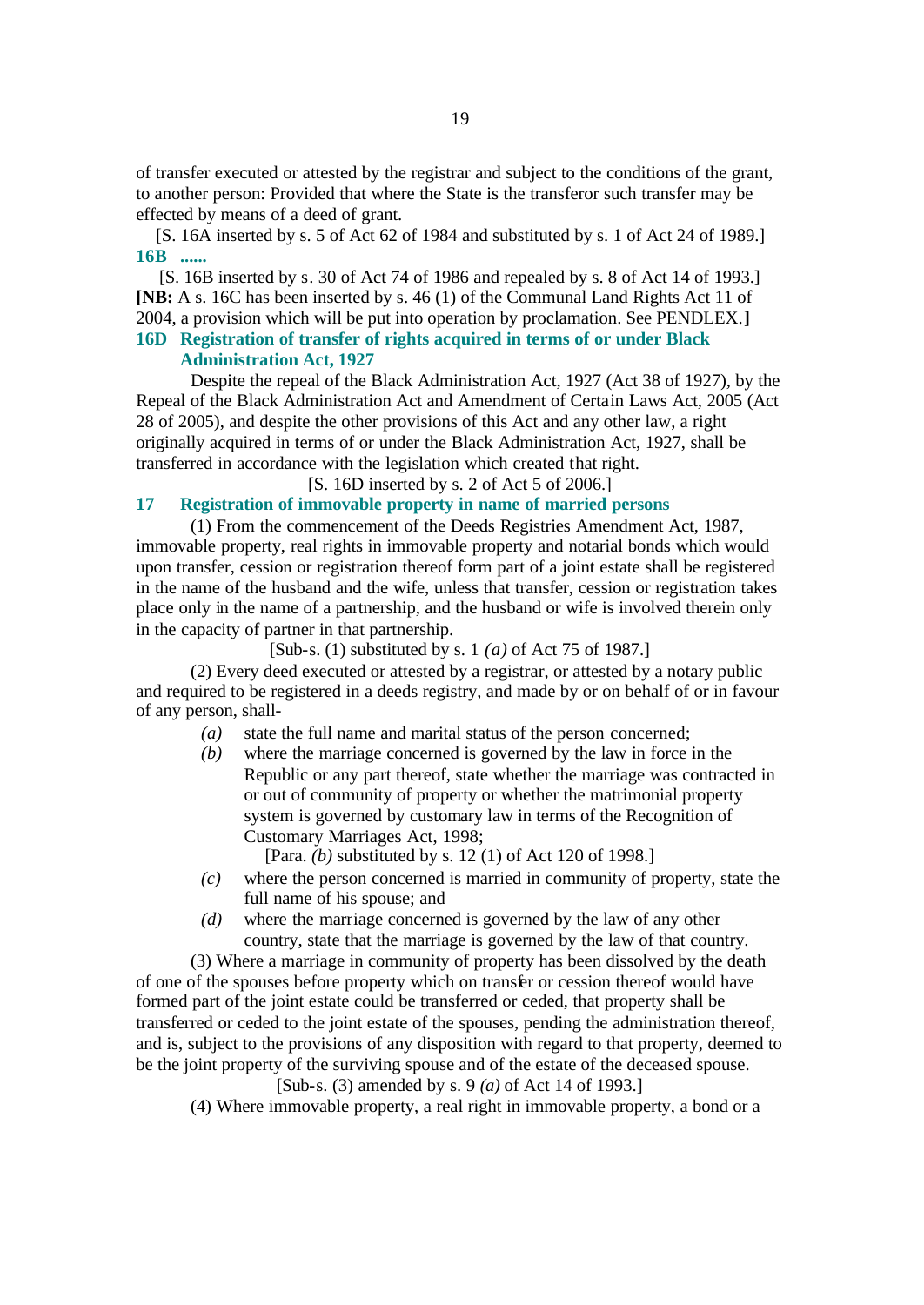notarial bond-

- *(a)* is registered in the name of a person who has married since the registration took place;
- *(b)* is registered in the name of a person who on the date of the registration was married out of community of property or whose marriage was on that date governed by the law of another country, and whose marriage was subsequently dissolved by death or divorce;
- *(c)* forms an asset in a joint estate and was registered in the name of the husband only; or
- *(d)* is registered in the name of a person who on the date of the registration was a party to a marriage governed by the Recognition of Customary Marriages Act, 1998 (Act 120 of 1998),

the registrar shall on the written application by the person concerned and on the submission of the deed in question and of proof of the relevant facts, endorse the change in status or make a note to the effect that the said person is a party to a marriage in community of property, as the case may be: Provided that where there are two or more mutually dependent deeds, all such deeds must be submitted for endorsement: Provided further that in the case of an order of court envisaged in section 7 (9) of the Recognition of Customary Marriages Act, 1998 (Act 120 of 1998), the registrar shall, on submission of the relevant deed and court order and without the necessity for a written application, make the endorsement or note.

[Sub-s. (4) substituted by s. 2 of Act 11 of 1996 and by s. 1 of Act 9 of 2003.]

(5) A transfer, cession or registration referred to in subsection (1) in the name of a husband and wife, shall not be deemed-

- *(a)* in a case where agricultural land referred to in section 3 of the Subdivision of Agricultural Land Act, 1970 (Act 70 of 1970), is concerned, to constitute an act to which a provisio n of the said section 3 is applicable; and
- *(b)* ......

[Para. *(b)* substituted by s. 9 *(b)* of Act 14 of 1993 and repealed by s. 53 of Act 24 of 2003 (as amended by Act 11 of 2005).]

[Sub-s. (5) substituted by s. 1 *(b)* of Act 75 of 1987.]

(6) A person married in terms of a marriage the legal consequences of which are governed by the law of any other country, shall be assisted by his or her spouse in executing any deed or other document required or permitted to be registered in any deeds registry or required or permitted to be produced in connection with any such deed or document, unless the assistance of the spouse is in terms of this Act or on other grounds deemed by the registrar to be unnecessary.

[Sub-s. (6) substituted by s. 1 *(c)* of Act 75 of 1987 and by s. 1 of Act 132 of 1993.] [S. 17 amended by s. 1 of Act 15 of 1953, by s. 1 (5) of Act 37 of 1953, by s. 8 of Act 43 of 1957, by s. 8 of Act 43 of 1962 and by s. 5 of Act 3 of 1972 and substituted by s. 29 of

# Act 88 of 1984.] **CHAPTER III REGISTRATION OF LAND (ss 18-45***bis)*

*Transfer of Land* **(ss 18-33)**

**18 Manner of dealing with State land**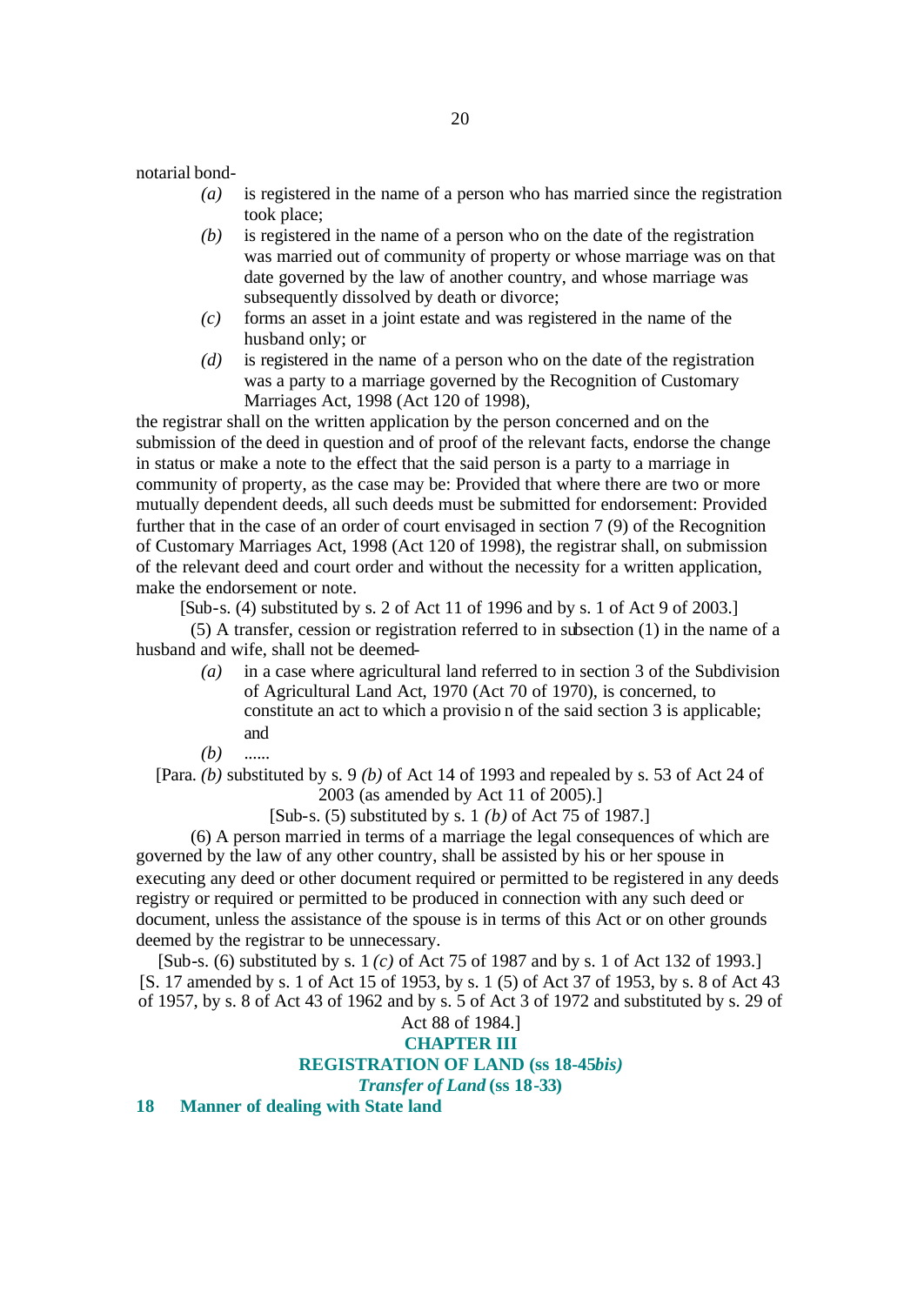(1) The ownership of unalienated State land may be transferred from the State only by a deed of grant issued under proper authority, and, except where otherwise provided in this Act or the regulations, or unless the land is represented on a general plan, the deed of grant must have a diagram of the land annexed thereto.

[Sub-s. (1) substituted by s. 4 *(a)* of Act 93 of 1998.]

(2) The ownership of land alienated from and reacquired by the State may be transferred from the State either by deed of grant or by deed of transfer issued or executed, as the case may be, under proper authority, but in either case the deed of grant or transfer shall contain a reference to the title deed by which the State held the land and to the title deed to which the diagram of the land is annexed and shall set forth the conditions upon which the land is alienated and the rights to the land reserved by the State on this alienation.

(3) If any piece of unalienated State land has been surveyed and is represented on a diagram the registrar concerned shall, upon written application by the Minister of Public Works or an officer of the State authorized by him, accompanied by the diagram of the land in duplicate, enter particulars of the land in the appropriate registers and execute in the prescribed form and in accordance with the diagram, a certificate of registered State title thereof prepared by a conveyancer.

[Sub-s. (3) substituted by s. 6 of Act 3 of 1972, by s. 8 of Act 27 of 1982 and by s. 10 of Act 14 of 1993.]

(4) Transfer of the ownership of land held by the State under certificate of registered State title shall be effected by deed of grant issued under proper authority, but it shall not be necessary to annex a diagram of the land thereto: Provided that the grant shall contain a reference to the certificate and to the diagram annexed to the certificate.

(5) No deed (other than a deed of grant conveying ownership) purporting to create or deal with or dispose of any real right in any piece of unalienated State land shall be capable of registration until a certificate of registered State title has been executed in respect of that piece of land.

**19 ......**

# [S. 19 repealed by s. 9 of Act 43 of 1957.]

# **20 Form and manner of execution of deeds of transfer**

Deeds of transfer shall be prepared in the forms prescribed by law or by regulation, and, save as in this Act or any other law provided or as ordered by the court, including a court with the necessary jurisdiction established in terms of the Magistrates' Courts Acts, 1944 (Act 32 of 1944), in respect of deeds of transfer executed by the registrar, shall be executed in the presence of the registrar by the owner of the land described therein, or by a conveyancer authorized by power of attorney to act on behalf of the owner, and shall be attested by the registrar.

[S. 20 substituted by s. 9 of Act 27 of 1982.]

## **21 Transfer or cession from joint estate**

In any deed of transfer or deed of session lodged in a deeds registry and relating to an asset in a joint estate, the surviving spouse shall be joined in his or her personal capacity with the executor of the estate of the deceased spouse except-

- *(a)* where the executor is dealing only with the share of the deceased spouse; or
- *(b)* where the asset has been sold to pay the debts of the joint estate; or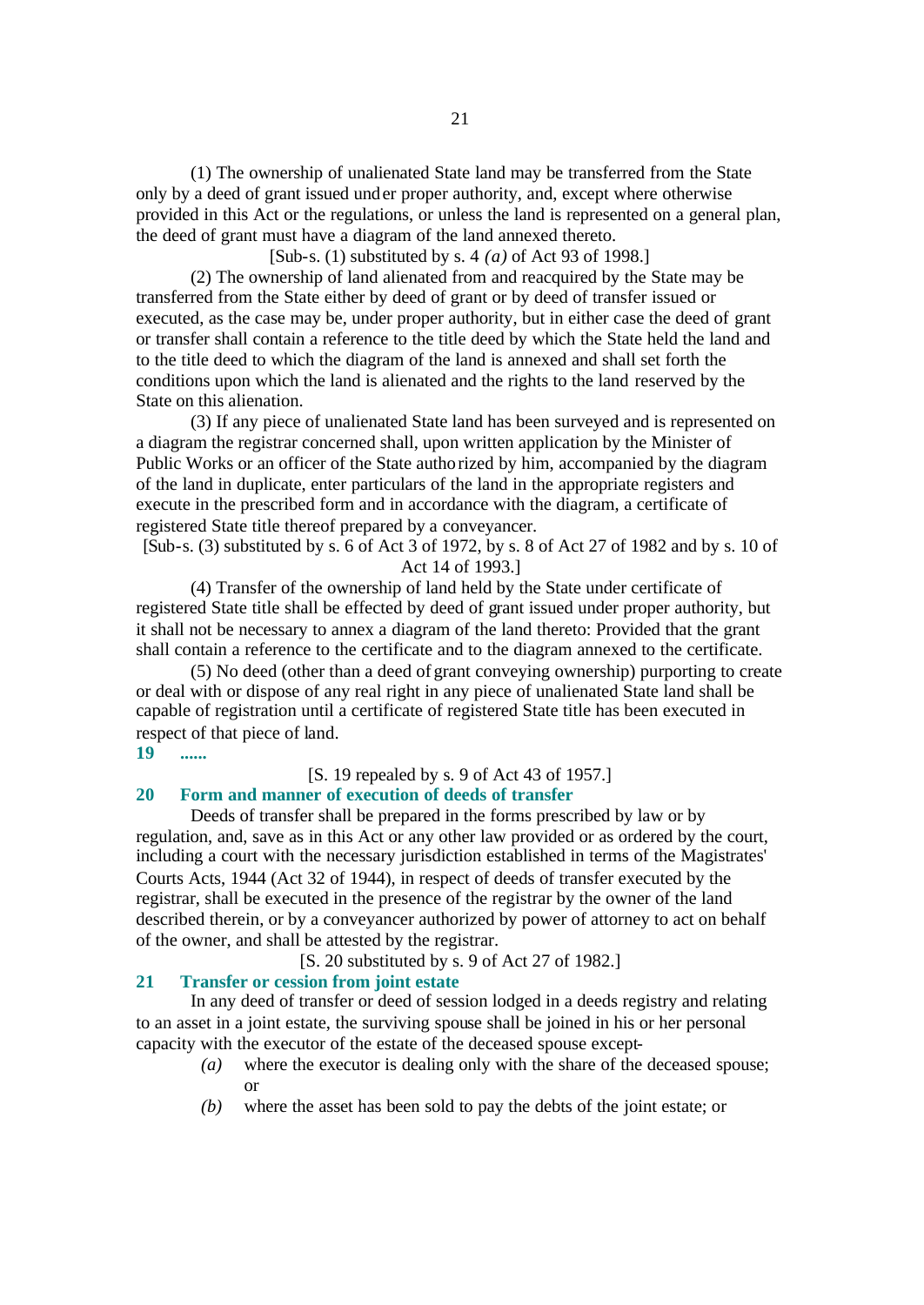- *(c)* where there has been a massing of the joint estate and the surviving spouse has adiated; or
- *(d)* where such transfer or cession is in favour of the surviving spouse; or
- *(e)* where the power of attorney to pass such transfer or cession has been signed by the surviving spouse in the capacity of executor.

[S. 21 amended by s. 10 of Act 43 of 1957 and substituted by s. 5 of Act 93 of 1998 and by s. 53 of Act 24 of 2003 (as amended by Act 11 of 2005).]

#### **22 Transfer of two or more pieces of land by one deed**

(1) Two or more persons each owning a different piece of land may not transfer those pieces of land to one or more persons by the same deed of transfer, unless such transfer is authorized by the provisions of a law or by an order of court.

(2) Two or more pieces of land may by one deed be transferred by one person or by two or more persons holding such pieces of land in undivided shares, to one person or to two or more persons acquiring such pieces of land in undivided shares: Provided that each piece of land is described in a separate paragraph.

(3) Two or more portions of a piece of land may by one deed be transferred by one person or by two or more persons holding the whole of such piece of land in undivided shares to one person or to two or more persons acquiring such portions in undivided shares: Provided that each portion is described in a separate paragraph in which reference is made to the diagram of that portion. The diagrams of all such portions shall be annexed to the deed.

## **23 Transfer of undivided shares in land by one deed**

(1) Land held by one person may be transferred by one deed from that person to two or more other persons in undivided shares.

(2) Land held by two or more persons in undivided shares may be transferred by one deed from those persons to any other person, or to two or more other persons in undivided shares.

#### **23***bis* **Transfer of shares in properties to more than one transferee in one deed**

Undivided shares in more than one piece of land may not be transferred to more than one transferee in the same deed if the shares appropriated to any one transferee are not the same in respect of each piece of land.

#### [S. 23*bis* inserted by s. 8 of Act 87 of 1965.]

#### **24 Special provisions relating to transfer of undivided shares**

(1) No transfer of an undivided share in land which is intended or calculated to represent or purports to represent a defined portion of land shall be capable of being registered.

(2) If a piece of land is owned by two or more persons in undivided shares and one or more of such persons acquires the share or shares of the remaining owner or owners in a defined portion of that piece of land, all the owners jointly, including the owner or owners acquiring the share or shares, may transfer such portion to the person or persons acquiring it.

#### **24***bis* **Transfer from firm or partnership**

(1) If land or a real right registered in the name of a firm or partnership is acquired by any member or partner of such firm or partnership in his individual capacity, transfer or cession thereof shall be given by all the members or partners constituting such firm or partnership: Provided that in any other case land or real rights owned by a firm or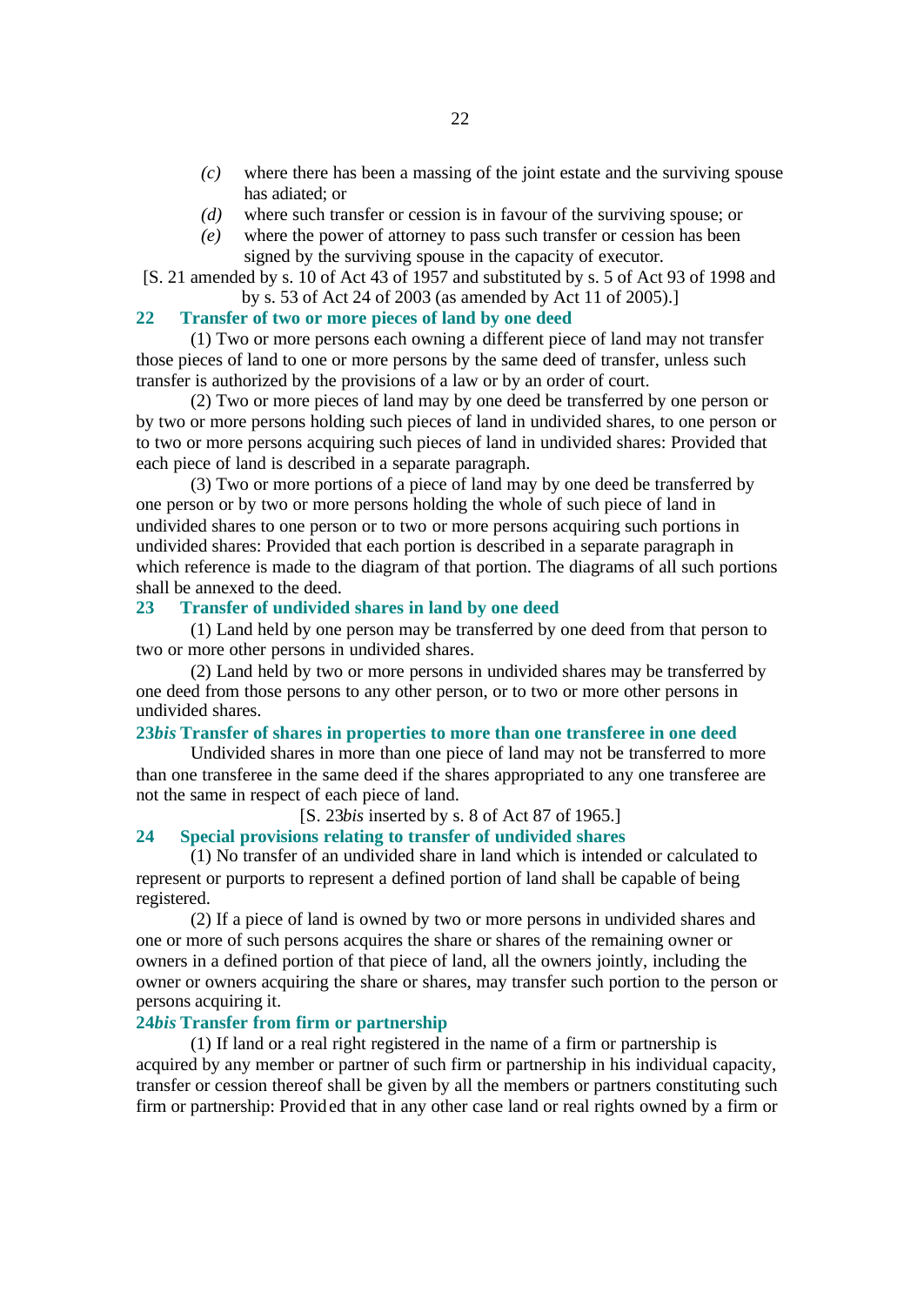partnership may be dealt with by such firm or partnership as provided in the regulations.

(2) If on dissolution of a firm or partnership any land or real right owned by such firm or partnership is awarded to all the members or partners, the registrar shall on written application signed by all the members or partners constituting such firm or partnership, accompanied by proof of dissolution and such other documents as may be required or prescribed, endorse on the title deed of the land or real right that such land or real right vests in the individuals therein named, and thereupon such persons shall be entitled to deal therewith as if they had taken formal transfer or cession in their names of their shares in such land or real rights.

(3) If the land or real right referred to in subsection (2) is hypothecated under a registered mortgage bond, the endorsement contemplated in the said subsection shall not be made unless such bond is cancelled or the holder thereof consents in writing (in duplicate) to the substitution of the individual members or partners as debtors under the bond: Provided that such substitution shall not be allowed unless-

- (i) the individual members or partners apply in writing to be substituted, jointly and severally, as debtors under the bond; such application to be in duplicate and witnessed; and
- (ii) the individual members or partners are competent to mortgage the land; and
- (iii) where applicable, the individual members or partners renounce in the said application the exception *de duobus vel pluribus reis debendi*; and
- $(iv)$  ......

[Para. (iv) deleted by s. 3 of Act 11 of 1996.] [Sub-s. (3) added by s. 9 of Act 87 of 1965.] [S. 24*bis* inserted by s. 9 of Act 43 of 1962.]

#### **25 Transfer to unascertained children**

(1) If land or a real right or a bond is donated or bequeathed to the children born or to be born of any person or of any marriage, or is otherwise acquired on behalf of such children, transfer of the land or cession of the real right or bond on behalf of such children may be passed in the case of children born or to be born of a person, to that person in trust for such children, and in the case of children born or to be born of a marriage, to the person who would be the guardian of those children during their minority, in trust for such children.

[Sub-s. (1) substituted by s. 10 *(a)* of Act 43 of 1962.]

(2) If land or a real right or a bond is donated to the children born or to be born of any person or of any marriage, the person to whom transfer or cession may be passed in terms of subsection (1), may for the purposes of such transfer or cession, accept the donation.

[Sub-s. (2) amended by s. 10 *(b)* of Act 43 of 1962.]

(3) When the identity of all such children has been established the registrar shall make an endorsement on the title deed or bond setting out their names, whereupon the title deed or bond shall be deemed to be to and in favour of such children in the same manner as if the transfer or cession had originally been passed to them by name notwithstanding the provisions of section 17 (1).

[Sub-s. (3) amended by s. 10 *(c)* of Act 43 of 1962 and by s. 30 of Act 88 of 1984.] **26 Deeds of partition transfer**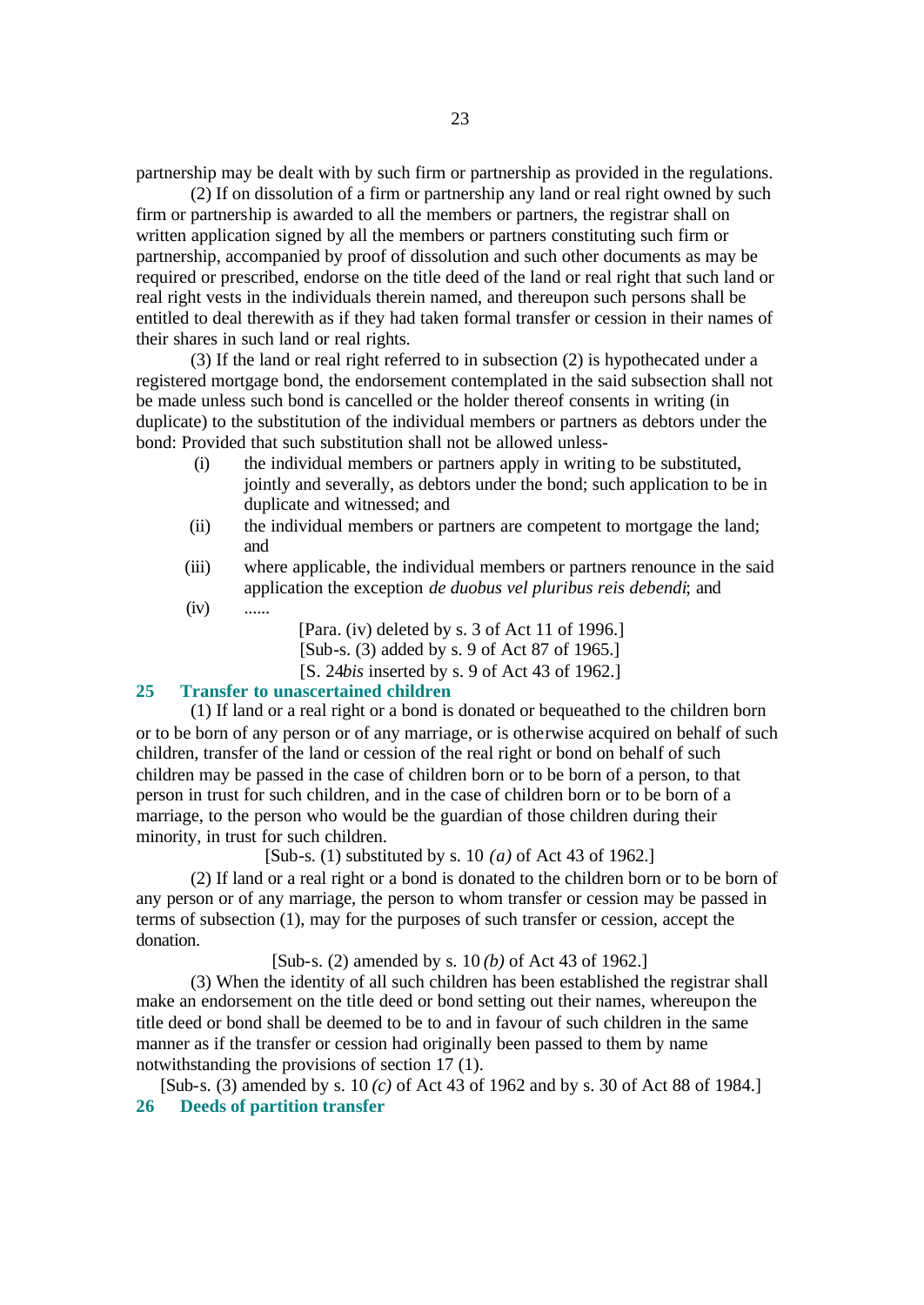(1) If two or more persons who own in undivided shares the whole of any piece or pieces of land, have agreed to partition that land, the registrar shall, on production to him of a power of attorney by such persons authorizing the passing of deeds of partition transfer of such land in accordance with the agreement of partition, which agreement shall be embodied in the power of attorney or annexed thereto, and on compliance with the further provisions of this section, attest deeds of partition transfer which shall be as nearly as practicable in the prescribed form, conveying to the respective owners the land or shares therein awarded to them under the said agreement.

(1)*bis* ......

[Sub-s. (1)*bis* inserted by s. 11 of Act 43 of 1962 and repealed by s. 53 of Act 24 of 2003 (as amended by Act 11 of 2005).]

(2) In the power of attorney or agreement of partition referred to in subsection (1) there shall be described-

- *(a)* the land to be partitioned;
- *(b)* the share or shares registered in the name of each joint owner;
- *(c)* the land or share therein awarded to each of the owners;
- *(d)* the conditions (if any) affecting any land or share therein so awarded; and
- *(e)* the consideration (if any) given for the purpose of equalizing the partition.

(3) There shall also be produced to the registrar the title deeds of the land to be partitioned and the necessary diagrams: Provided that no new diagram need be produced in respect of the whole or the remaining extent of any one of the pieces of land to be partitioned.

(4) Subject to the provisions of this section, the provisions of sections *twenty*, *twenty-one*, *twenty-two* and *twenty-three* shall *mutatis mutandis* apply in respect of deeds of partition transfer.

(5) Any deed of partition transfer attested under subsection (1) shall in respect of the land therein described take the place of the deed or deeds by which it was previously held, but the partition transfer shall not vary or affect the conditions of tenure of the said land or any other conditions affecting the said land generally, save in so far as such lastmentioned conditions may be varied, defined or limited by the agreement of partition or the consents of interested parties.

(6) The provisions of this section shall *mutatis mutandis* apply to a partition of land ordered by the court or determined by an award of arbitrators.

(7) The provisions of this section shall also apply to partitions of land registered in different deeds registries.

[Sub-s. (7) added by s. 11 of Act 43 of 1957 and substituted by s. 10 of Act 87 of 1965.] **27 Requisites where share in land partitioned is mortgaged**

(1) If the share or shares owned by any of the parties to a partition is mortgaged, the partition transfers shall not be attested unless the bond is produced to the registrar together with the written consent of the legal holder of the bond, to the partition and to the substitution of the land awarded on partition to the mortgagor for the share or shares mortgaged.

(2) In registering the transfer the registrar shall-

- *(a)* endorse on the bond that the land awarded to the mortgagor has been substituted for the share or shares mortgaged;
- *(b)* make an entry of the substitution in the registers; and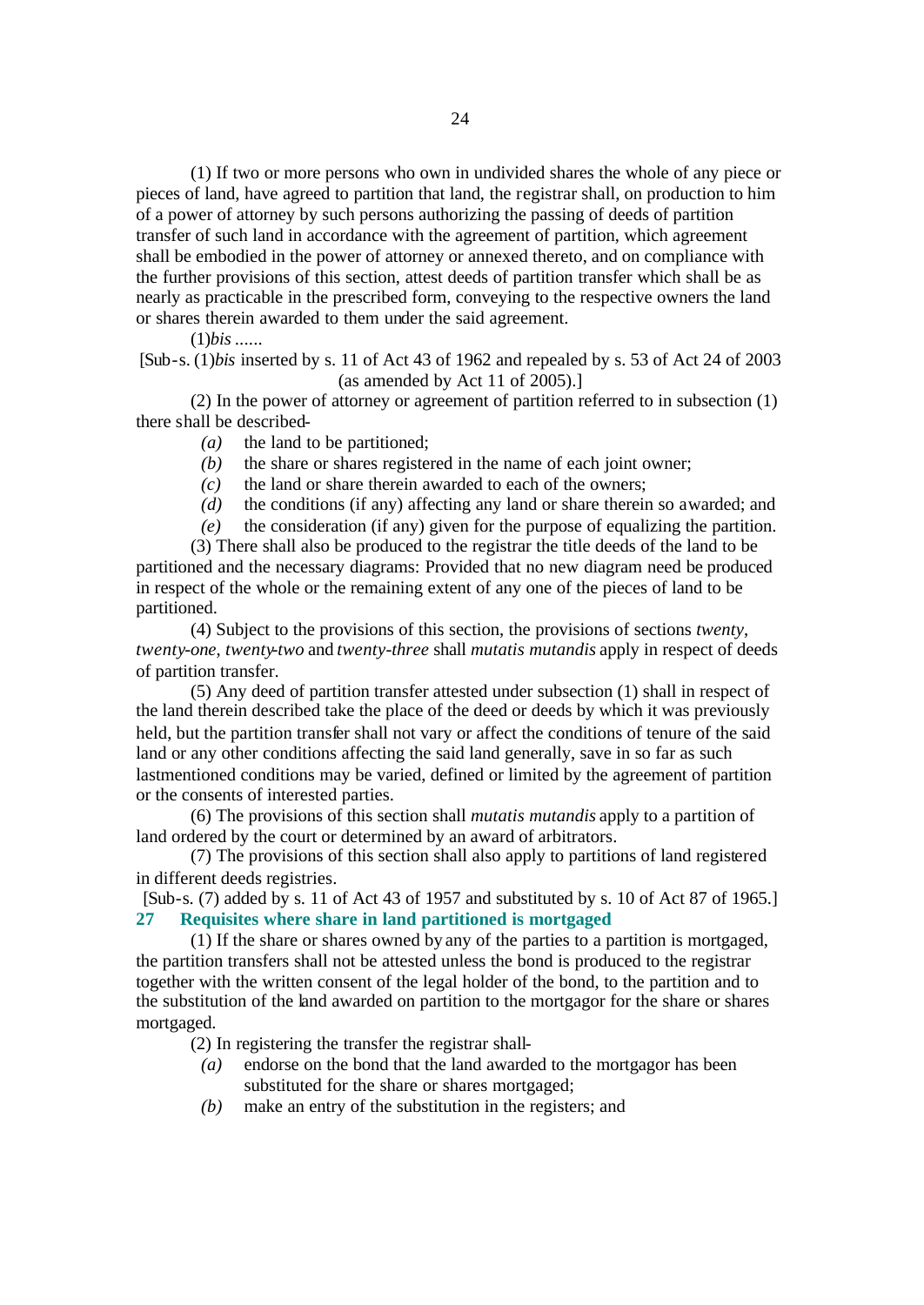*(c)* endorse on the transfer that the land described therein is, in accordance with this section, mortgaged by the bond.

(3) If only a fraction of the share or shares owned by any of the parties to a partition is mortgaged, the substitution referred to in this section shall only take place in respect of the fraction so mortgaged, if from the agreement of partition or from other evidence it appears that a defined portion or share therein has been separately awarded in respect of such mortgaged fraction.

(4) Where more than one property is partitioned by the same partition and the whole of any one or more of the properties affected is awarded to an owner, such property or properties may be substituted under that owner's bond, if the bond is over his share in all the properties partitioned.

#### [Sub-s. (4) added by s. 12 of Act 43 of 1957.]

#### **28 Requisites where share in land partitioned is subject to other rights**

(1) If the share or shares owned by any of the parties to a partition appear from the title deeds of the land partitioned to be subject to a lease, personal servitude or other real right, the written consent of the holder thereof to the partition and allocation of the lease, servitude or other such real right, together with the deed, if any, by which the lease, servitude or real right is held, shall be produced to the registrar.

[Sub-s. (1) amended by s. 12 *(a)* of Act 43 of 1962 and substituted by s. 53 of Act 24 of 2003 (as amended by Act 11 of 2005).]

(2) The land described in the deeds of partition transfer shall be made subject to the lease, servitude or real right to the same extent as the share or shares for which it is substituted, and the deed, if any, by which the lease, servitude or real right is held, shall be endorsed by the registrar in the same manner as the bond mentioned in section *twentyseven*.

(3) If there exists any bond by which the lease, servitude or real right is itself mortgaged, that bond shall also be produced to the registrar, together with the written consent of the legal holder thereof to the partition and allocation of the lease, servitude or such other real right, and the registrar shall make the endorsements and entries mentio ned in section *twenty-seven* on the bond, the deeds concerned and in the registers.

[Sub-s. (3) amended by s. 12 *(b)* of Act 43 of 1962.]

# **29 Effect of compliance with sections 27 and 28**

Upon completion of the endorsements and entries mentioned in sections *twentyseven* and *twenty-eight* the land described in the deeds of partition transfer, and the lease, personal servitude or real right (if any) shall be deemed to be as fully and effectually mortgaged as if they had been hypothecated by the bond at the time of its execution and the said land shall be deemed to be as fully and effectually encumbered by the said lease, personal servitude or real right as if it had been encumbered thereby at the time of the registration thereof.

#### **30 Partition of land subject to fidei commissum**

(1) Any piece of land the whole or any share of which is subject to a *fidei commissum* may, where partition has not been prohibited, be partitioned with the written consent of the fidei commissary heirs or successors if they are ascertained and are majors and otherwise competent; if they are ascertained but any of them are minors, the consent of the Master shall be produced in respect of the minors; if they are ascertained but any of them have been declared insolvent, or if they are under curatorship or otherwise under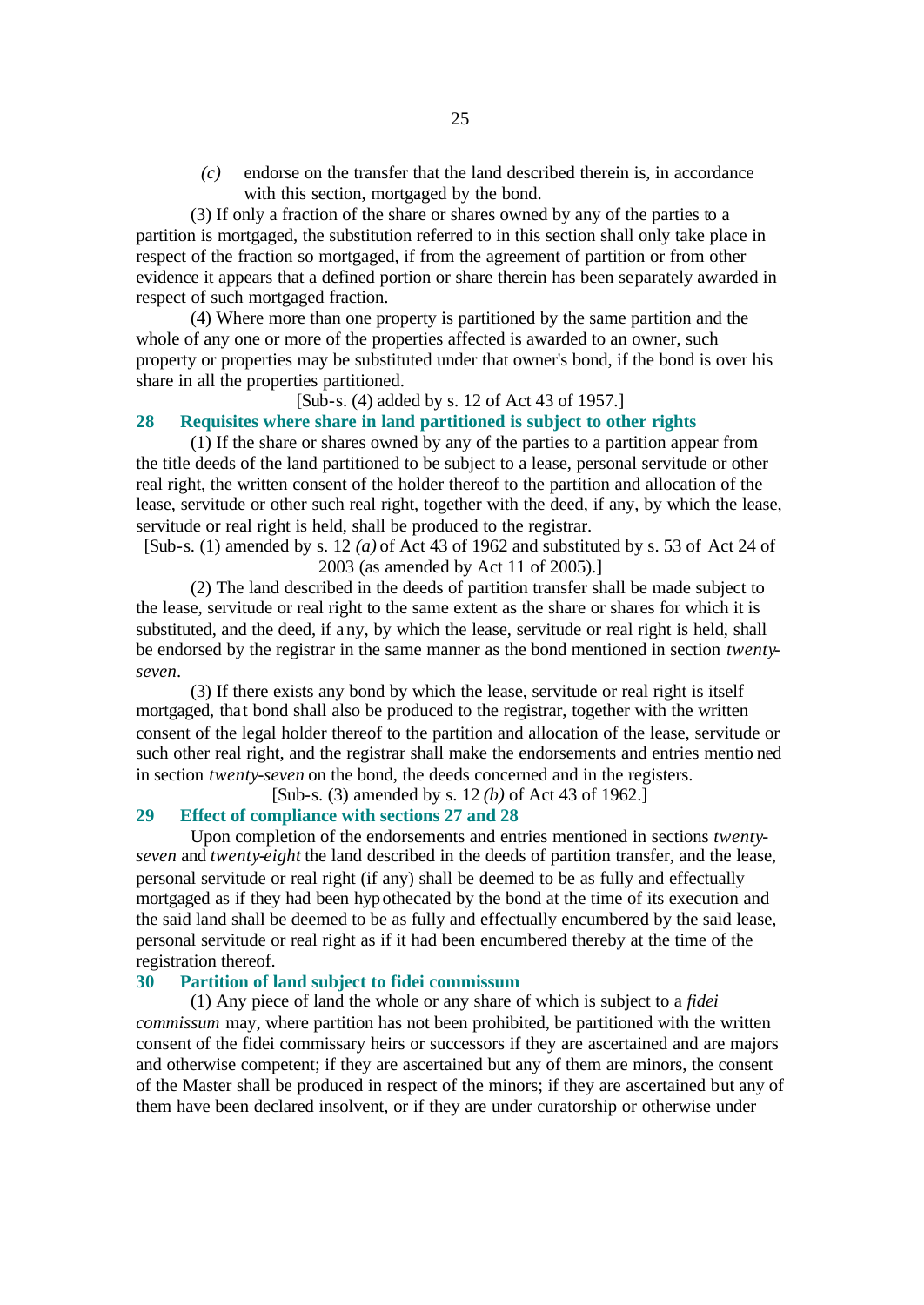disability the consent of their trustees or curators or other legal representatives shall be produced on their behalf; if they are not ascertained or if they cannot be found, proof shall be produced to the satisfaction of the registrar that the land awarded in the agreement of partition to the owner of any share subject to the *fidei commissum* is an equivalent of that share.

(2) The land so awarded shall in the deed of partition transfer be made subject to the *fidei commissum* in the same manner as the corresponding share was in its title deed made subject thereto before partition.

#### **31 Transfer of expropriated land or land vested by statute**

(1) Whenever any land has, under the authority of any law, been expropriated by, and whenever the ownership of any land has by statute been vested in, the State, any public or local authority or any corporate body or any association of persons, the registrar shall, upon lodgment with him of a deed of transfer in the prescribed form prepared by a conveyancer in favour of the transferee, execute the same, and if the land is hypothecated, he shall endorse the fact of such transfer on the registry duplicate of the bond, and if the original bond is at any time lodged in his office for any purpose except cancellation, he shall make a similar endorsement thereon: Provided that no such transfer shall prejudice any claim to compensation which any owner or other person may have in respect of the change of ownership of such land: Provided further that no such deed of transfer shall be registered in favour of the State if transfer of the land has already been registered in favour of the State by an endorsement as contemplated in the second proviso to section 16.

[Sub-s. (1) substituted by s. 3 *(a)* of Act 61 of 1969 and amended by s. 10 *(a)* of Act 27 of 1982.]

(2) *(a)* The transferee shall produce the title deed of such land to the registrar together with the aforesaid deed of transfer, and the registrar shall thereupon endorse the transfer on such title deed.

*(b)* Failing the production of such title deed, the transferee shall produce to the registrar an affidavit to the satisfaction of the registrar that he ha s been unable to obtain possession of the title deed and the registrar shall thereupon endorse such transfer on the registry duplicate of the title deed, and if the original title deed is at any time lodged in his office for any purpose, he shall make a similar endorsement thereon.

[Sub-s. (2) substituted by s. 3 *(b)* of Act 61 of 1969.]

 $(3)$  ......

[Sub-s. (3) deleted by s. 3 *(c)* of Act 61 of 1969.]

(4) *(a)* The registrar shall not execute the said deed of transfer unless a certificate has been furnished to him by the transferee referred to in subsection (1), to the effect that the provisions of any law in connection with the change of ownership in the land in consequence of expropriation or vesting, have been complied with.

*(b)* The said deed of transfer shall be registered subject to all existing conditions affecting the land in question which have not been expropriated or vested in the transferee.

(5) No deed by the expropriating authority purporting to transfer such land or to create or deal with any real right therein shall be registered in a deeds registry until transfer thereof has been passed in accordance with subsection (1), or the relevant title deed has been endorsed in favour of the State as contemplated in the second proviso to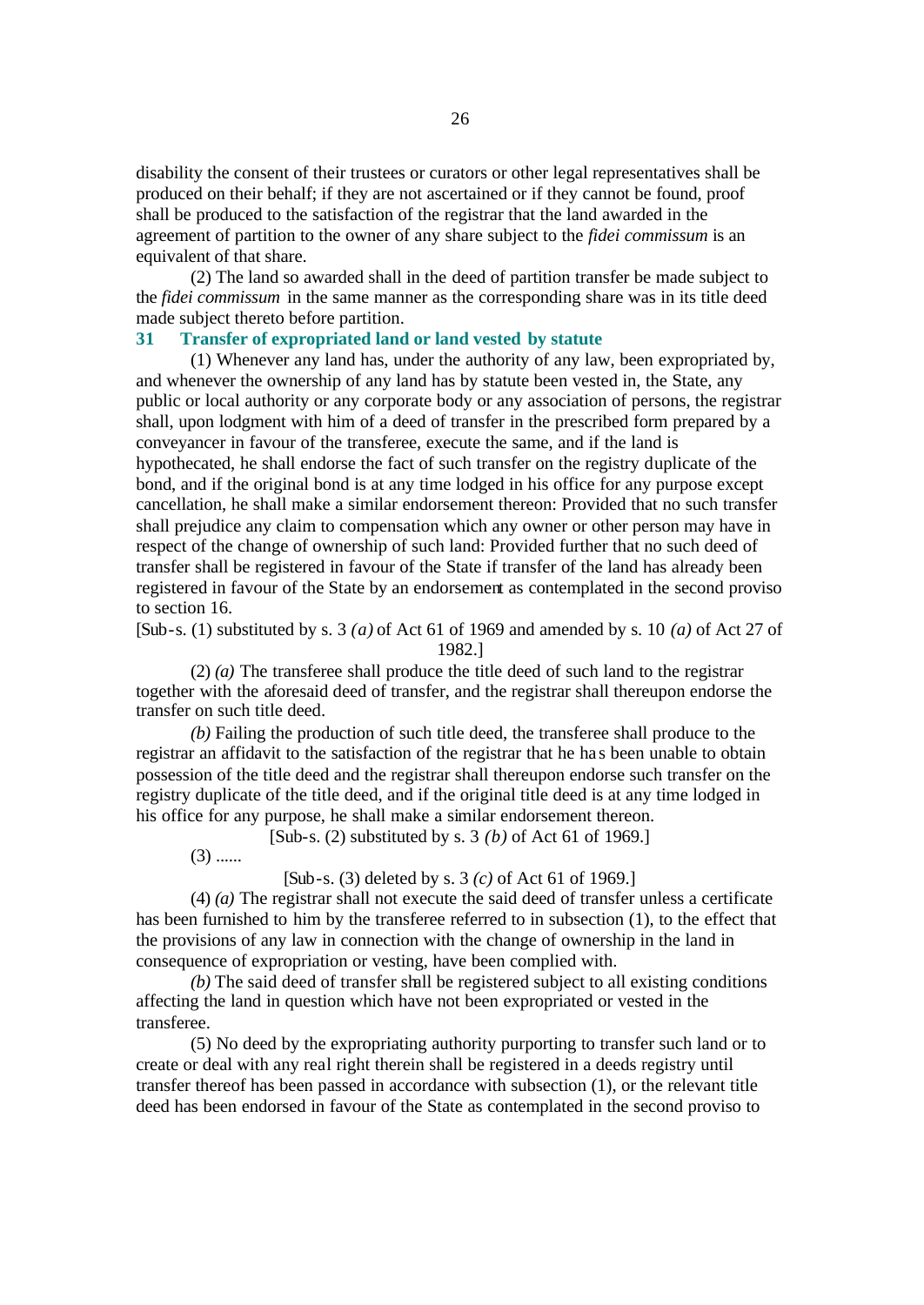section 16.

# [Sub-s. (5) substituted by s. 10 *(b)* of Act 27 of 1982.]

(6) *(a)* Immediately after any land has been expropriated the expropriating authority shall lodge with the registrar a certified copy of the notice of expropriation, two copies of the relevant expropriation plan of the land in question, and a certificate describing the land and stating the name, number and administrative district thereof, as well as the full names and surname of the registered owner and the number (consisting of the serial and year number) of the title deed, and the registrar shall cause a note of the expropriation to be made in his registers, and if at any time the original of the title deed is lodged in his registry for any purpose, or application is made for the issue of a certified copy thereof, he shall cause an appropriate note to be endorsed thereon as well as on the office copy thereof and a copy of the expropriation plan to be annexed thereto as well as to the office copy thereof: Provided that the aforementioned expropriation plans shall be dispensed with where the whole of a piece of land has been expropriated. [Para. *(a)* amended by s. 6 of Act 62 of 1984 and substituted by s. 26 of Act 45 of 1992.]

*(b)* The existence of any endorsement referred to in paragraph *(a)*, shall not debar the registered owner of the land in question from transferring or otherwise dealing with that land and upon registration of a transfer deed in favour of the transferee in pursuance of the expropriation, and any such endorsement shall lapse: Provided that where the entire extent of a piece of land recognized as a separate entity in a deeds registry has been expropriated, the registered owner of the said land shall be debarred from transferring it or otherwise dealing therewith except to effect registration of a transfer deed in favour of the transferee in pursuance of the expropriation.

(7) Where any land has been expropriated and formal transfer of such land to the transferee has not been effected, the registrar shall, on written application by the transferee and the owner, cancel any endorsement made in connection with the expropriation in his registers or on the title deed of the land, and thereupon the land so expropriated shall vest in such owner.

 $(8)$  ......

[Sub-s. (8) repealed by s. 95 of Act 63 of 1975.]

[S. 31 amended by s. 13 of Act 43 of 1957 and by s. 13 of Act 43 of 1962 and substituted by s. 11 of Act 87 of 1965.]

#### **32 Registration of expropriated servitudes or servitudes vested by statute**

(1) Whenever any right of servitude over any land has under the authority of any law been expropriated by, or has by statute been vested in, the State, any public or local authority or any corporate body or any association of persons, the registrar shall, upon lodgment with him of a deed of cession in the prescribed form prepared by a conveyancer in favour of the cessionary, execute and register such deed, and if the land is hypothecated, endorse the fact of such cession on the registry duplicate of the bond, and if the original bond is at any time lodged in his office for any purpose except cancellation, he shall make a similar endorsement thereon: Provided that no such cession shall prejudice any claim to compensation which any owner or other person may have as a result of the expropriation or vesting of such servitude.

[Sub-s. (1) substituted by s. 4 *(a)* of Act 61 of 1969 and amended by s. 53 of Act 24 of 2003 (as amended by Act 11 of 2005).]

(2) *(a)* The cessionary shall produce the title deed of the land to the registrar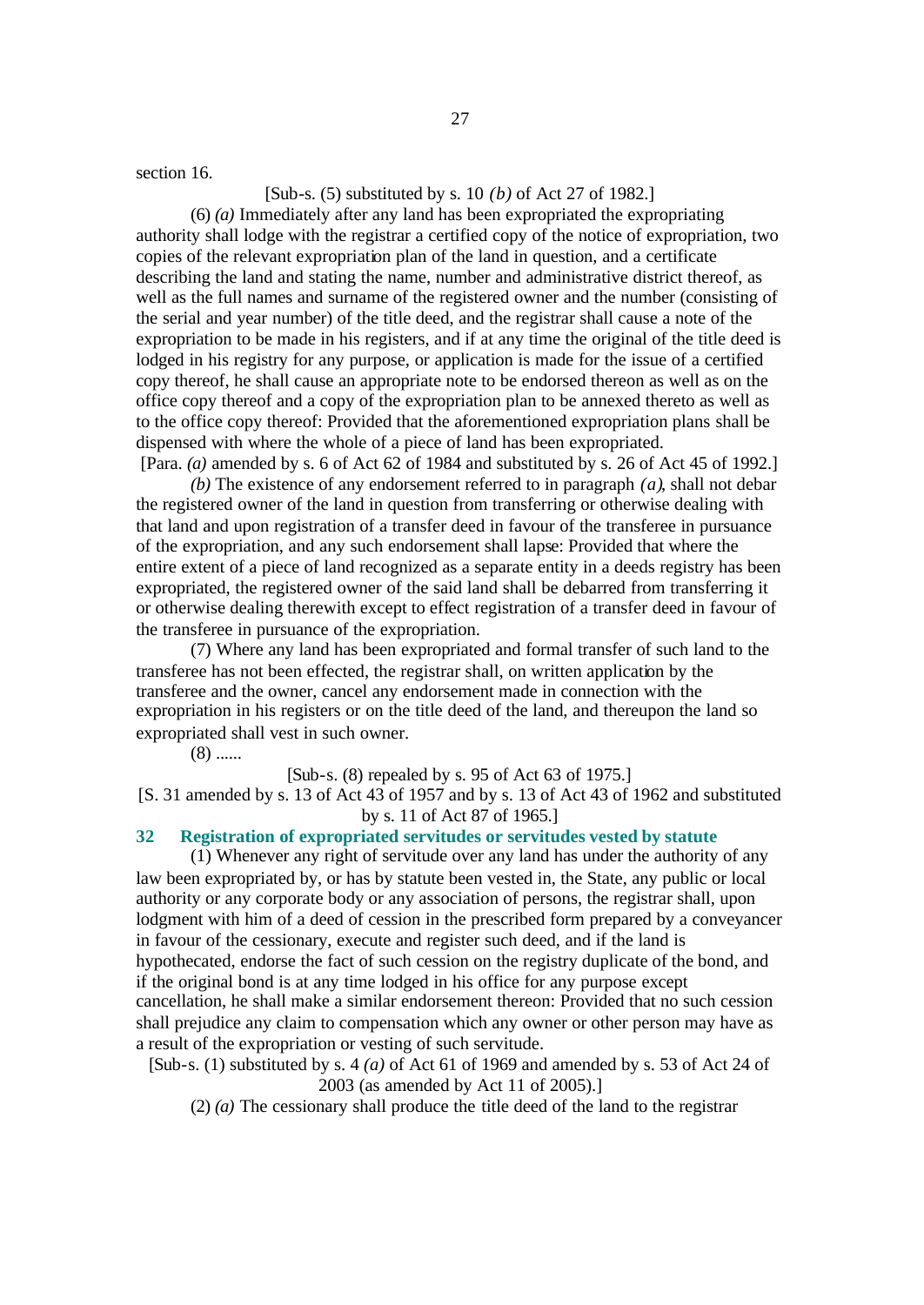together with the aforesaid deed of cession and the registrar shall thereupon endorse the cession on such title deed.

[Para. *(a)* amended by s. 53 of Act 24 of 2003 (as amended by Act 11 of 2005).]

*(b)* Failing the production of such title deed, the cessionary shall produce to the registrar an affidavit to the satisfaction of the registrar that he has been unable to obtain possession of such title deed and the registrar shall thereupon endorse such cession on the registry duplicate of such title deed, and if the original title deed is at any time lodged in his office for any purpose, he shall make a similar endorsement thereon.

[Sub-s. (2) substituted by s. 4 *(b)* of Act 61 of 1969.]

 $(3)$  ......

[Sub-s. (3) deleted by s. 4 *(c)* of Act 61 of 1969.]

(4) The registrar shall not register the said deed unless a certificate has been furnished to him by the cessionary to the effect that the provisions of any law in connection with the expropriation or vesting of such servitude have been complied with, and if it appears from the said certificate that such certificate has been expropriated or vested subject to any existing conditions, the deed shall be registered subject to those conditions.

[Sub-s. (4) substituted by s. 4 *(d)* of Act 61 of 1969 and amended by s. 53 of Act 24 of 2003 (as amended by Act 11 of 2005).]

(5) Immediately after any right of servitude over any land has been expropriated, the expropriating authority shall lodge with the registrar a certified copy of the notice of expropriation, two copies of the relevant expropriation plan of the servitude in question and a certificate describing the land and stating the name, number and administrative district thereof, as well as the full names and surname of the registered owner and the number (consisting of the serial and year number) of the title deed, and the registrar shall cause a note of the expropriation to be made in his or her registers, and if at any time the original of the title deed is lodged in his or her registry for any purpose or application is made for the issue of a certified copy of such title deed, the registrar shall cause an appropriate note to be endorsed thereon as well as on the office copy thereof and a copy of the expropriation plan to be annexed thereto as well as to the office copy thereof; [Sub-s. (5) substituted by s. 10 of Act 29 of 1974, by s. 7 of Act 62 of 1984, by s. 27 of

Act 45 of 1992 and by s. 53 of Act 24 of 2003 (as amended by Act 11 of 2005).]

(5A) Whenever any right of servitude over land has been expropriated and formal cession of such right of servitude to the cessionary has not been effected, the registrar shall, on written application by the cessionary and the owner of the land, cancel any note of the expropriation in his or her registers or endorsement on the title deed of the land and thereupon the expropriated right of servitude shall vest in such owner.

[Sub-s. (5A) inserted by s. 9 *(a)* of Act 62 of 1973 and substituted by s. 53 of Act 24 of 2003 (as amended by Act 11 of 2005).]

 $(6)$  ......

[Sub-s. (6) substituted by s. 9 *(b)* of Act 62 of 1973 and repealed by s. 95 of Act 63 of 1975.]

[S. 32 amended by s. 14 of Act 43 of 1957 and by s. 14 of Act 43 of 1962 and substituted by s. 12 of Act 87 of 1965.]

## **33 Registration of title by other than the ordinary procedure**

(1) Any person who has acquired in any manner, other than by expropriation, the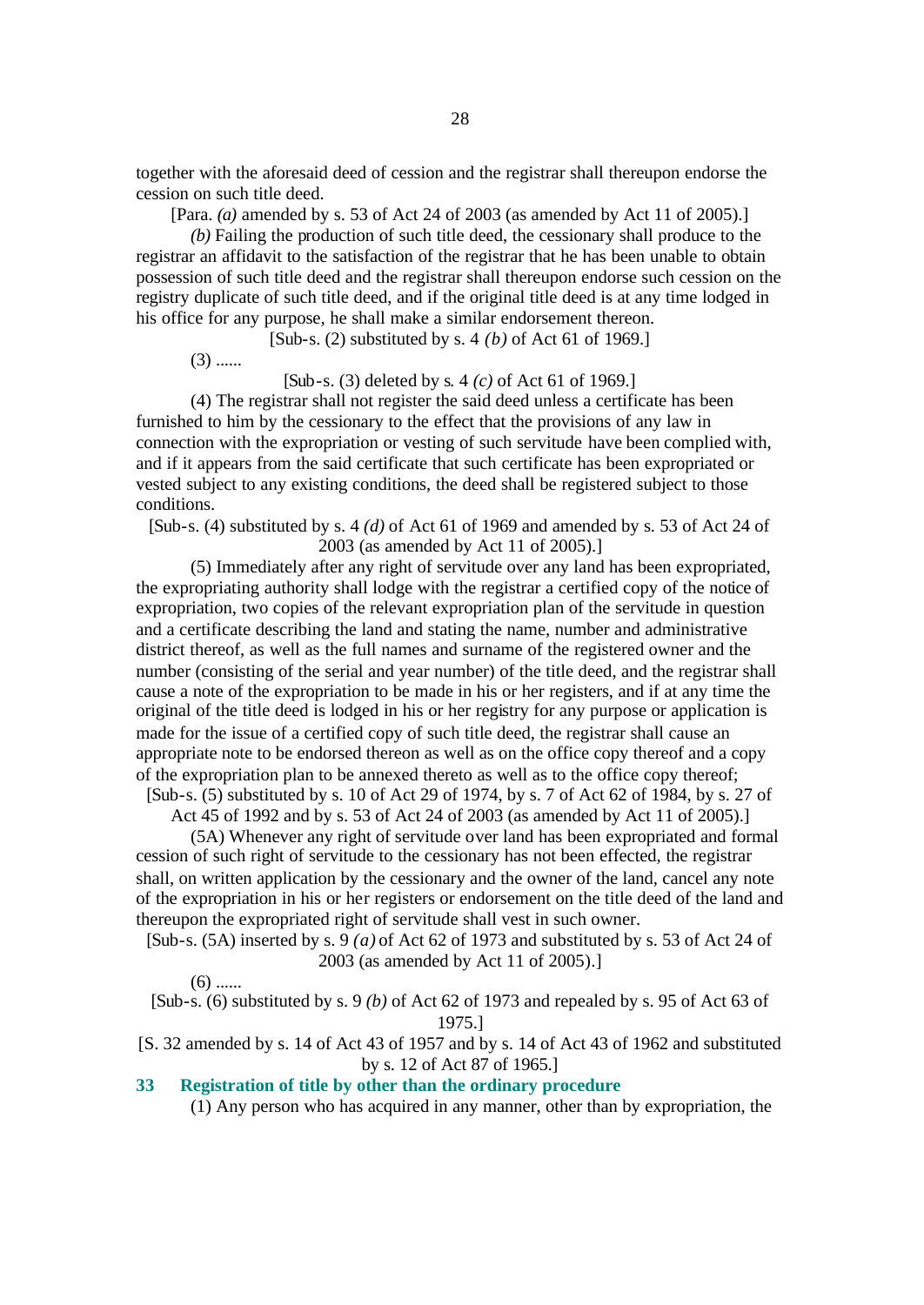right to the ownership of immovable property registered in the name of any other person and who is unable to procure registration thereof in his name in the usual manner and according to the sequence of the successive transactions in pursuance of which the right to the ownership of such property has devolved upon him, may apply to the court by petition for an order authorizing the registration in his name of such property.

 $(2)$  ......

#### [Sub-s. (2) deleted by s. 11 of Act 14 of 1993.]

(3) Every petition to the court under the provisions of this section shall be lodged with the registrar of the said court and the allegations contained in such petition shall be supported by sworn declarations and all available documentary evidence which the applicant may be able to adduce.

(4) Every such petition shall be laid before one of the judges in chambers, who shall make such order thereon as to him shall seem fit, and any such judge may order that any matter arising upon any such petition shall be argued before and determined by the full court.

(5) The court considering any petition for registration of title, may, if such court shall deem it expedient to do so, grant a rule *nisi* setting forth the description of the immovable property mentioned in such petition, and calling upon all persons claiming to have any right or title to such property to appear and establish their claims to the same upon a day to be named in the rule, and may give directions as to the mode of service or publication of such rule.

(6) Upon the return day of any such rule granted as aforesaid, and no cause being shown to the contrary, the court may order the registrar of deeds to register the property mentioned in such order as the property of the person therein named, subject to such terms and conditions as may be therein mentioned.

(7) In case any person should appear to show cause against any rule *nisi* granted as aforesaid, the court may, if it shall see fit to do so, and without the issue of any summons, require any issue of fact to be tried upon pleadings or make such order as will determine the matter in controversy.

(8) Subject to the terms of any order made under this section any deed of transfer passed in pursuance of such order shall be passed subject to every condition, servitude, bond or other encumbrance to which, according to the records of the deeds registry, the property to which the application relates, is subject, and the registrar shall, in connection with such condition, servitude, bond or other encumbrance, make the usual and proper entries and endorsements upon or in respect of such deed of transfer in his registry, before such deed is delivered to the applicant.

(9) The registration of immovable property in the name of any person in pursuance of an order made under this section shall have the effect of vesting such person with a title to such property which shall be liable to be annulled, limited or altered on every ground on which the title of such person to such property would have been liable to be annulled, limited or altered if such property had been transferred to such person in the ordinary course.

(10) If in pursuance of any order made under this section the registrar of deeds registers any property in the name of any person, such person shall be liable to pay such taxes, duties and fees of office in respect of such registration as he would have been liable to pay if such property had been transferred to him in the usual manner directly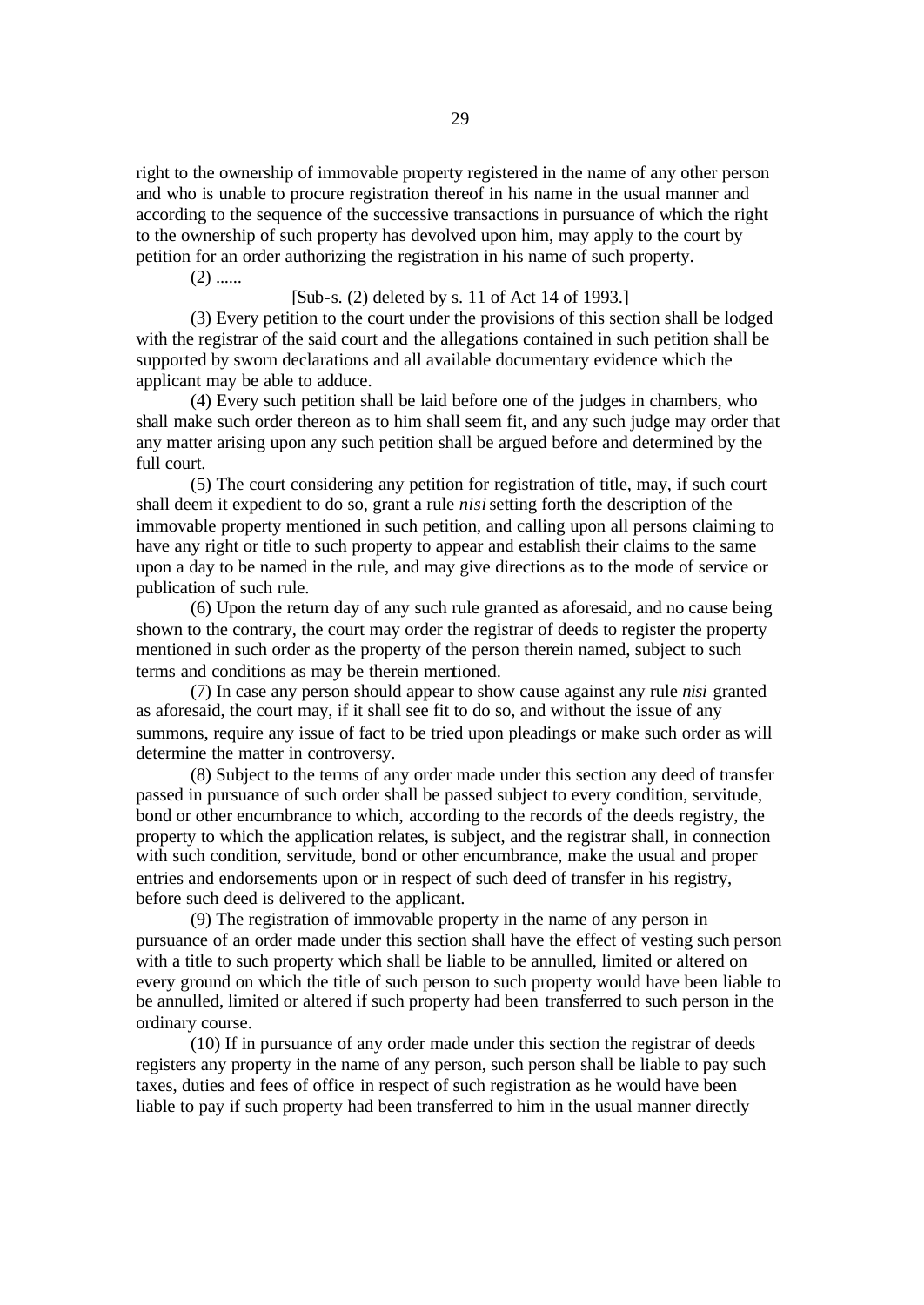from the last registered owner thereof, but shall not be liable to pay any tax, duty, quitrent or interest thereon which such owner or any intermediate holder of the right to such property may have become liable to pay, unless he shall by agreement have bound himself to pay such tax, duty, quitrent or interest, or unless the delay in obtaining the registration in his name was due to the neglect or default of himself or his agent: Provided that any person who has become liable to pay any tax, duty, quitrent or interest in respect of any property shall continue to be so liable notwithstanding that such property has, in pursuance of an order made under this section, been registered in the name of another person.

(11) Upon production to the registrar of deeds of any order made under this section and of a certificate by the proper officer as to the payment of the transfer duty, if any, which the person named in the order is liable to pay, and on compliance with any other requirements which have under this Act to be complied with, the registrar shall register such property in accordance with the said order, by executing a deed of transfer thereof in the prescribed form in favour of the person named in the order: Provided that it shall not be necessary to produce the title deed of the property or a certified copy thereof, if an affidavit by the transferee is produced that he has been unable to obtain possession of such title deed.

[Sub-s. (11) substituted by s. 13 of Act 87 of 1965.]

(12) The provisions of this section shall be in addition to and not in substitution for the provisions of any other law.

[S. 33 amended by s. 15 of Act 43 of 1957 and substituted by s. 15 of Act 43 of 1962.]

#### *Substituted Title Deeds* **(ss 34-43A)**

# **34 Certificate of registered title of undivided share**

(1) Any person who is the joint owner of a piece of land the whole of or shares in which is or are held by such person and others under one title deed, may, subject to the provisions of section *thirty-seven*, obtain a certificate of registered title of his undivided share in such land, and no transfer of a fraction only of his undivided share or hypothecation or lease of the whole or any fraction of his undivided share in the land shall be registered in a deeds registry unless a certificate of registered title of such undivided share is produced to the registrar: Provided that all the joint owners so holding under one title deed may together transfer an undivided share in the land or a fraction of the share held under such deed or hypothecate or effect the registration of a lease of the whole of such land or share without the production of such a certificate: Provided further that such a certificate shall not be necessary where a joint owner disposes of the whole of his share by deeds of transfer to be registered simultaneously.

[Sub-s. (1) substituted by s. 14 of Act 87 of 1965.]

(2) If the title deed under which land or shares therein is held in joint ownership is lost or destroyed any joint owner may, upon compliance with the prescribed requirements, obtain a certificate of registered title in respect of his share in the land without obtaining a certified copy of the deed which has been lost or destroyed.

(3) The provisions of subsections (1) and (2) shall apply also where two or more pieces of land or shares therein are held in joint ownership by the same title deed: Provided that all the pieces of land or the shares therein shall be included in the certificate of registered title and shall be described in separate paragraphs.

**35 Certificate of registered title of aggregate share**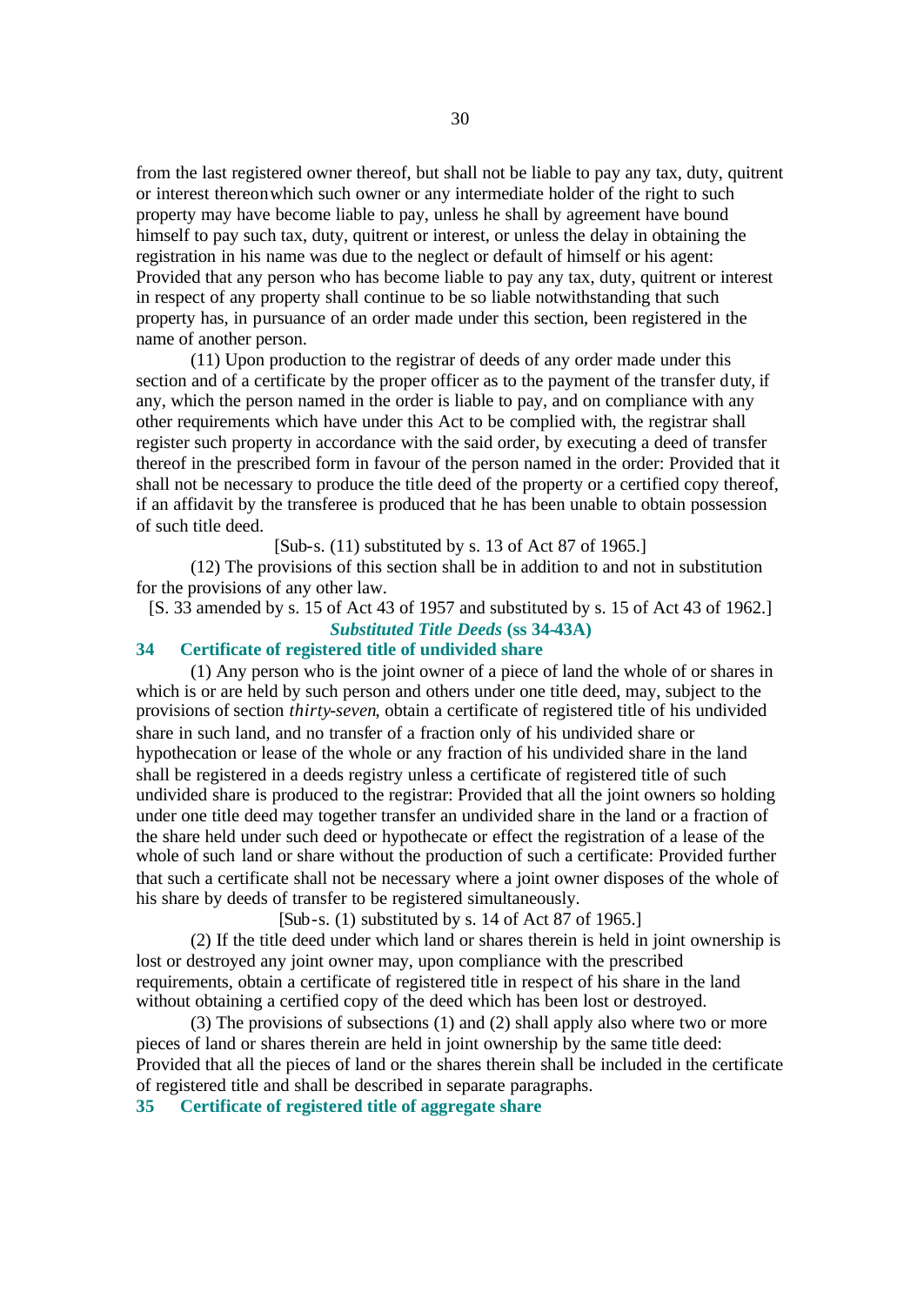Any person who is, by virtue of more than one title deed, the owner of undivided shares in one or more than one piece of land may, subject to the provisions of section *thirty-seven*, obtain a certificate of registered title in respect of his aggregate share in the land: Provided that if there are two or more pieces of land the several pieces of land or shares therein shall be described in separate paragraphs.

#### **36 Certificate of registered title of one or more properties held under one deed**

Any person who holds two or more pieces of land, or undivided shares therein, by one title deed may, subject to the provisions of section *thirty-seven*, obtain a certificate of registered title in respect of one or more of such pieces of land or of the undivided share or shares held by him there: Provided that at least one of the pieces of land or the share therein held by such deed remains held thereby.

# **37 Conditions governing the issue of certificates of registered title**

(1) A certificate of registered title mentioned in section *thirty-four*, *thirty-five* or *thirty-six* may be obtained upon written application by the owner to the registrar accompanied, save as provided in subsection (2) of section *thirty-four*, by the title deed of the land and shall be as nearly as practicable in the prescribed form.

(2) If the property concerned is subject to a registered mortgage bond, that bond shall be produced to the registrar by the holder thereof, upon the request and at the expense of the applicant for the certificate of registered title.

[Sub-s. (2) substituted by s. 16 *(a)* of Act 43 of 1957.]

(3) Before issuing any such certificate the registrar shall cause to be made upon the title deed or deeds in question and the registry duplicates thereof or in the case provided in subsection (2) of section *thirty-four*, upon the registry duplicate only, and upon the mortgage bond (if any) an endorsement that a certificate of registered title has, in accordance with the appropriate section of this Act, been substituted for the said title deed or deeds in respect of the property in question. The registrar shall further make entries in the registers of the issue of the certificate and shall, if the property is mortgaged, endorse that fact upon the certificate.

[Sub-s. (3) amended by s. 16 *(b)* of Act 43 of 1957.]

(4) Any such certificate when issued shall in respect of the property described therein take the place of the title deed or deeds by which such property was previously held and the issue of the certificate shall not in any manner affect any right or obligation in connection with such property.

#### **38 Certificate of registered title taking place of lost or destroyed deed**

(1) If the title deed of any land has been lost or destroyed and the registry duplicate of such title deed has also been lost or destroyed, the registrar shall, on written application by the owner of the land, accompanied by a diagram of the land, if no diagram thereof is filed in the registry or in the office of the surveyor-general concerned, execute a certificate of registered title in respect of such land in accordance with the diagram of the land.

(2) Before issuing the certificate the registrar shall, at the expense of the applicant, publish in the prescribed form notice of intention to issue the certificate in two consecutive ordinary issues of the *Gazette* and in two consecutive issues of a newspaper printed in the division, district or county in which the land is situate, or if there is no such newspaper then in any newspaper circulating in such division, district or county.

(3) A draft of the proposed certificate and a copy of the diagram, if any,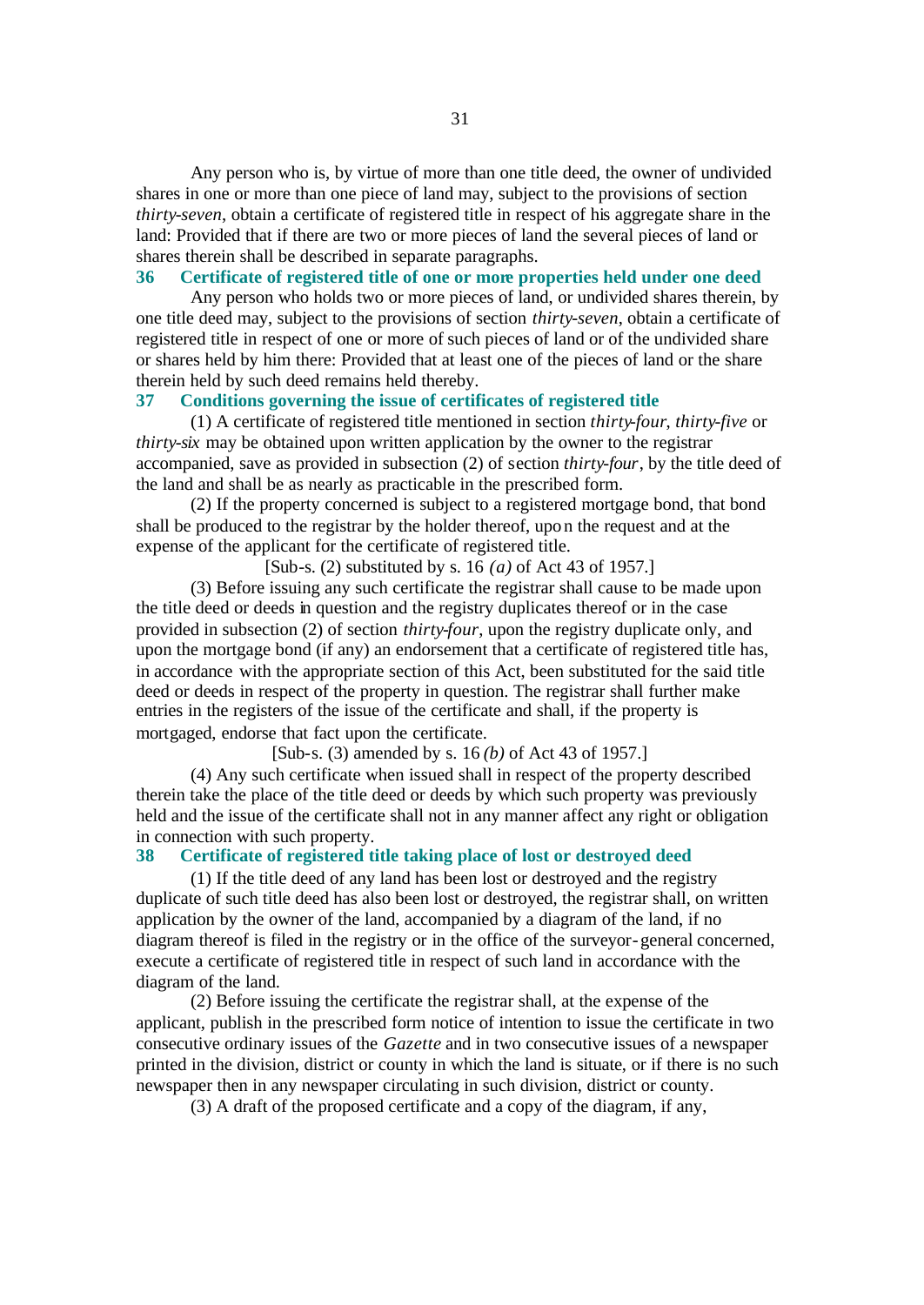accompanying the application, shall be open for inspection in the registry free of charge by any interested person, for a period of six weeks after the date of the first publication of the notice in the *Gazette*, during which period any person interested may object to the issue of the certificate.

(4) Any person who has lodged with the registrar an objection to the issue of the certificate may, in default of any arrangement between him and the applicant, apply to the court within one month after the last day upon which an objection may be lodged, for an order prohibiting the registrar from issuing the certificate, and the court may make such order on the application as it may deem fit.

(5) A certificate of registered title issued under this section shall be as nearly as practicable in the prescribed form and shall take the place of the lost or destroyed title deed and shall embody or refer to every condition, servitude, bond, lease or other encumbrance which according to the records of the registry was embodied or referred to in the lost or destroyed title deed or in any endorsement thereon.

#### **39 Certificate of registered title to correct error in registration**

(1) If by reason of an error the same land has been registered in the names of different persons, the registrar may, upon transfer of the land being given to one of them by the other or others, issue to the person to whom transfer is so given a certificate of registered title of the land held by him under the various title deeds.

(2) Any person who is the registered owner of any one or more defined portions of land under a registered deed reflecting conditions or servitudes which have lapsed by merger duly noted or which have been cancelled, may apply for the issue to him of a certificate of registered title in respect of such land free of such conditions or servitudes. [Sub-s. (2) inserted by s. 17 of Act 43 of 1957.]

(3) The certificate of registered title referred to in subsection (2) shall be in the form prescribed and shall supersede the title under which the land was previously held. [Sub-s. (3) inserted by s. 17 of Act 43 of 1957.]

(4) The provisions of section *thirty-seven* shall *mutatis mutandis* apply in respect of the issue of such certificate.

#### **40 Certificate of consolidated or amended title of two or more pieces of land**

(1) If a diagram has been framed and approved under the provisions of the Land Survey Act, 1997, and such diagram represents two or more pieces of land which are-

- *(a)* contiguous to each other;
- *(b)* owned by the same person or by two or more persons in the same undivided shares in each such piece of land;
- *(c)* ......

[Para. *(c)* deleted by s. 18 *(b)* of Act 43 of 1957.]

- *(d)* registered in the same property register;
- *(e)* situated in the same administrative district; and

[Para. *(e)* amended by s. 16 of Act 43 of 1962 and substituted by s. 6 *(c)* of Act 93 of 1998.]

*(f)* situated in the same province,

[Para. *(f)* added by s. 6 *(d)* of Act 93 of 1998.]

the title deed or deeds of the said pieces of land may be superseded by a certificate of consolidated title issued by the registrar in the prescribed form, provided the requirements of this section are met: Provided that if the diagram was approved before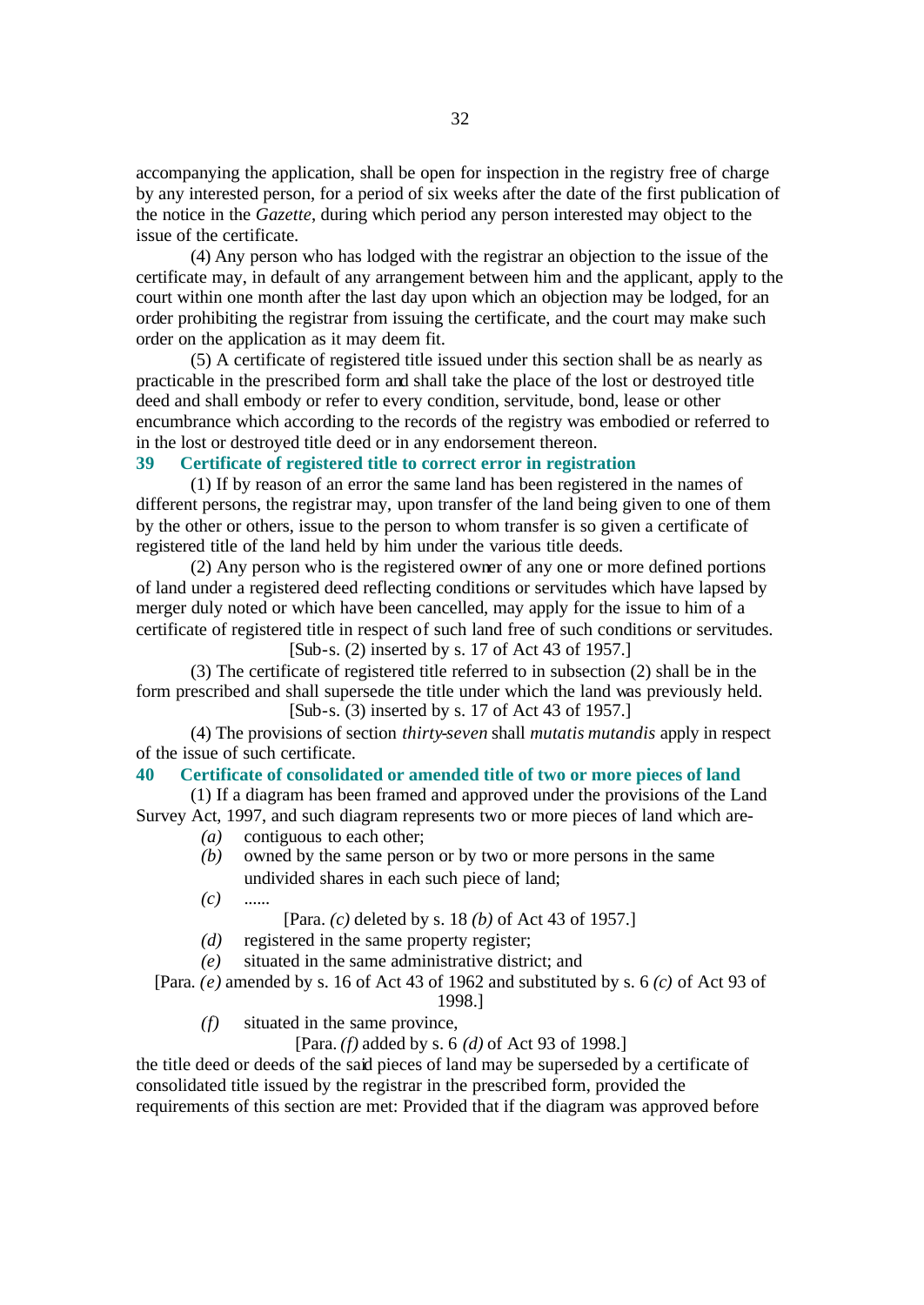the commencement of the Deeds Registries Amendment Act, 1998, the requirement contained in paragraph *(f)* shall be disregarded.

[Sub-s. (1) amended by s. 18 *(a)* of Act 43 of 1957 and by ss. 6 *(a)* and *(e)* of Act 93 of 1998.]

 $(2)$  ......

[Sub-s. (2) deleted by s. 18 *(c)* of Act 43 of 1957.]

(3) Every such certificate shall be in accordance with the new diagram and shall be issued on written application by the owner or owners of the pieces of land in question accompanied by the title deed or deeds thereof and any bond thereon, together with the written consent of the holder of the bond.

[Sub-s. (3) substituted by s. 18 *(d)* of Act 43 of 1957.]

(4) In registering the certificate, the registrar shall endorse on the title deed or deeds that they have, in respect of the land described in the certificate, been superseded by the certificate, and on the certificate that the land therein described or the share thereof referred to in such endorsement, is mortgaged by such bond and shall make such endorsements on the bond and such entries in the registers as shall clearly indicate that the land is now owned by virtue of the certificate and that the land or such share thereof is subject to such bond.

[Sub-s. (4) substituted by s. 18 *(e)* of Act 43 of 1957.]

(5) *(a)* If a portion only of the land represented on the new diagram is mortgaged, a certificate may not be issued unless the bond is cancelled: Provided that on the written application of the owner and with the consent of the mortgagee, all the land included in the new diagram may be substituted for the land originally mortgaged under the bond.

*(b)* If different portions of the land represented on the new diagram are mortgaged under different bonds, the certificate may not be issued unless the bonds are cancelled. [Sub-s. (5) substituted by s. 18 *(f)* of Act 43 of 1957.]

(6) *(a)* If portion only of the said land is subject to any registered deed of lease or other registered deed other than a bond, whereby any real right in the land is held by any other person, the certificate shall not be issued unless a diagram of such portion is already annexed to the said registered deed, or, if no such diagram is so annexed, unless a diagram in duplicate (or triplicate if required by the registrar) of such portion is produced: Provided that it shall not be necessary to produce a diagram of such portion if the diagram of the consolidated land shows that portion by dotted lines or in such other way as to identify it.

[Para. *(a)* amended by s. 18 *(g)* of Act 43 of 1957.]

*(b)* The said diagram shall be annexed to the registered deed aforesaid and the registry duplicate thereof, and shall be mentioned in any endorsement made on or reference made in the certificate concerning such registered deed.

 $(7)$  ......

[Sub-s. (7) deleted by s. 18 *(h)* of Act 43 of 1957.]

(8) No diagram representing a combination of portions of two or more pieces of land shall be accepted in a deeds registry for purposes of transfer until a certificate of consolidated title has been issued for the land represented on such diagram.

[Sub-s. (8) amended by s. 18 (i) of Act 43 of 1957.]

(9) More than one combination of portions of two or more pieces of land, each of which combinations is represented on a separate diagram, may be included in one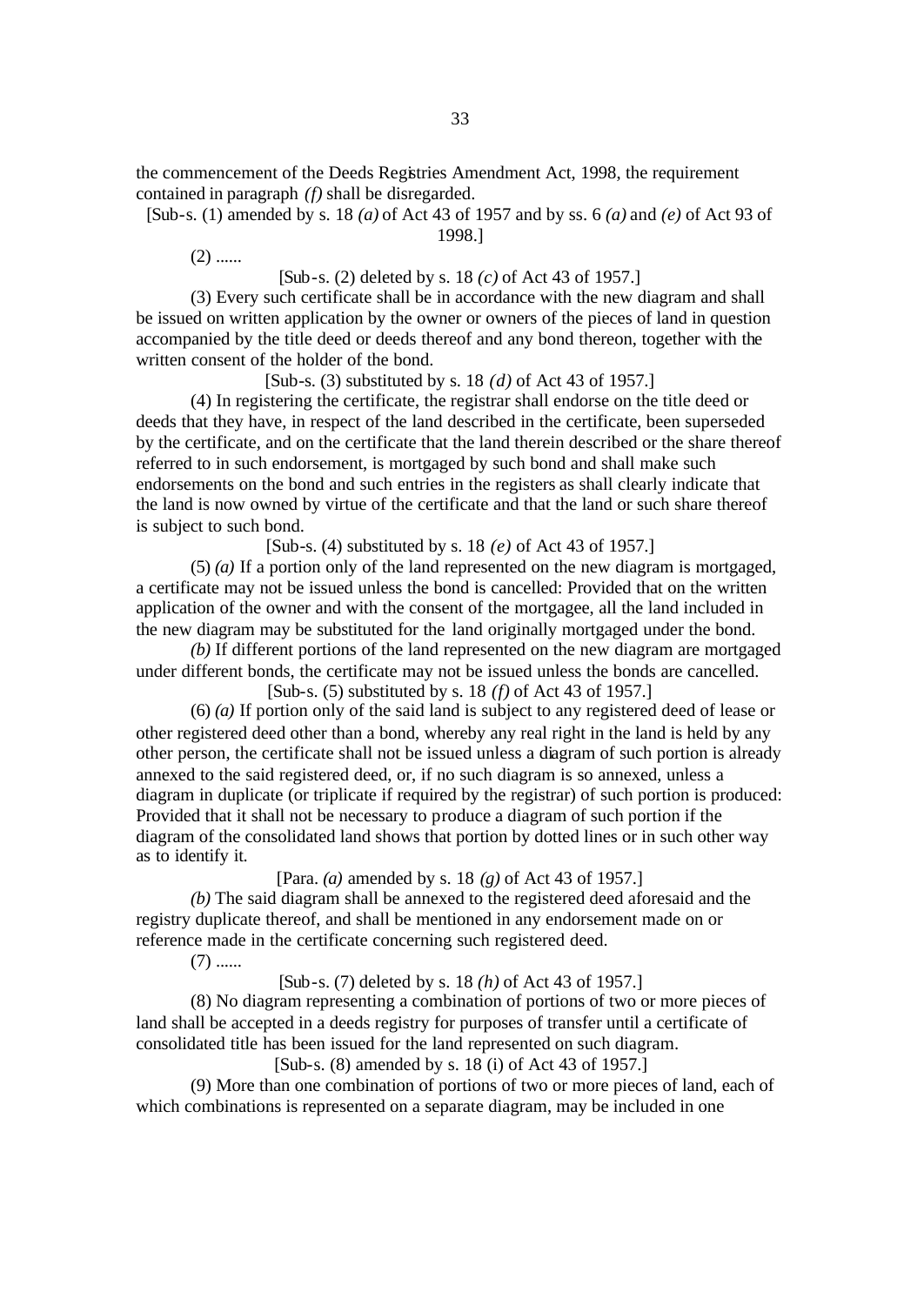certificate of consolidated title: Provided that each combination is described in a separate paragraph therein.

[Sub-s. (9) amended by s. 18 (i) of Act 43 of 1957.]

**41 ......**

[S. 41 amended by s. 15 of Act 87 of 1965 and repealed by s. 11 of Act 27 of 1982.]

# **42 Certificate of uniform title**

(1) If the owner of two or more pieces of land which are-

- *(a)* contiguous to each other;
- *(b)* situate in the same administrative district;
- *(c)* registered in the same property register; and
- *(d)* held on different conditions of tenure, or subject to different rights reserved in favour of the State,

desires to consolidate his title in respect of those pieces of land on uniform conditions of tenure or subject to the reservation of uniform rights in favour of the State, the title deeds of the said pieces of land may, with the written consent of the Minister of Public Works and on compliance with the provisions of this section, be superseded by a certificate of uniform title issued by the registrar, in the prescribed form, subject to such uniform conditions of tenure or to the reservation of such uniform rights in favour of the State, as are set forth in such written consent.

[Sub-s. (1) amended by s. 17 of Act 43 of 1962, substituted by s. 7 *(a)* of Act 3 of 1972

and amended by s. 12 of Act 27 of 1982 and by s. 12 *(a)* of Act 14 of 1993.]

(2) The provisions of subsections (3) to (6) inclusive of section *forty* shall *mutatis mutandis* apply in respect of such certificate.

(3) The Minister of Public Works may agree with the owner as to the aforesaid uniform conditions of tenure or uniform rights in favour of the State, and may consent to the issue of a certificate of uniform title.

[Sub-s. (3) substituted by s. 7 *(b)* of Act 3 of 1972, amended by s. 12 of Act 27 of 1982 and substituted by s. 12 *(b)* of Act 14 of 1993.]

(4) If the said land is subject to any bond or if the said land or any portion thereof is subject to any registered deed of lease or other registered deed whereby any real right in the land is held by any other person, there shall be produced to the registrar the written consent of the holder of any such bond, lease or right to the issue of the certificate of uniform title and to the uniform conditions of tenure or uniform rights in favour of the State, which may have been agreed upon.

(5) The provisions of this section shall *mutatis mutandis* apply in respect of land comprising portions which are held on different conditions of tenure or subject to different rights reserved in favour of the State, and the title to which has been consolidated prior to the commencement of this Act.

#### **43 Certificate of registered title of portion of a piece of land**

(1) If a defined portion of a piece of land has been surveyed and a diagram thereof has been approved by the surveyor-general concerned, the registrar may on written application by the owner of the land accompanied by the diagram of such portion, the title deed of the land, any bond thereon and the written consent of the holder of any such bond, issue a certificate of registered title in respect of such portion, as nearly as practicable in the prescribed form.

[Sub-s. (1) amended by s. 19 *(a)* of Act 43 of 1957.]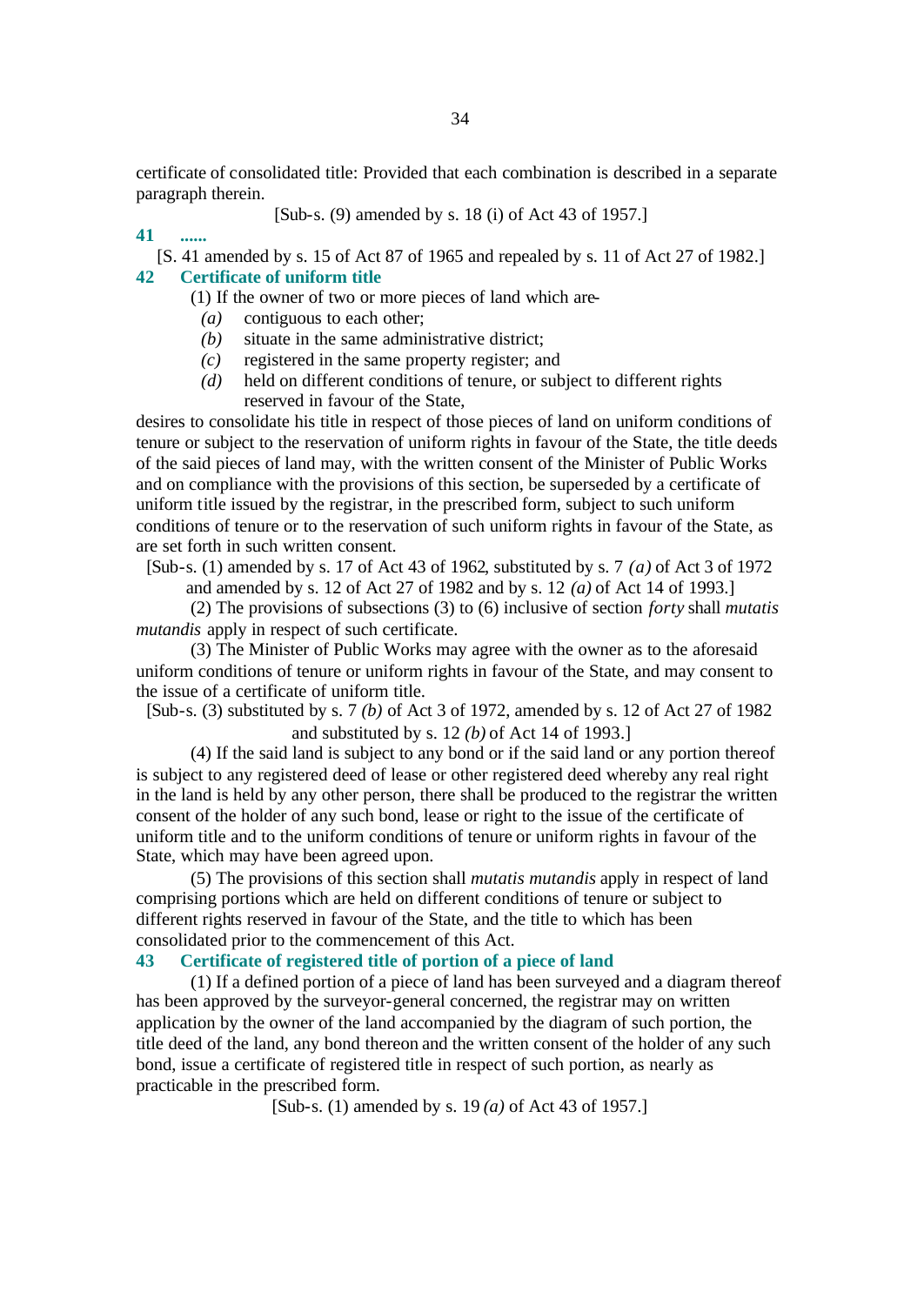(2) In registering the certificate the registrar shall endorse on the title deed that it has been superseded by the certificate in respect of the land described in the certificate, and on the certificate that the land described therein is mortgaged by the bond, and shall make such endorsements on the bond and such entries in the registers as shall clearly indicate that the land is now owned by virtue of the certificate and is subject to such bond.

## [Sub-s. (2) amended by s. 19 *(b)* of Act 43 of 1957.]

(3) The provisions of this section shall also apply where two or more defined portions of a piece of land have been surveyed and the diagrams thereof approved: Provided that each of such portions shall be described in a separate paragraph in the certificate.

(4) No defined portion of a piece of land shall be mortgaged until the owner thereof has obtained a certificate of registered title in respect of such portion in accordance with the provisions of this section.

(5) *(a)* Save in the case of a transfer of a whole erf, no owner of a township or settlement in whose title deed the individual erven are not separately described, shall deal separately in any way with an individual erf in such township or settlement or any portion thereof or share therein until he has obtained a certificate of registered title of such erf in the prescribed form.

*(b)* ......

[Para. *(b)* deleted by s. 4 of Act 11 of 1996.] [Sub-s. (5) added by s. 19 *(c)* of Act 43 of 1957.]

# **43A Certificate of registered title in respect of land previously held under sectional title**

(1) In the event of land reverting to the land register under the provisions of the Sectional Titles Act, 1986 (Act 95 of 1986), without revival of the developer's title deed in terms of the said Act, the registrar shall issue a certificate of registered title in the prescribed form in respect of such land in substitution of the certificates of registered sectional titles under which the land was held prior to such reversion: Provided that where the land which reverts to the land register forms a portion only of the land previously registered in the land register, a diagram thereof shall be annexed to the certificate of registered title.

[Sub-s. (1) amended by s. 13 of Act 14 of 1993.]

(2) The Registrar shall make all the necessary entries in his registers and records, and endorsements on the relevant registered deeds and other documents, in order to give effect to the reversion of the land to the land register in terms of subsection (1).

[S. 43A inserted by s. 13 of Act 27 of 1982.]

# *Change of Title by Endorsement* **(ss 44-45***bis)*

# **44 Rectification of title by endorsement**

(1) If rectification of title is required in respect of any one piece of land in consequence of a survey or re-survey of such land or of the correction of any error in the diagram thereof under the Land Survey Act, 1927, the registrar may, on written application by the owner of the land accompanied by the title deed and the new or the corrected diagram thereof, any bond thereon and any registered deed of lease or other registered deed whereby any real right therein is held by any other person and the written consent of the holder of such bond, lease or right, endorse on the aforesaid deed a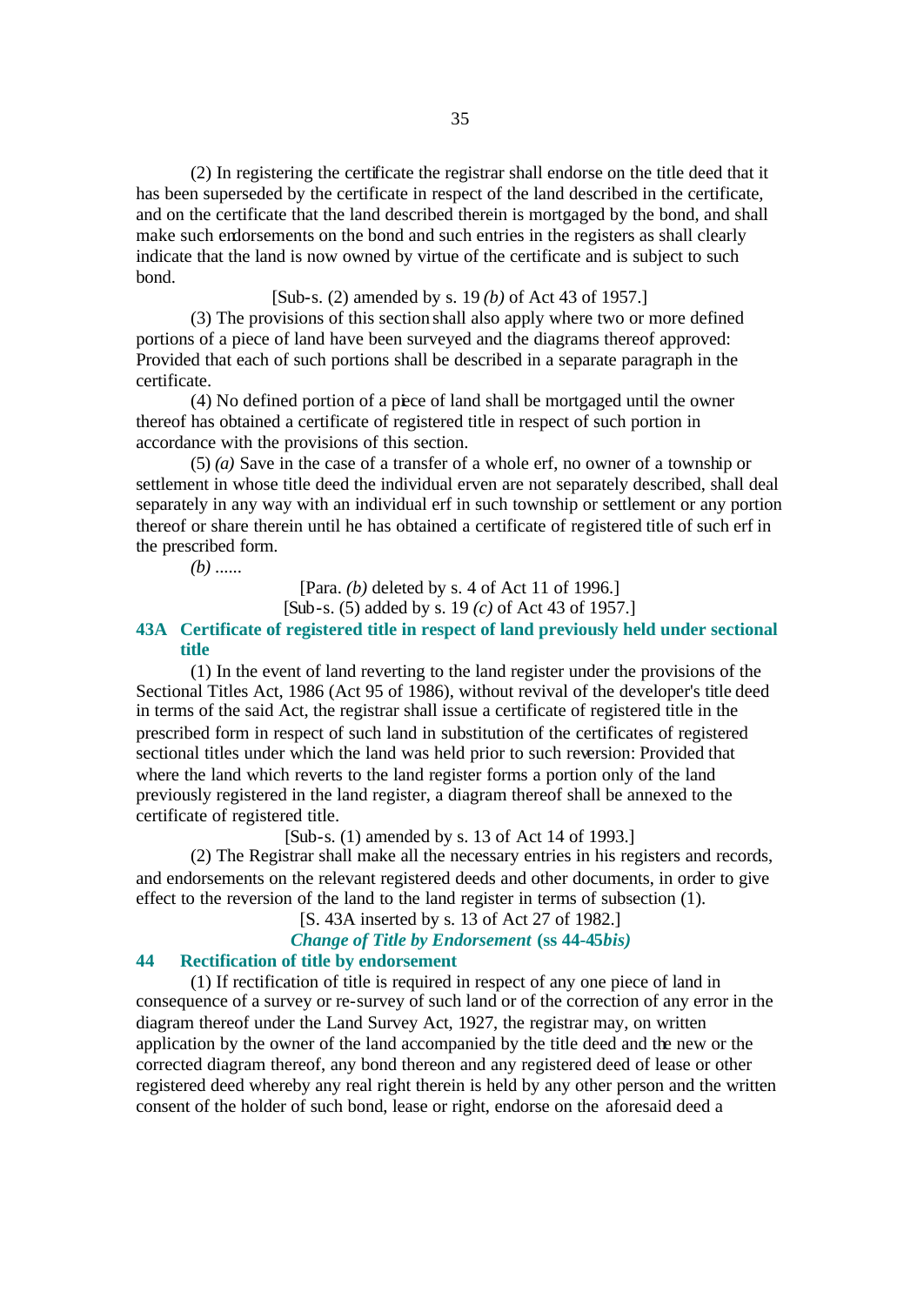description of the land according to the new or corrected diagram, which description shall supersede the description already appearing in the aforesaid deeds.

[Sub-s. (1) amended by s. 18 of Act 43 of 1962 and substituted by s. 5 *(a)* of Act 92 of

1978.]

(2) If a new diagram is produced the registrar shall in making the said endorsement substitute the new diagram for the old one.

[Sub-s. (2) substituted by s. 5 *(b)* of Act 92 of 1978.]

 $(3)$  ......

[Sub-s. (3) added by s. 16 of Act 87 of 1965 and repealed by s. 53 of Act 24 of 2003 (as amended by Act 11 of 2005).]

# **45 Transfer or cession by means of endorsement**

(1) If immovable property, a lease under any law relating to land settlement or a bond, which forms an asset in a joint estate is registered in a deeds registry and the surviving spouse has lawfully acquired the share of the deceased spouse in the property, lease or bond, the registrar shall on written application by the executor in the estate of the deceased spouse and by the surviving spouse save where the surviving spouse has signed as executor, accompanied by such other documents as may be prescribed, endorse on the title deeds of the property or on the deed of lease or on the bond that the surviving spouse is entitled to deal with such property, lease or bond, and thereupon such spouse shall be entitled to deal therewith as if he or she had taken formal transfer or cession into his or her own name of the share of the deceased spouse in the property, lease or bond [Sub-s. (1) amended by s. 20 *(a)* of Act 43 of 1957 and by s. 19 *(a)* of Act 43 of 1962 and

substituted by s. 31 of Act 88 of 1984 and by s. 5 *(a)* of Act 11 of 1996.]

(2) If the immovable property mentioned in subsection (1) is hypothecated under a registered mortgage bond the endorsement provided for in the said subsection shall not be made unless-

*(a)* such bond is cancelled; or-

- *(a)bis*the said property or the share of the deceased spouse therein is released from the bond; or
	- [Para. *(a)bis* inserted by s. 19 *(b)* of Act 43 of 1962.]
- *(b)* ......

[Para. *(b)* substituted by s. 20 *(b)* of Act 43 of 1957, amended by s. 19 *(c)* of Act 43 of 1962 and deleted by s. 5 *(c)* of Act 11 of 1996.]

*(c)* a written consent (which shall be in duplicate, in the prescribed form and signed by the survivor and the legal holder of the bond) to the release of the estate of the deceased spouse from liability under the bond and to the substitution of the survivor as sole debtor in respect thereof, is produced to the registrar together with the bond.

[Para. *(c)* substituted by s. 14 of Act 14 of 1993 and by s. 5 *(d)* of Act 11 of 1996.]

(3) The registrar shall, in any case of release and substitution in terms of paragraph  $(c)$  of subsection  $(2)$ , when he or she endorses on the title deeds of the property that the survivor is entitled to deal therewith-

> *(a)* make in the appropriate register an entry setting forth that the estate of the deceased spouse is released from liability in respect of the obligation secured by the bond and that the survivor has become sole debtor in respect of the bond; and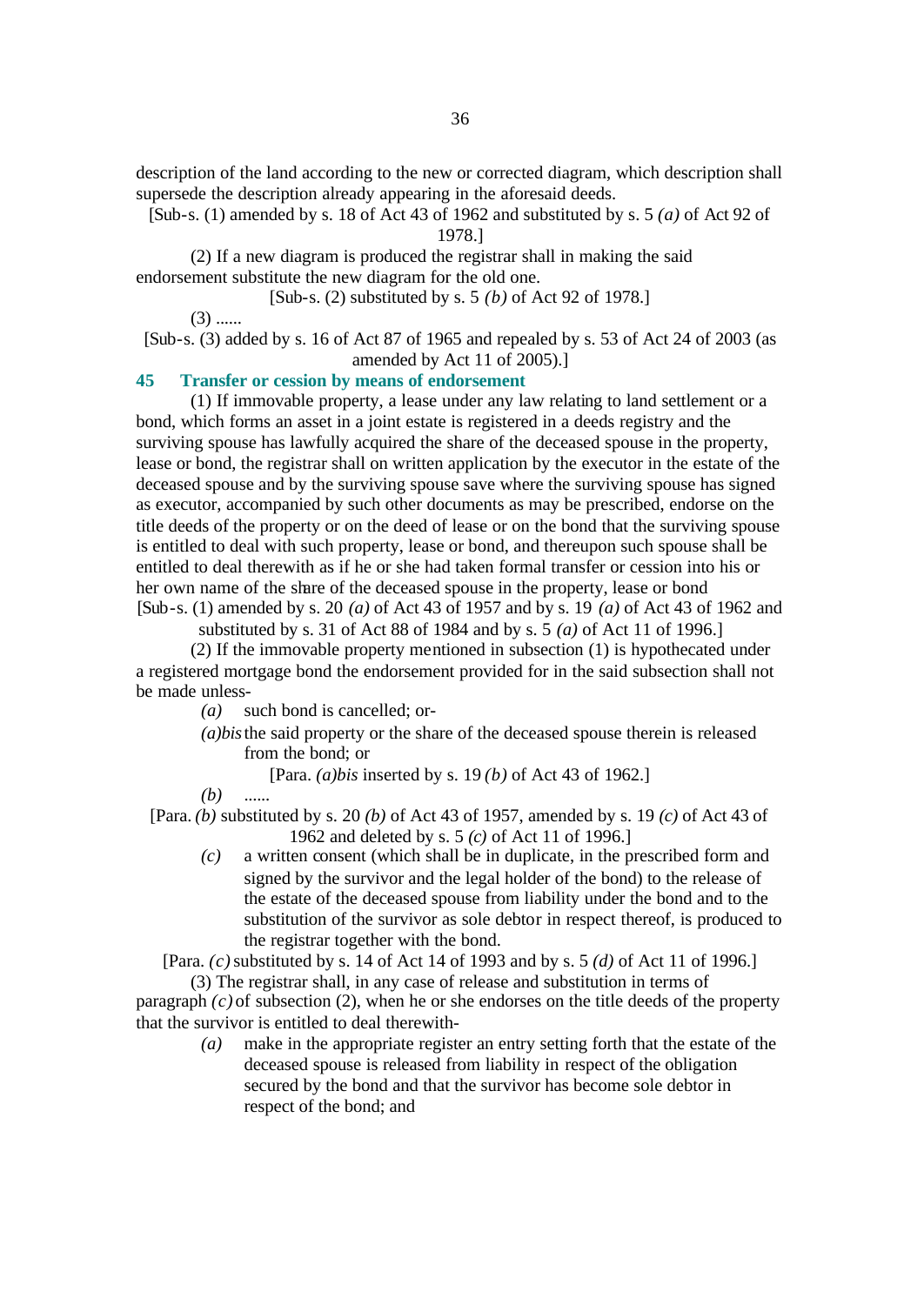*(b)* endorse on the bond that the estate of the deceased spouse is released from liability in respect of the obligation secured thereby and that the survivor has become sole debtor in respect of the bond.

[Sub-s. (3) substituted by s. 5 *(e)* of Act 11 of 1996.]

(4) As from the date of the endorsement on the title deeds of the property in terms of subsection (1), the estate of the deceased spouse shall be absolved from any obligation secured by the bond and the survivor shall become sole debtor in respect thereof in the same manner as if he had passed the bond at that date and, if the bond is a bond to secure future debts, the immovable property thereby mortgaged will secure any further or future advances which are made by the mortgagee of the bond to the survivor.

 $[Sub-s. (4)$  substituted by s. 2 of Act 24 of 1989.]

(5) Any reference in this section to a bond shall include a charge in favour of the Land and Agricultural Bank of South Africa or any Department of State.

[Sub-s. (5) added by s. 19 *(d)* of Act 43 of 1962.]

# **45***bis* **Endorsement of deeds on divorce, division of joint estate, or change of matrimonial property system**

(1) If immovable property or a lease under any law relating to land settlement or a bond is registered in a deeds registry and it-

- *(a)* formed an asset in a joint estate of spouses who have been divorced, and one of them has lawfully acquired the share of his or her former spouse in the property, lease or bond; or
- *(b)* forms or formed an asset in a joint estate, and a court has made an order, or has made an order and given an authorization, under section 20 or 21 (1) of the Matrimonial Property Act, 1984 (Act 88 of 1984), or under section 7 of the Recognition of Customary Marriages Act, 1998, as the case may be, in terms of which the property, lease or bond is awarded to one of the spouses,

[Para. *(b)* substituted by s. 12 (2) *(a)* of Act 120 of 1998.] the registrar may, on written application by the spouse concerned and accompanied by such documents as the registrar deems necessary, endorse on the title deeds of the property or on the lease or the bond that such spouse is entitled to deal with such property, lease or bond, and thereupon such spouse shall be entitled to deal therewith as if he or she had taken formal transfer or cession into his or her name of the share of the former spouse or his or her spouse, as the case may be, in the property, lease or bond.

[Sub-s. (1) substituted by s. 6 *(a)* of Act 11 of 1996.]

(1A) If immovable property or a lease under any law relating to land settlement or a bond is registered in a deeds registry and it-

- *(a)* formed an asset in a joint estate of spouses who have been divorced, and such property, lease or bond accrues to both the former spouses in undivided shares in terms of the division of the joint estate; or
- *(b)* forms or formed an asset in a joint estate and a court has made an order, or has made an order and given an authorization under section 20 or 21 (1) of the Matrimonial Property Act, 1984 (Act 88 of 1984), or under section 7 of the Recognition of Customary Marriages Act, 1998, as the case may be, in terms of which the property, lease or bond is awarded to both spouses in undivided shares,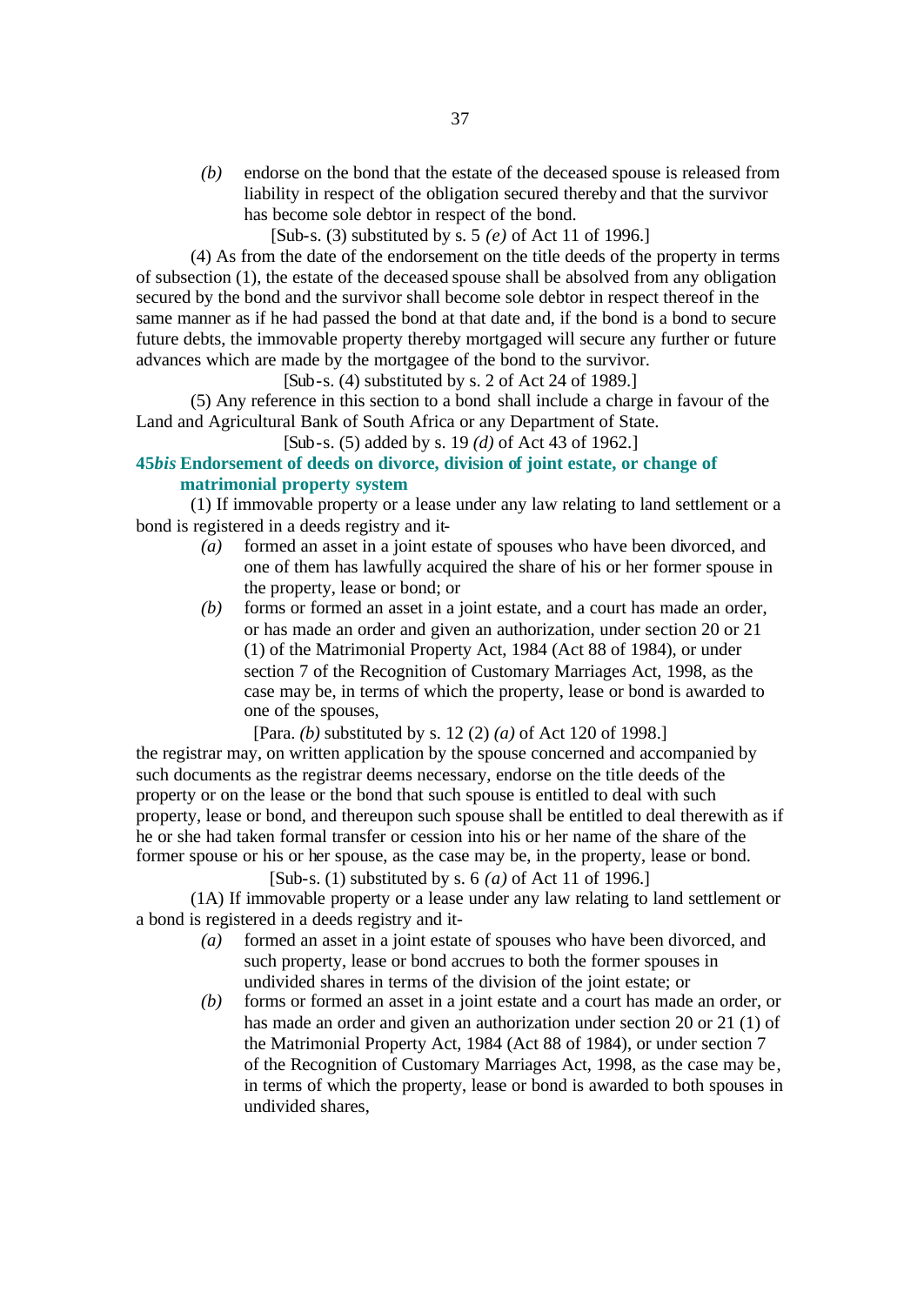# [Para. *(b)* substituted by s. 12 (2) *(b)* of Act 120 of 1998.]

the registrar may on written application by both spouses, accompanied by such documents as the registrar deems necessary, endorse on the title deeds of the property, or on the lease or bond, that such spouses are entitled to deal with such property, lease or bond, and thereupon such spouses shall be entitled to deal therewith as if they had taken formal transfer or cession into their names of their respective shares in such property, lease or bond.

[Sub-s (1A) inserted by s. 3 *(a)* of Act 24 of 1989 and substituted by s. 6 *(a)* of Act 11 of 1996.]

(2) *(a)* If immovable property referred to in subsection (1) is hypothecated under a registered mortgage bond, the provisions of subsections (2), (3) and (4) of section 45 shall *mutatis mutandis* apply.

*(b)* If immovable property referred to in subsection (1A) is hypothecated under a registered mortgage bond, the endorsement provided for in the said subsection shall not be made unless-

- (i) such bond is cancelled; or
- (ii) the said property is released from the bond; or
- (iii) the former spouses jointly and severally assume liability in writing (in the prescribed form and signed by both such spouses and the legal holder of the bond) for all the indebtedness and renounce the exception *de duobus vel pluribus reis debendi*.

[Sub-s. (2) substituted by s. 3 *(b)* of Act 24 of 1989 and by s. 15 of Act 14 of 1993.]

(3) The reference in subsection (2) to a bond shall include a charge in favour of the Land and Agricultural Bank of South Africa or any Department of State.

[S. 45*bis* inserted by s. 21 of Act 43 of 1957, amended by s. 20 of Act 43 of 1962 and substituted by s. 2 of Act 75 of 1987.]

#### **CHAPTER IV**

#### **TOWNSHIPS AND SETTLEMENTS (ss 46-49)**

#### **46 Requirements in the case of subdivision of land into lots or erven**

(1) If land has been sub-divided into lots or erven shown on a general plan, the owner of the land sub-divided shall furnish a copy of the general plan to the registrar, who shall, subject to compliance with the requirements of this section and of any other law, register the plan and open a register in which all registrable transactions affecting the respective lots or erven shown on the plan shall be registered.

(2) For the purposes of registration of such a general plan the title deed of the land which has been sub-divided shall be produced to the registrar together with the diagram thereof and any mortgage bond endorsed on the title deed and the mortgagee's consent to the endorsement of such bond to the effect that it attaches to the land described in the plan.

[Sub-s. (2) amended by s. 22 *(a)* of Act 43 of 1957.]

(3) If the land sub-divided as shown on the general plan forms the whole of any registered piece of land held by the title deed, the registrar shall make upon the title deed and the registry duplicate thereof an endorsement indicating that the land has been laid out as a township or settlement, as the case may be, in accordance with the plan, and that the lots or erven shown on the plan are to be registered in the relative register.

[Sub-s. (3) substituted by s. 6 of Act 92 of 1978.]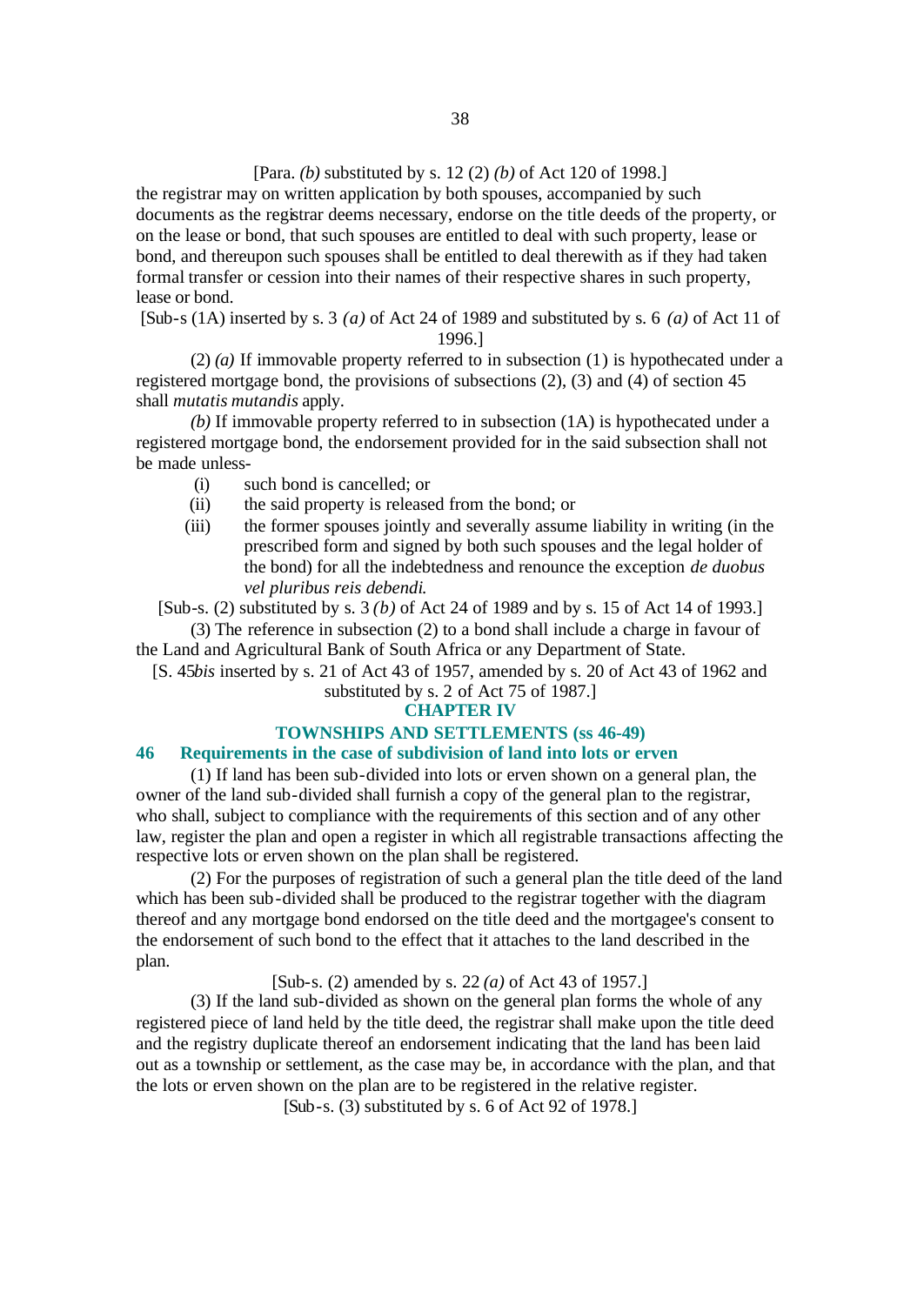(4) If the land sub-divided as shown on the general plan forms a portion only of any registered piece of land held by the title deed the registrar shall, on written application by the owner of the land, issue a certificate of township or settlement title in his favour in respect of the said portion as nearly as practicable in the prescribed form and in accordance with a diagram thereof.

(5) If the land sub-divided as shown on the general plan comprises the whole or portions of two or more registered pieces of land, the registrar may require the owner to obtain a certificate of consolidated title of the land so sub-divided. The registrar shall make on such certificate the endorsement mentioned in subsection (3).

[Sub-s. (5) amended by s. 22 *(b)* of Act 43 of 1957.]

(6) The provisions of section *forty-three* and of subsections (3) to (6) inclusive of section *forty* shall respectively and *mutatis mutandis* apply in respect of the certificates of township or settlement title mentioned in subsection (4), and the certificates of consolida ted title mentioned in subsection (5).

[Sub-s. (6) amended by s. 22 *(b)* of Act 43 of 1957.]

(7) Where a general plan has been registered in terms of subsection (1), it shall not be necessary, where a whole erf is transferred, to produce a diagram thereof: Provided that where a diagram has not been produced, a reference shall be made to the general plan in the relevant deed of transfer: Provided further that the provisions of this subsection shall apply only with reference to general plans lodged for registration on or after the date of commencement of the Deeds Registries Amendment Act, 1965.

[Sub-s. (7) added by s. 17 of Act 87 of 1965.]

# **46A Special requirements in the case of subdivision into lots or erven of land in the area of deeds registry at Johannesburg**

(1) Notwithstanding the provisions of section 46, no general plan referred to in subsection (1) of that section in respect of land situated in the area of the deeds registry at Johannesburg shall be registered in terms of that subsection, and no register so referred to in respect of the lots or erven shown on such general plan shall be opened, unless the land subdivided forms the whole of the land held under the relevant title deed or forms a portion of land registered in the deeds registry at Johannesburg.

(2) When any such general plan is to be registered in respect of land situated in the area of the deeds registry at Johannesburg and registered in the deeds registry at Pretoria, the registrar at Pretoria shall, after the necessary examination and after having made the endorsements contemplated in section 46 (3), furnish certified copies of the title deed of such land and of all other deeds and documents relating to such land and registered or recorded in his office, to the registrar at Johannesburg.

(3) The registrar at Johannesburg shall thereupon register the general plan and open the register contemplated in subsection (1) of section 46 in accordance with the requirements of that subsection and shall enter in his registers or file of record in his office, as the circumstances may require, the copies of the title deed, other deeds and documents furnished to him under subsection (2) of this section.

(4) In the application of any relevant law in relation to the land in question, a title deed, other deed or document of which a copy has in terms of this section been furnished to the registrar at Johannesburg and entered in his registers, shall be deemed to be registered or recorded in his office, as the circumstances may require, and any such copy shall in so far as may be necessary be deemed to be the registry duplicate of the title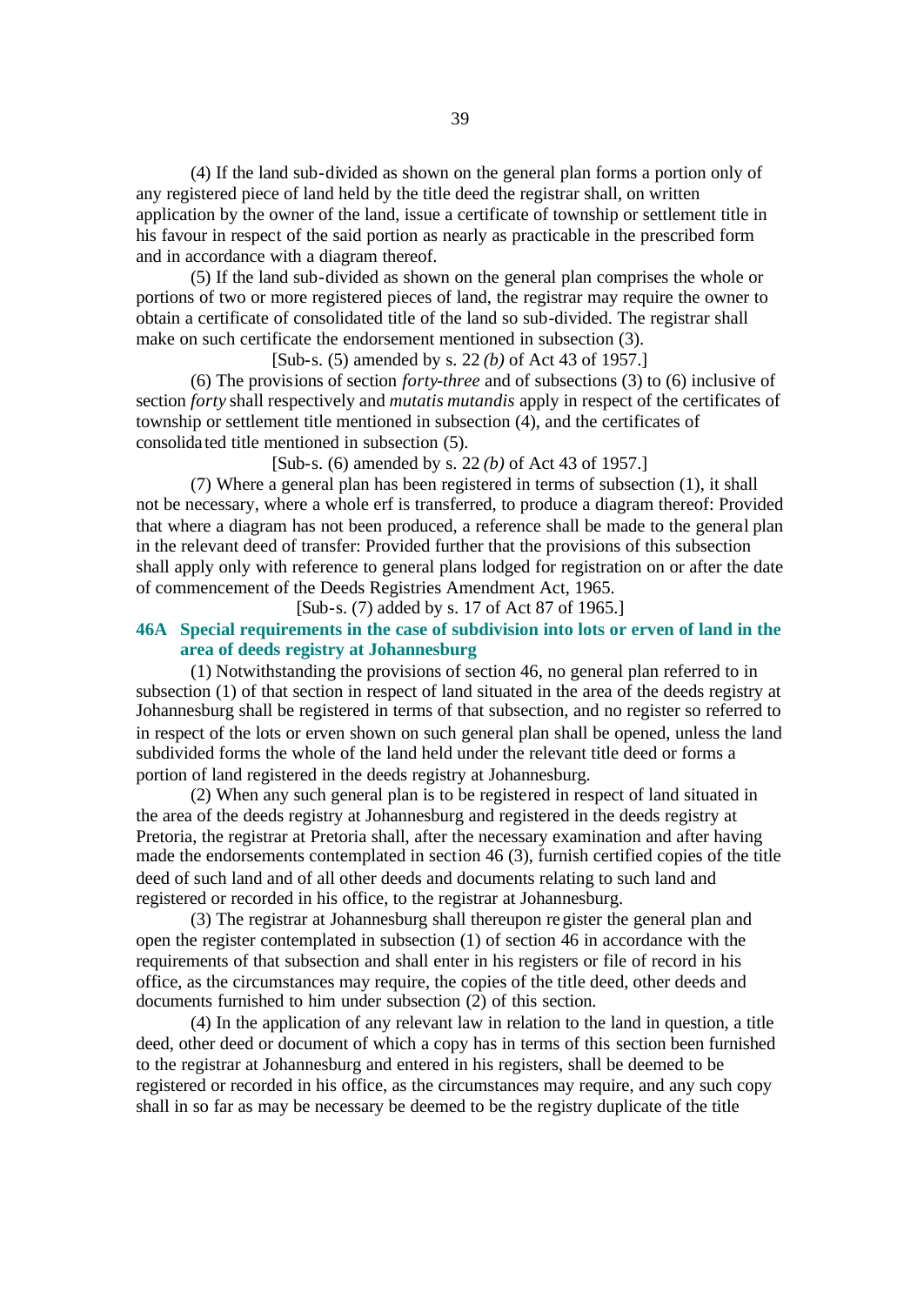deed, other deed or document in question.

(5) If any land ceases to be land included in a township in the area of the deeds registry at Johannesburg, the registrar at Johannesburg shall furnish certified copies of the title deed of such land and of all other deeds and documents registered in his office and relating to such land and which may be necessary for the registration or recording of any further legal transactions in relation to such land in the deeds registry at Pretoria, to the registrar at Pretoria who shall, after making such endorsements as he may deem necessary on such copies, enter such copies in his registers, and thereupon the title deed, other deeds and documents shall be deemed to be registered or recorded, as the case may be, in the deeds registry at Pretoria.

# [S. 46A inserted by s. 5 of Act 61 of 1969.]

#### **46B Section 46 applies** *mutatis mutandis* **to land otherwise subdivided**

The provisions of section 46 do not preclude the registration of a general plan and opening of a register in respect of any land other than land subdivided into lots or erven, and the provisions of that section shall *mutatis mutandis* apply to such land.

[S. 46B inserted by s. 7 of Act 93 of 1998.]

# **47 Transfer of township or portion thereof**

The owner of land in respect of which a register has been opened under section *forty-six* may transfer, by one deed, the whole of any portion of such land or a share in the whole of such land: Provided that-

- *(a)* if a portion only of the land is sought to be transferred-
	- (i) the transfer shall be passed in accordance with a diagram (to be annexed to such deed) from which shall be excluded all erven on the land represented thereon which have already been transferred, and on which the total area of such transferred erven shall be indicated;
	- (ii) the boundaries of such portion shall coincide with one or more of the lines of division shown on the general plan and shall not intersect any of the erven shown thereon;
- *(b)* if the remainder of the land is sought to be transferred or mortgaged or otherwise dealt with there shall be produced to the registrar a certificate of remainder signed by the surveyor-general; and

[Para. *(b)* amended by s. 21 of Act 43 of 1962.]

*(c)* the deed of transfer shall disclose that the land conveyed thereby has been laid out as a township or is a portion of land so laid out, that such land remains subject to the provisions of the law relating to townships, and, if any public place or portion thereof in such township forms part of the land transferred, that the rights of owners of erven and of other persons to such public place are not affected by such transfer.

# **48 Special provisions regarding a bond over land in a Rand township and other land**

(1) Where land situated in a township in the area of the deeds registry at Johannesburg is hypothecated together with other land not registered in that registration office, the bond shall be cancelled or that land or such other land be released from the bond before any other legal transaction in relation to that land or such other land is registered.

(2) In subsection (1) 'bond' includes a charge in favour of the Land and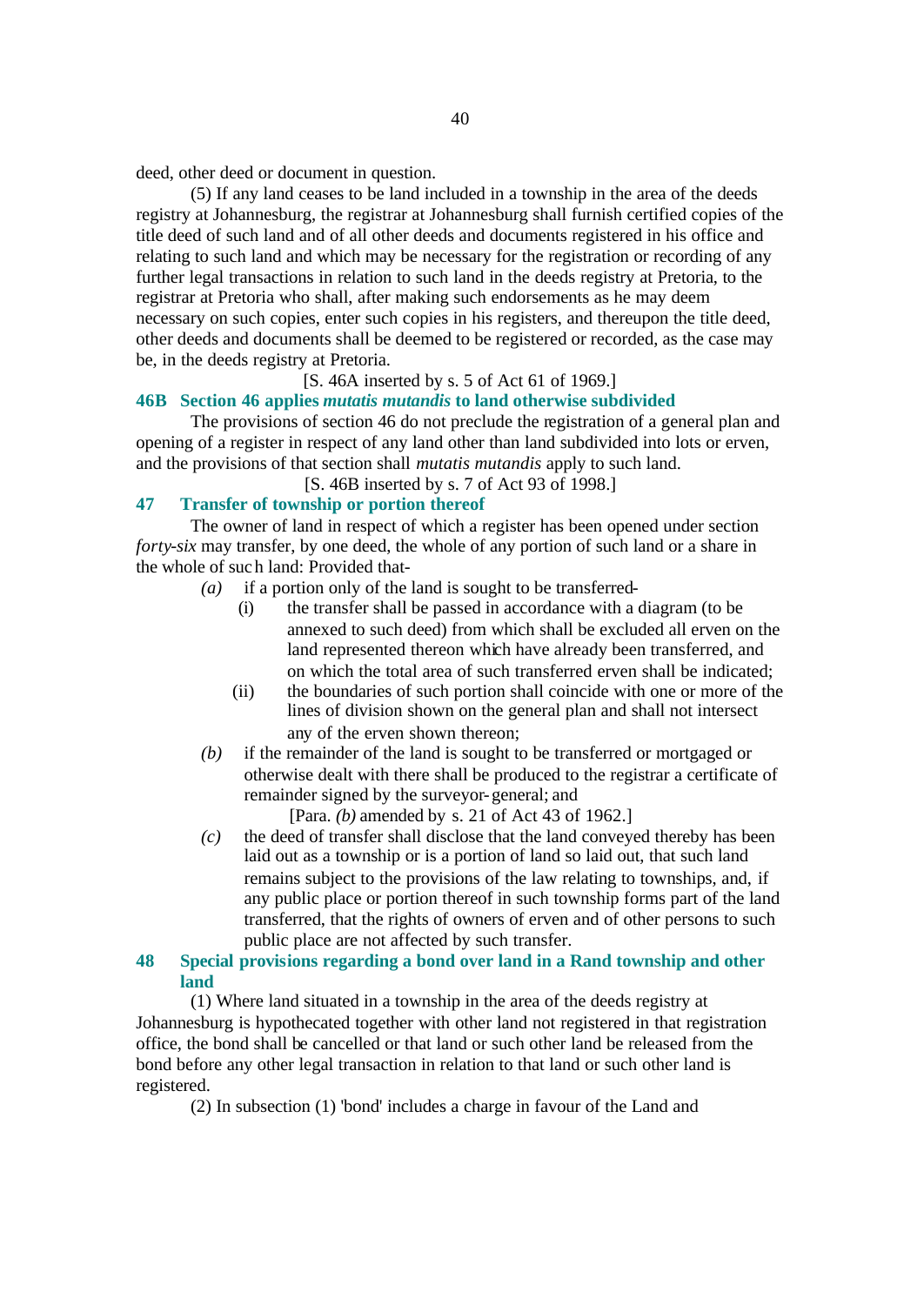Agricultural Bank of South Africa or any Department of State.

[S. 48 substituted by s. 6 of Act 61 of 1969.]

# **49 Special provisions regarding townships in the Transvaal**

(1) If any area of land in the province of the Transvaal constitutes by reason of its situation a portion of an existing township, the Administrator may, by proclamation in the official *Gazette* of that Province, extend the boundaries of that township to include such area, and thereupon such area of land shall be deemed to be and shall be registered as an erf in that township.

(2) If that township is situate in the area served by the deeds registry at Johannesburg, the registrar at Pretoria shall furnish the registrar at Johannesburg with certified copies of the title to the land to be included in such township and of all deeds affecting it, and the registrar at Johannesburg shall thereupon enter the same in the appropriate registers.

(3) No township shall be established or laid out in the Transvaal or be approved by the Administrator of the Transvaal unless the land to be included in such township is wholly situated either within or outside the area of the deeds registry at Johannesbur g. [Sub-s. (3) added by s. 7 of Act 61 of 1969.]

# **CHAPTER V BONDS (ss 50-62)** *General Provisions* **(ss 50-55)**

#### **50 Execution of bonds**

(1) A mortgage bond shall be executed in the presence of the registrar by the owner of the immovable property therein described or by a conveyancer duly authorized by such owner by power of attorney, and shall be attested by the registrar.

(2) A mortgage bond or notarial bond may be registered to secure an existing debt or a future debt or both existing and future debts.

(3) Mortgage bonds or notarial bonds intended to secure loans for building purposes shall be deemed to be bonds to secure existing debts.

(4) If in a mortgage bond or notarial bond purporting to secure a future debt the amount of an existing debt is mentioned, such existing debt shall be deemed to be secured as part of the maximum amount intended to be secured by such bond.

(5) Save as authorized by any other law or by order of the Court, debts or obligations to more than one creditor arising from different causes may not be secured by one mortgage bond or notarial bond.

[S. 50 substituted by s. 18 of Act 87 of 1965.]

#### **50A Irrelevant provisions**

Notwithstanding the provisions of section 3 (1) *(b)* a registrar shall not examine any provisions relating to a bond which are not relevant to the registration of the bond.

[S. 50A inserted by s. 12 of Act 57 of 1975.]

# **51 Requirements in case of bonds intended to secure future debts**

(1) No mortgage bond or notarial bond attested or registered after the commencement of this Act shall be of any force or effect for the purpose of giving preference or priority in respect of any debt incurred after the registration of such bond, unless-

> *(a)* it is expressly stipulated in the bond that the bond is intended to secure future debts generally or some particular future debt described therein; and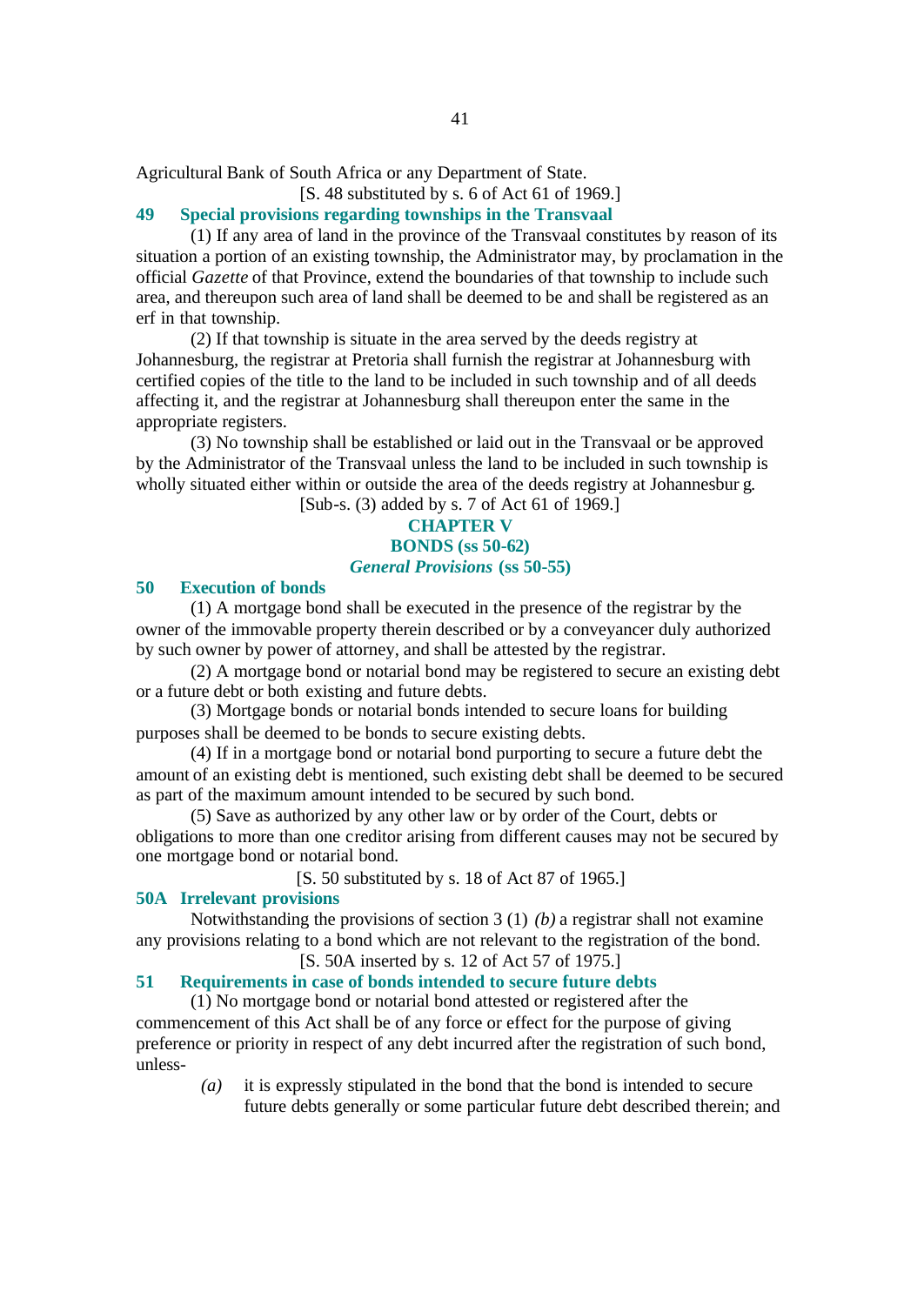- *(b)* a sum is fixed in the bond as an amount beyond which future debts shall not be secured by the bond.
	- [Sub-s. (1) substituted by s. 14 of Act 27 of 1982.]

(2) If a mortgage bond or notarial bond purports to secure payment by the mortgagor of the costs of preserving and realizing the security or of fire insurance premiums, cost of notice or bank exchange, such costs and charges shall not be deemed to be future debts within the meaning of subsection (1).

[S. 51 substituted by s. 19 of Act 87 of 1965.]

#### **52 Cession of bond to secure future advances**

A cession of a mortgage bond or notarial bond passed to secure future advances may be registered and the registration of such a cession shall not affect the provisions of the bond relating to future advances up to the amount stated in such bond or the amount as reduced.

[S. 52 substituted by s. 23 of Act 43 of 1957, amended by s. 22 of Act 43 of 1962 and substituted by s. 20 of Act 87 of 1965.]

# **53 Exclusion of general clause in mortgage bonds**

(1) Save as provided in any other law the registrar shall not attest any mortgage bond which purports to bind movable property or which contains the clause, commonly known as the general clause, purporting to bind generally all the immovable or movable property of the debtor or both and shall not register any notarial bond which purports to bind immovable property.

(2) No mortgage bond shall be passed by two or more mortgagors unless it purports to bind immovable property of each mortgagor: Provided that notwithstanding the provisions of subsection (1) of section *fifty*, land held subject to a condition that, on the happening of a certain event, such land shall revert to a person named in such condition, may be mortgaged by the owner thereof and such person by means of a bond passed by them jointly and severally, or may be mortgaged by the owner of such land with the consent of such person.

[Sub-s. (2) amended by s. 24 of Act 43 of 1957.]

# **54 No bond to be passed in favour of an agent**

No mortgage bond or notarial bond shall be passed in favour of any person as the agent of a principal.

#### [S. 54 substituted by s. 21 of Act 87 of 1965.]

## **55 Requirements in case of bonds passed by or in favour of two or more persons**

(1) If a mortgage bond or notarial bond is passed by two or more mortgagors, no release from the bond-

- *(a)* of any mortgagor and his property, or of a portion of the property of any mortgagor may be registered without the written consent of the other mortgagor or mortgagors; or
- *(b)* of all the property of any mortgagor may be registered unless such mortgagor is also released.

(1)*bis* If a mortgage bond or notarial bond is passed by two or more mortgagors, no waiver of preference by the mortgagee in favour of a further mortgage bond or notarial bond over the property of one of the mortgagors may be registered without the written consent of the other mortgagor or mortgagors.

(2) No mortgage bond or notarial bond may be passed in favour of two or more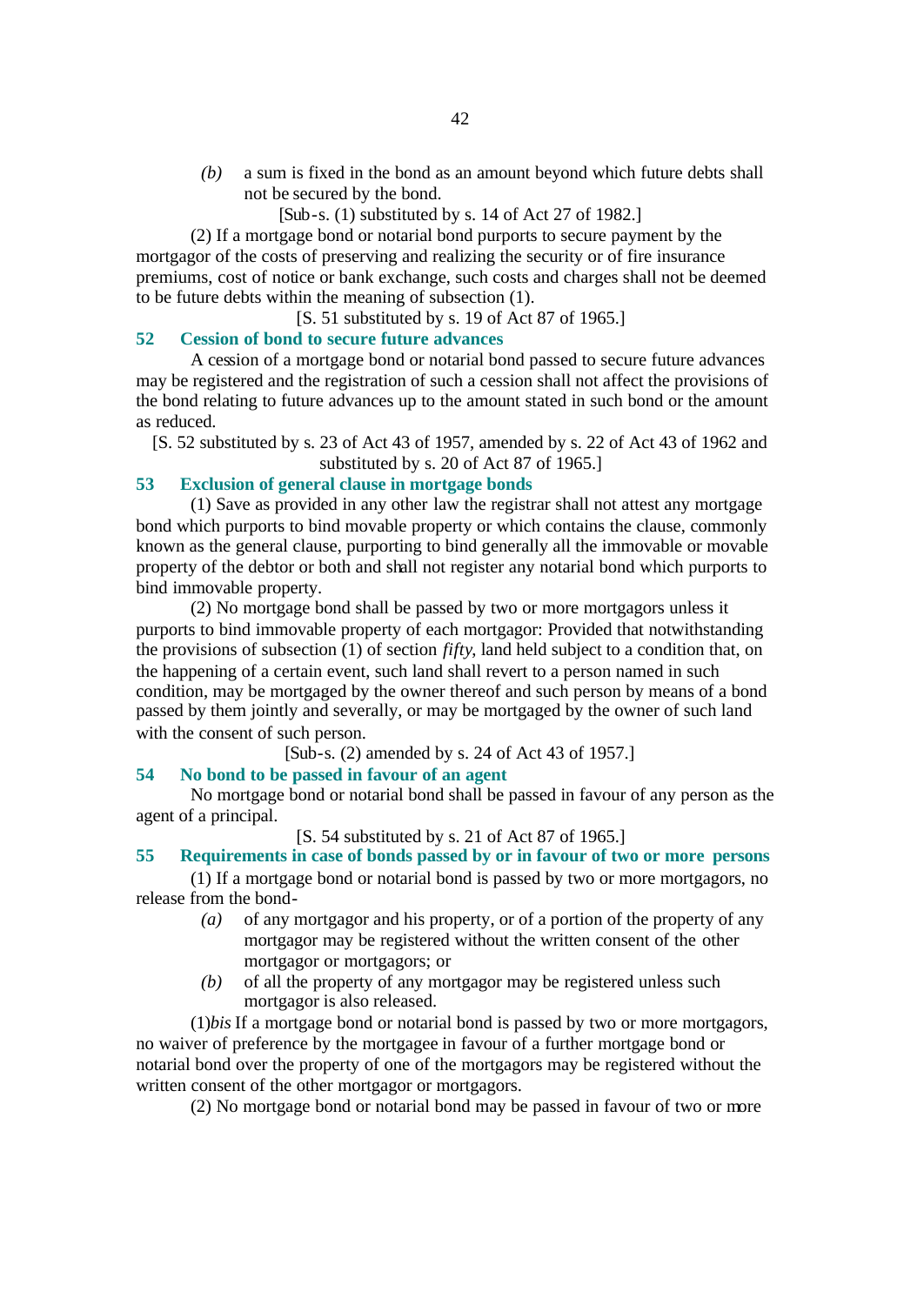persons in which it is stipulated that the share of one holder shall rank prior in order of preference to the share of another, nor may any transaction be registered which would have the effect of giving preference to one share in such bond over anothe r share. [S. 55 amended by s. 25 of Act 43 of 1957 and by s. 23 of Act 43 of 1962 and substituted

# by s. 22 of Act 87 of 1965.]

# *Rights of Mortgagees* **(ss 56-60)**

# **56 Transfer of hypothecated immovable property**

(1) No transfer of mortgaged land shall be attested or executed by the registrar, and no cession of a mortgaged lease of immovable property, or of any mortgaged real right in land, shall be registered until the bond has been cancelled or the land, lease, or right has been released from the operation of the bond with the consent in writing of the holder thereof or unless, in the case of any such mortgage bond which has been lost or destroyed, the registrar has on application by the registered holder thereof, cancelled the registry duplicate of such bond: Provided that no such cancellation or release shall be necessary if the transfer or cession is made-

*(a)* in execution of the judgment of any court (including a magistrate's court) by the competent officer;

[Para. *(a)* substituted by s. 23 of Act 87 of 1965 and by s. 16 of Act 14 of 1993.]

*(b)* by the trustee of an insolvent estate, an executor administering and distributing an estate under section 34 of the Administration of Estates Act, 1965 (Act 66 of 1965), the liquidator of a company or a close corporation which is unable to pay its debts and which is being wound up by or under the supervision of the court or a liquidator or trustee elected or appointed under the Agricultural Credit Act, 1966 (Act 28 of 1966); or

[Para. *(b)* substituted by s. 8 of Act 3 of 1972 and by s. 16 of Act 14 of 1993.]

*(c)* in any other circumstances in this Act or in any other law specially provided or as ordered by the court.

[Sub-s. (1) amended by s. 26 of Act 43 of 1957 and by s. 15 of Act 27 of 1982.]

(2) A consent to the release from the operation of a bond of all the property mortgaged thereunder shall, except where the debt secured by such bond is further secured by a collateral bond, be deemed to be a consent to the cancellation of that bond.

#### **57 Substitution of debtor in respect of a bond**

(1) If the owner (in this section referred to as the transferor) of land which is hypothecated under a registered mortgage bond other than a mortgaged bond to secure the obligations of a surety (not being a person referred to in paragraph *(b)* of subsection (1) of section *fifty-six*) transfers to another person the whole of the land hypothecated thereunder, and has not reserved any real right in such land, the registrar may, notwithstanding the provisions of subsection (1) of the said section, register the transfer and substitute the transferee for the transferor as debtor in respect of the bond: Provided that there is produced to him, in duplicate, the written consent in the prescribed form of the holder of the bond and the transferee to the substitution of the transferee for the transferor as the debtor in respect of the bond for the amount of the debt disclosed therein or for a lesser amount.

[Sub-s. (1) amended by s. 27 *(a)* of Act 43 of 1957 and by s. 24 *(a)* and *(b)* of Act 43 of 1962.]

(2) In registering the transfer in terms of subsection (1) the registrar shall-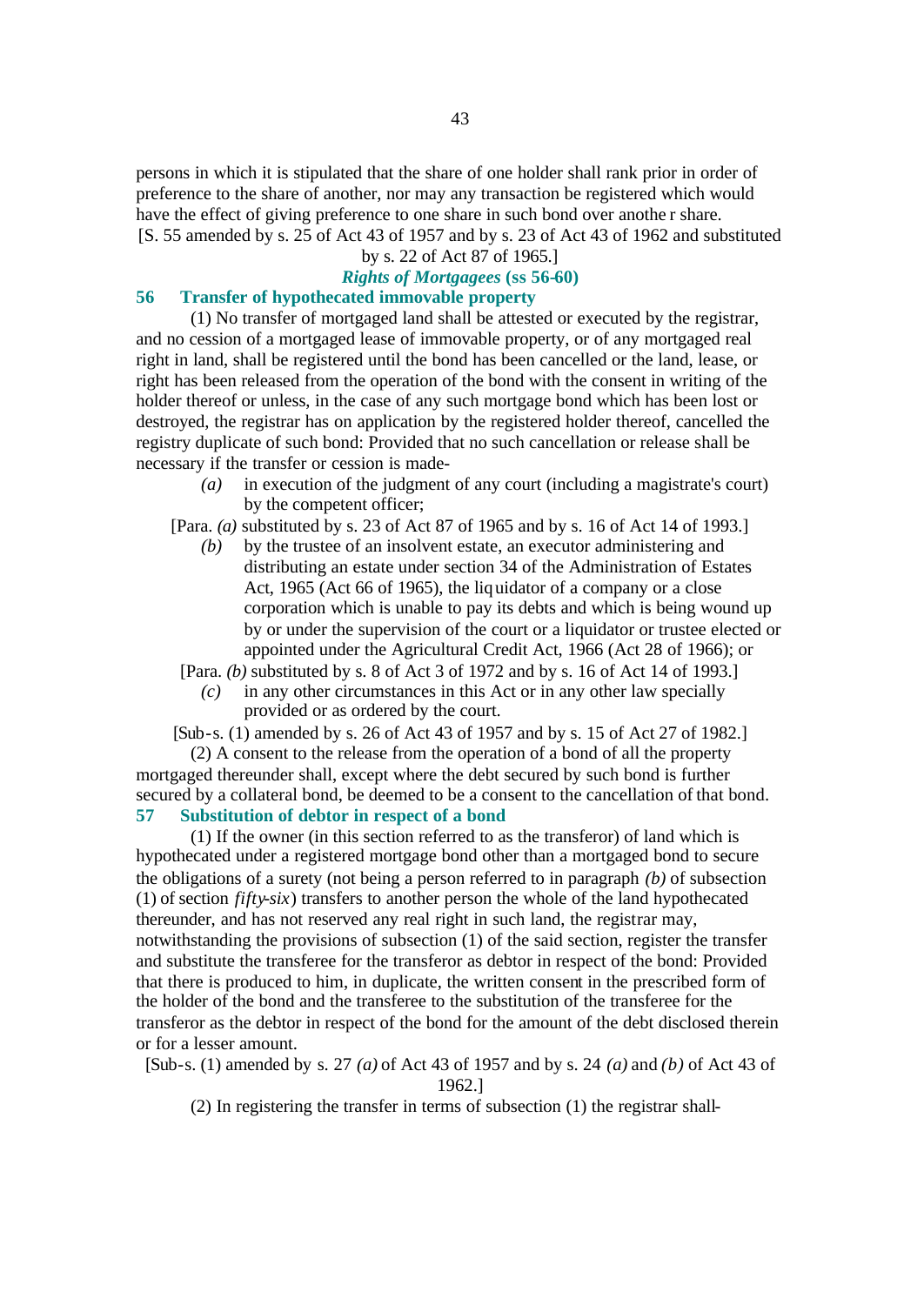- *(a)* endorse upon the deed of transfer that the land has been transferred subject to the bond;
- *(b)* endorse upon the bond that the transferee has been substituted for the transferor as debtor; and
- *(c)* make such consequential entries in the registry records as he may deem necessary.

[Sub-s. (2) amended by s. 24 *(c)* of Act 43 of 1962 and by s. 7 of Act 92 of 1978 and substituted by s. 16 *(a)* of Act 27 of 1982.]

(3) As from the date of the transfer deed the transferor shall be absolved from any obligation secured by the bond and the transferee shall be substituted for him as the debtor in respect of such bond and shall be bound by the terms thereof in the same manner as if he had himself passed the bond and had renounced therein the benefit of all relevant exceptions and, if the bond is a bond to secure future debts, the immovable property thereby mortgaged will secure any further or future advances which are made by the mortgagee of the bond to the transferee.

 $[Sub-s, (3)$  substituted by s. 4 of Act 24 of 1989.

(4) The provisions of this section shall not apply if the mortgaged land is to be transferred-

- *(a)* to a person who would not himself be competent to mortgage it; or
- *(b)* to two or more persons, unless they take transfer of the land in undivided shares and renounce, in the written consent referred to in subsection (1) the exception *de duobus vel pluribus reis debendi*.

*(c)* ......

[Para. *(c)* amended by s. 27 *(b)* of Act 43 of 1957 and deleted by s. 16 *(c)* of Act 27 of 1982.]

(5) The provisions of subsections (1) to (4), inclusive, shall *mutatis mutandis* apply in respect of immovable property other than land which is hypothecated under a registered mortgage bond.

[Sub-s. (5) added by s. 27 *(c)* of Act 43 of 1957.]

#### **58 Powers in respect of certain property in insolvent and certain other estates**

(1) Immovable property which has vested in a trustee in accordance with the law relating to insolvency and which has not in terms of that law been re-vested in the insolvent may, subject to the provisions of section 25 (3) of the Insolvency Act, 1936 (Act 24 of 1936), whether before or after rehabilitation of the insolvent, be transferred only by the trustee, and may not after such rehabilitation be transferred, mortgaged or otherwise dealt with by the insolvent until it has been transferred to him by the trustee: Provided that if after rehabilitation the trustee has been discharged or there is no trustee in existence, the Master shall, if satisfied that the rehabilitated insolvent is entitled to the property, give him transfer thereof in such manner as may be prescribed.

[Sub-s. (1) substituted by s. 10 *(a)* of Act 122 of 1993.]

(2) If by virtue of the provisions of the law relating to insolvency an insolvent has been re-vested with the ownership of any property, such property may not, subject to the provisions of section 25 (3) of the Insolvency Act, 1936 (Act 24 of 1936), be transferred, mortgaged or otherwise dealt with by the insolvent until an endorsement that the property has been restored to him, has been made by the registrar on the title deed of the property. [Sub-s. (2) substituted by s. 10 *(b)* of Act 122 of 1993.]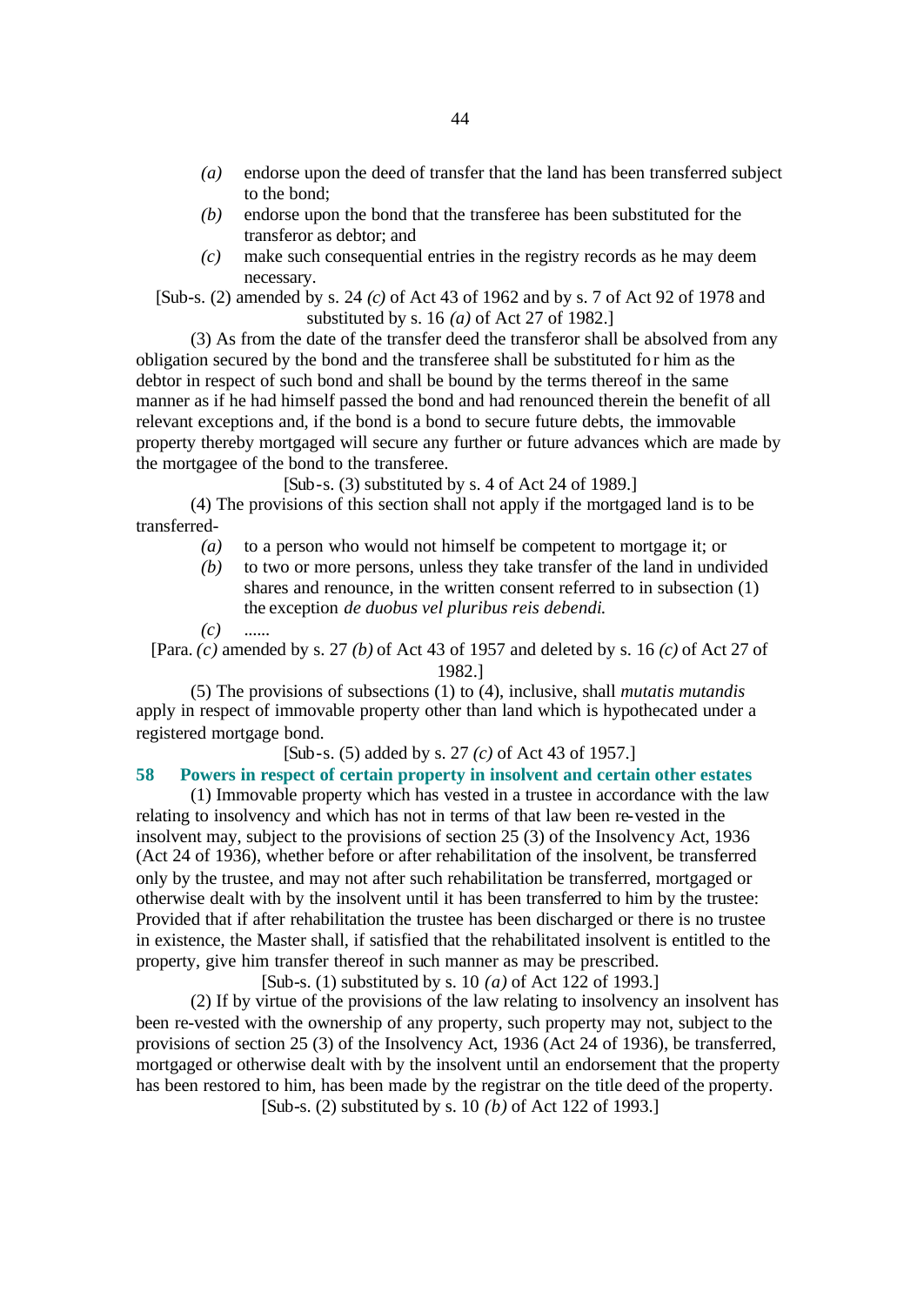(3) Nothing in this section contained shall be construed as modifying any provision of the law relating to insolvency.

(4) The provisions of this section shall apply *mutatis mutandis* in respect of-

- *(a)* estates administered and distributed under section 34 of the Administration of Estates Act, 1965 (Act 66 of 1965);
- *(b)* companies which are unable to pay their debts and are liquidated and wound up by or under supervision of the court under the Companies Act, 1973 (Act 61 of 1973);
- *(b*A*)* close corporations which are unable to pay their debts and are liquidated and wound up by or under the supervision of the court under the Close Corporations Act, 1984 (Act 69 of 1984); and

[Para. *(b*A*)* inserted by s. 17 of Act 14 of 1993.]

- *(c)* assets of an applicant referred to in Part III of the Agricultural Credit Act, 1966 (Act 28 of 1966), which are administered by a liquidator or trustee who has received from the Master a certificate mentioned in section 29 of the said Act.
- [S. 58 amended by s. 9 of Act 3 of 1972 and by s. 8 of Act 92 of 1978 and substituted by s. 17 of Act 27 of 1982.]
- **59 ......**

#### [S. 59 repealed by s. 18 of Act 27 of 1982.]

# **60 Consent of bondholder to registration of merger of rights of mortgagor**

If the holder of a mortgaged lease of land or of mortgaged real rights in land acquires the ownership of that land, or if the holder of a mortgaged lease of real rights in land acquires those rights, or if the owner of mortgaged land which is entitled to rights of servitude over other land, acquires the ownership of that other land, such acquisition of the additional land or rights shall not be registered without the consent in writing of the holder of the bond.

# *Notarial Bonds* **(ss 61-62)**

#### **61 Registration of notarial bonds**

(1) Every notarial bond executed before or after the commencement of this Act shall be registered in a deeds registry within the period of three months after the date of its execution or within such extend ed period as the court may on application allow.

[Sub-s. (1) substituted by s. 24 of Act 87 of 1965.]

 $(2)$  ......

[Sub-s. (2) deleted by s. 28 of Act 43 of 1957.]

(3) Every notarial bond shall disclose-

- *(a)* the place at and the date on which it was executed, as well as the place where the notary practises; and
- *(b)* the place where the debtor resides and the place or places, if any, where he carries on business.

 $(4)$  ......

[Sub-s. (4) deleted by s. 28 of Act 43 of 1957.]

# **62 Where notarial bond is to be registered**

(1) Save as provided in subsections (3) and (4), every notarial bond shall be registered in the deeds registry for the area in which the debtor resides and carries on business, or if he resides and carries on business in areas served by different deeds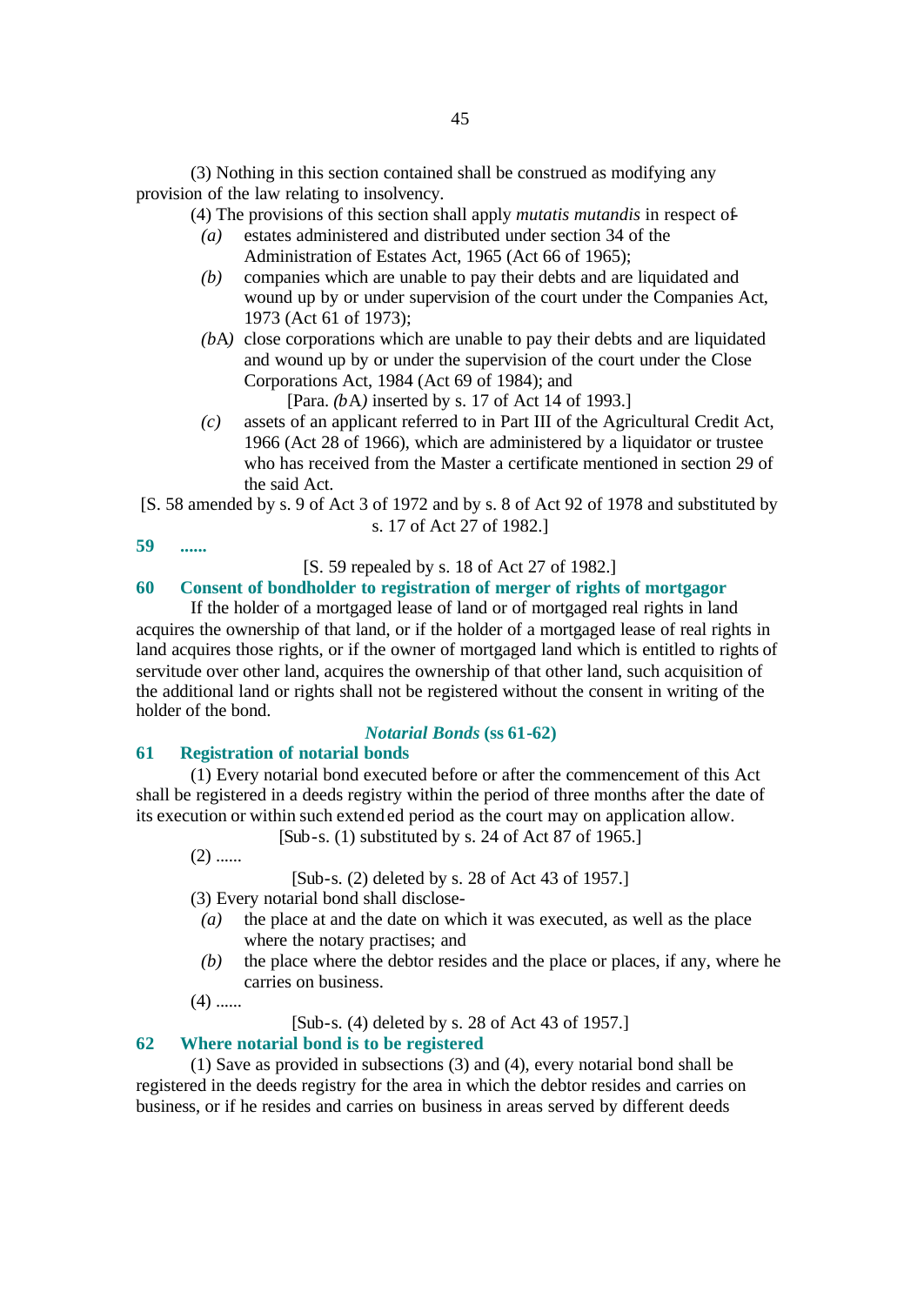registries, in the deeds registry for the area in which he resides and in every deeds registry serving any area in which he carries on business: Provided that notarial bonds passed in Natal in pursuance of the Notarial Bonds (Natal) Act, 1932 (Act 18 of 1932), irrespective of whether the debtor resides or carries on business in Natal, shall be sufficiently registered for the purposes of this Act if registered in the deeds registry at Pietermaritzburg.

[Sub-s. (1) amended by s. 29 of Act 43 of 1957.]

(2) Registration of a notarial bond in accordance with the provisions of subsection (1) shall be effective as registration for the whole Republic.

(3) Registration of a notarial bond in the deeds registry for any area in which the debtor resides or carries on business shall be effective for such area.

(4) Registration of a notarial bond executed by a company incorporated with limited liability or a close corporation shall, if the bond is registered in the deeds registry for the area in which the registered office of such company or close corporation is situated at the date of the registration of such bond, be effective as registration for the whole of the Republic.

[Sub-s. (4) substituted by s. 18 *(a)* of Act 14 of 1993.]

(5) A notarial bond which is required to be registered in more than one deeds registry shall be registered in the first registry within the period prescribed by subsection (1) of section *sixty-one*, in the second registry within an additional period of one month and in each successive registry within a further period of one month.

(6) For the purpose of registration in the other registries it shall be sufficient if the original bond registered in the first registry is produced together with a further duplicate or grosse or a copy thereof certified by a notary public for filing in the registry concerned: Provided that where a deeds registry uses a filing process referred to in section 3 (3), it shall not be necessary to produce a further duplicate, grosse or certified copy of such bond: Provided further that in the event of simultaneous registration in more than one deeds registry being necessary, the registrars in respect of the other registries may each accept one duplicate or grosse or a copy thereof certified by a notary, for registration, and on production of the original bond registered in the first registry, shall endorse thereon the facts of registration in such other registries, and similarly record on the registry duplicate facts of registration in other registries.

[Sub-s. (6) amended by s. 25 of Act 43 of 1962 and by s. 18 *(b)* of Act 14 of 1993.]

[S. 62 substituted by s. 2 of Act 15 of 1953.]

#### **CHAPTER VI**

# **RIGHTS IN IMMOVABLE PROPERTY (ss 63-85)**

*General Provisions* **(ss 63-64)**

# **63 Restriction on registration of rights in immovable property**

(1) No deed, or condition in a deed, purporting to create or embodying any personal right, and no condition which does not restrict the exercise of any right of ownership in respect of immovable property, shall be capable of registration: Provided that a deed containing such a condition as aforesaid may be registered if, in the opinion of the registrar, such condition is complementary or otherwise ancillary to a registrable condition or right contained or conferred in such deed.

(2) The provisions of subsection (1) shall not apply with reference to any condition in a mortgage bond or lease or in a deed referred to in section 3 (1) *(c)* or *(p)*.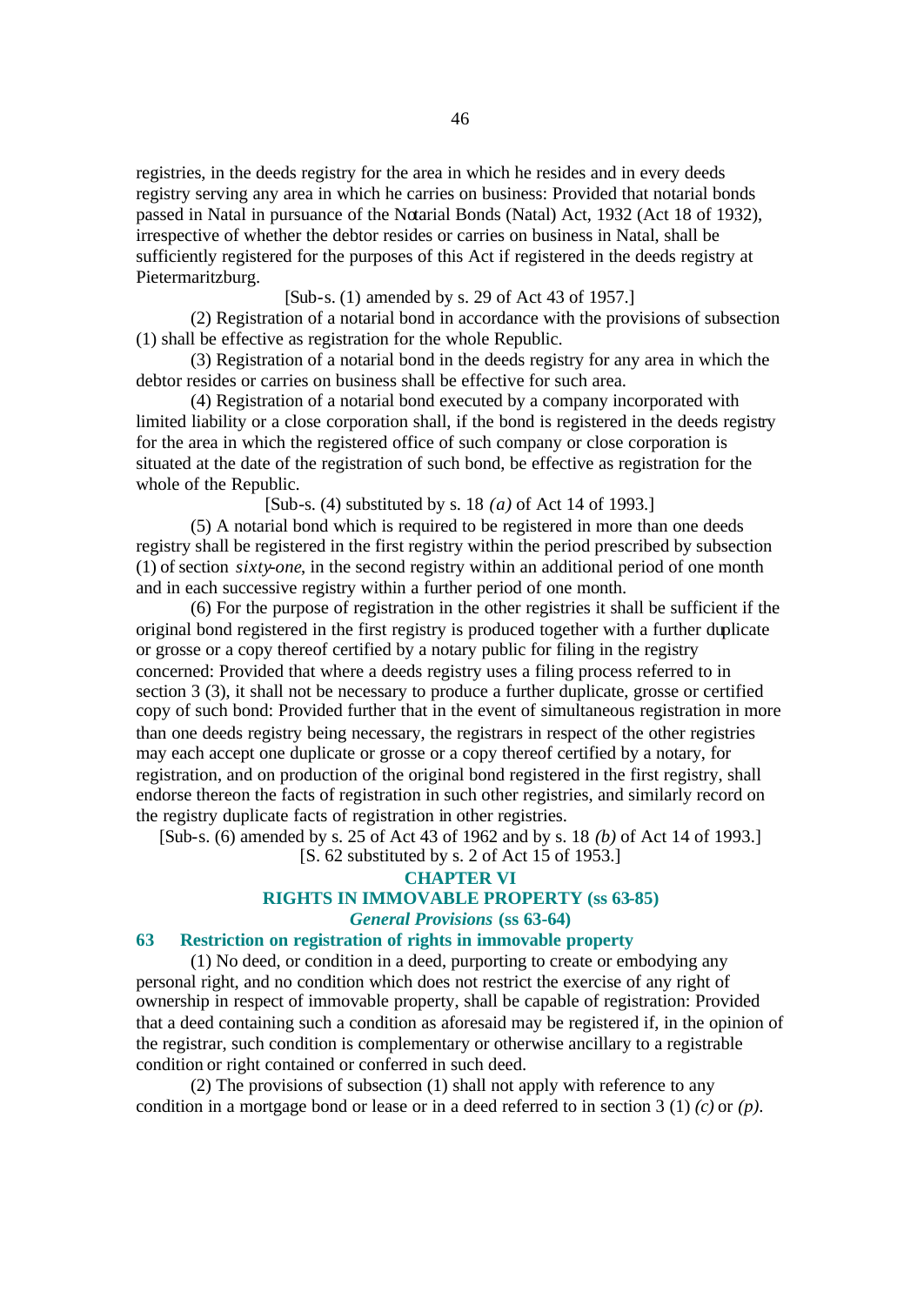[Sub-s. (2) substituted by s. 53 of Act 24 of 2003 (as amended by Act 11 of 2005).] [S. 63 amended by s. 26 of Act 43 of 1962 and substituted by s. 10 of Act 62 of 1973.] **64 Certificates of registered real rights**

(1) Any person who either before or after the commencement of this Act has transferred land subject to the reservation of any real right in his favour may on application in writing to the registrar accompanied by the title deed of the land obtain a certificate of registration of t hat real right as nearly as practicable in the prescribed form.

[Sub-s. (1) amended by s. 53 of Act 24 of 2003 (as amended by Act 11 of 2005).]

(2) Such person shall not separately mortgage or otherwise deal with such right or transfer a share thereof (if transferable) unless he has obtained such certificate in the manner aforesaid.

(2)*bis* ......

[Sub-s. (2)*bis* inserted by s. 25 of Act 87 of 1965 and repealed by s. 53 of Act 24 of 2003 (as amended by Act 11 of 2005).]

#### (2)*ter* ......

[Sub-s. (2)*ter* inserted by s. 3 of Act 75 of 1987 and repealed by s. 53 of Act 24 of 2003 (as amended by Act 11 of 2005).]

(3) The provisions of subsections (2) to (4) inclusive of section *thirty-seven* shall *mutatis mutandis* apply in respect of such certificate.

#### *Personal Servitudes* **(ss 65-69***bis***)**

#### **65 Registration of notarial deed creating personal servitude**

(1) Save as provided in any other law, a personal servitude may be created by means of a deed executed by the owner of the land encumbered thereby and the person in whose favour it is created, and attested by a notary public: Provided that in the case of a servitude in favour of the public or of all or some of the owners or occupiers of erven or lots in a township or settlement, the registrar may, if in his opinion it is impracticable to require such deed to be executed by the persons in whose favour the servitude is created, register such deed notwithstanding the fact that it has not been executed by such persons: Provided further that where it is desired to register a road or thoroughfare in favour of the public at the same time as the registration of a subdivision which it serves, it shall in like manner and without the registration of a notarial deed be permissible to register it in the deed relating to the subdivision and also to endorse the deed of the remainder accordingly: Provided further that conditions which restrict the exercise of any right of ownership in immovable property may be included in any deed of transfer of such immovable property tendered for registration if such conditions are capable of being enforced by some person who is mentioned in, or, if not mentioned therein, is ascertainable from the said deed of transfer or from other evidence and such person, if determinable, has signified acceptance of such right.

[Sub-s. (1) amended by s. 30 *(a)* and *(b)* of Act 43 of 1957 and substituted by s. 27 of Act 43 of 1962.]

(2) Such deed shall contain a sufficient description of the land encumbered by the servitude and shall mention the title deed of such land.

(3) If the land to be encumbered by a personal servitude is mortgaged or subject to any other real right with which the said personal servitude may conflict, the bond or other registered deed by which such right is held shall be produced to the registrar together with a consent in writing of the legal holder of such bond or other right to the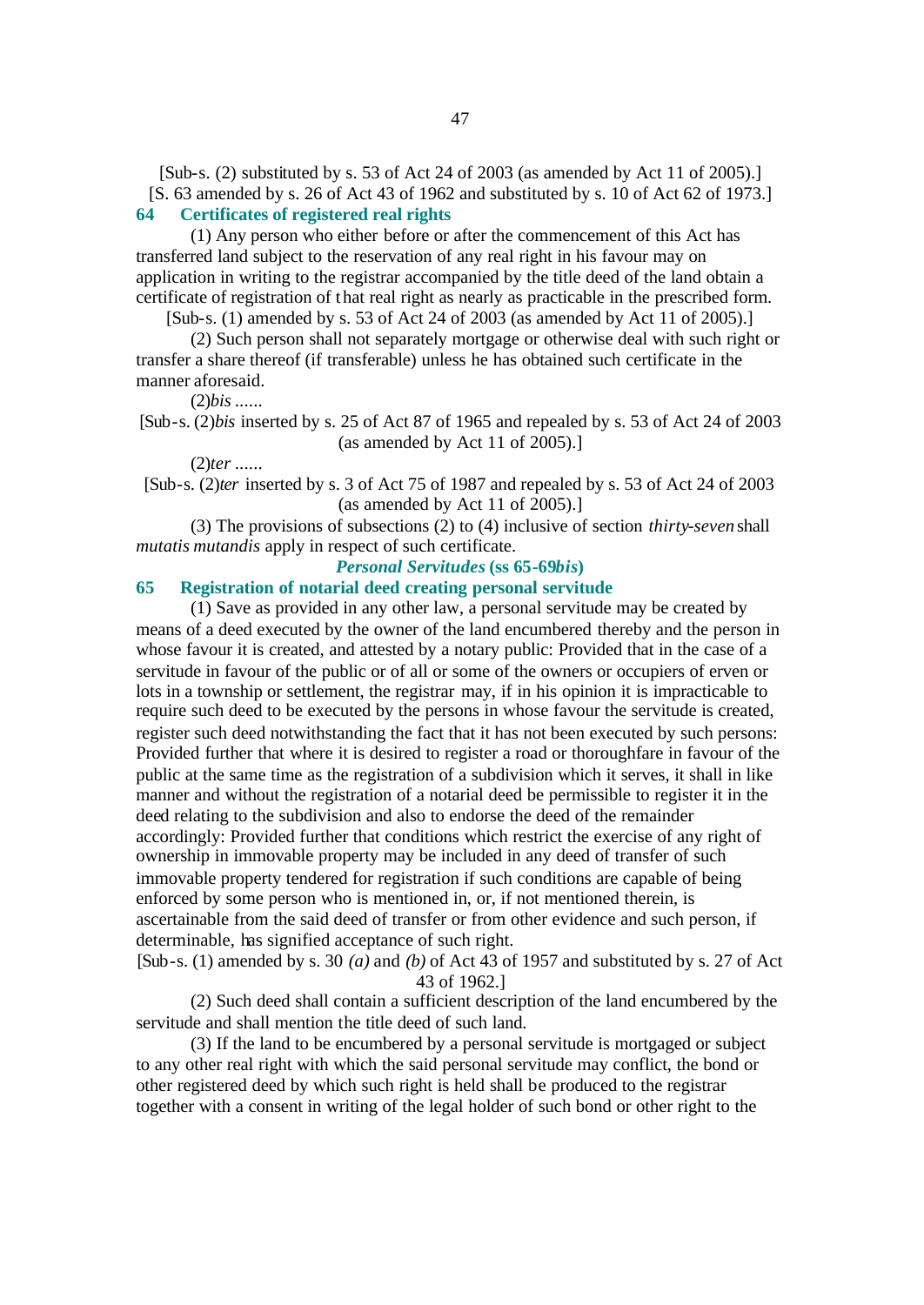registration of the said personal servitude and, in the case of a bond, free from the bond. [Sub-s. (3) substituted by s. 30 *(c)* of Act 43 of 1957 and by s. 19 of Act 27 of 1982.]

#### **66 Restriction on registration of personal servitudes**

No personal servitude of *usufruct*, *usus* or *habitatio* purporting to extend beyond the lifetime of the person in whose favour it is created shall be registered, nor may a transfer or cession of such personal servitude to any person other than the owner of the land encumbered thereby, be registered.

#### **67 Reservation of personal servitudes**

A personal servitude may be reserved by condition in a deed of transfer of land if the reservation is in favour of the transferor, or in favour of the transferor and his or her spouse or the survivor of them, if they are married in community of property, or in favour of the surviving spouse if transfer is passed or given from the joint estate of spouses who were married in community of property.

[S. 67 substituted by s. 8 of Act 93 of 1998 and by s. 53 of Act 24 of 2003 (as amended by Act 11 of 2005).]

# **68 Registration of lapse of personal servitude**

(1) If for any reason a personal servitude has lapsed, the registrar shall, on written application by or on behalf of the owner of the land encumbered thereby, accompanied by proof of the lapse of the servitude, the title deed of the land and, if available, the title deed, if any, of the servitude (which title deed the holder of the servitude shall on demand hand over to the owner of such land) note on the title deed of the land and of the servitude, if the title deed of the servitude has been produced, that the servitude has lapsed.

(2) Cancellation of the registration of a personal servitude in pursuance of an agreement between the owner of the land encumbered and the holder of the servitude shall be effected by notarial deed: Provided that no such deed shall be registered if the servitude is mortgaged, unless the mortgagee consents in writing to the cancellation of the bond or the release of the servitude from its operation.

#### **69 Transfer and mortgage of land with personal servitude thereon**

(1) If the owner of land subject to a personal servitude and the holder of that servitude have disposed of the land or any portion thereof together with the rights of servitude to another person, they may together give transfer thereof to the person acquiring it.

(2) The transfer deed shall describe the transferors as the owner of the land and holder of the servitude respectively, but no mention of the servitude shall be made in the description of the land therein.

(3) The owner of land subject to a personal servitude and the holder of that servitude may together mortgage the land to the full extent of their respective rights therein.

(4) The owner of the land and the holder of the servitude may either of them as principal debtor mortgage the land or the servitude respectively and the other of them may in the same bond mortgage the servitude or the land as surety.

# **69***bis* **Joint transactions by fiduciary and fideicommissary**

(1) If the owner of land subject to a *fideicommissum* and the fideicommissary, if the latter is competent to do so, have disposed of the land or any portion thereof, together with the fideicommissary rights, to any other person, they may together give transfer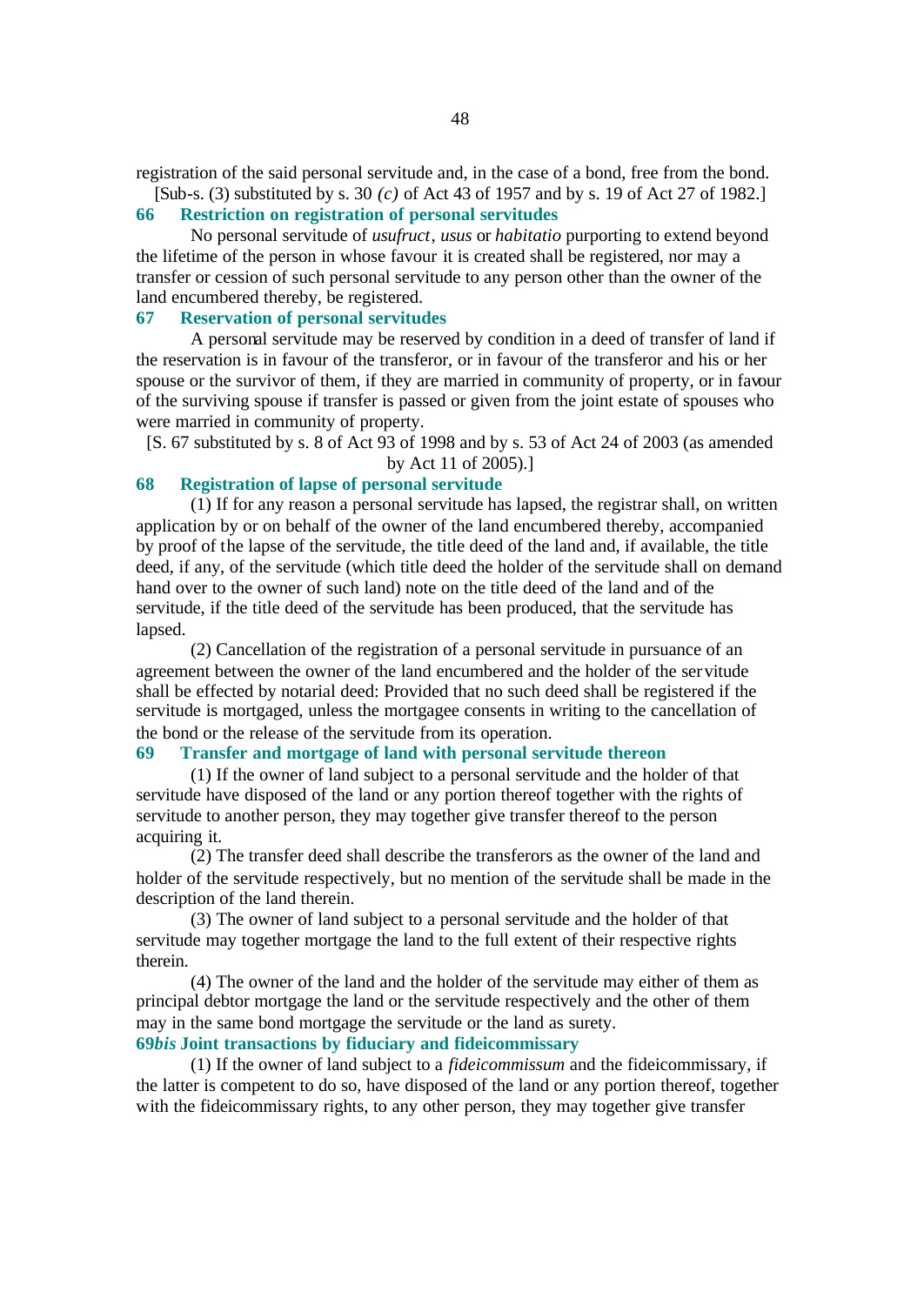thereof to that person.

(2) The transfer deed shall describe the transferors as the owner of the land and the holder of the fideicommissary right respectively, but no mention of the fideicommissary right shall be made in the description of the land therein.

(3) The owner of land subject to a *fideicommissum* and the fideicommissary, if the latter is competent so to do, may together mortgage the land to the full extent of their respective rights therein.

## [S. 69*bis* inserted by s. 31 of Act 43 of 1957.] *Rights to Minerals* **(ss 70-74***ter)*

## **70 ......**

[S. 70 amended by s. 32 of Act 43 of 1957 and by s. 28 of Act 43 of 1962 and repealed by s. 53 of Act 24 of 2003 (as amended by Act 11 of 2005).]

# **71 ......**

[S. 71 amended by s. 29 of Act 43 of 1962, by s. 26 of Act 87 of 1965 and by s. 20 of Act 27 of 1982 and repealed by s. 53 of Act 24 of 2003 (as amended by Act 11 of 2005).] **72 ......**

[S. 72 amended by s. 33 of Act 43 of 1957, by s. 30 of Act 43 of 1962, by s. 10 of Act 3 of 1972 and by s. 9 of Act 93 of 1998 and repealed by s. 53 of Act 24 of 2003 (as amended by Act 11 of 2005).]

# **73 ......**

[Sub-s. (2) amended by s. 31 of Act 43 of 1962 and repealed by s. 53 of Act 24 of 2003 (as amended by Act 11 of 2005).]

# **73***bis* **......**

[S. 73*bis* inserted by s. 32 of Act 43 of 1962, amended by s. 7 of Act 11 of 1996 and repealed by s. 53 of Act 24 of 2003 (as amended by Act 11 of 2005).]

# **74 .......**

[S. 74 substituted by s. 2 of Act 44 of 1980 and repealed by s. 53 of Act 24 of 2003 (as amended by Act 11 of 2005).]

# **74***bis* **.......**

[S. 74*bis* inserted by s. 27 of Act 87 of 1965 and repealed by s. 53 of Act 24 of 2003 (as amended by Act 11 of 2005).]

# **74***ter* **......**

[S. 74*ter* inserted by s. 5 of Act 24 of 1989 and repealed by s. 53 of Act 24 of 2003 (as amended by Act 11 of 2005).]

*Praedial Servitudes* **(ss 75-76)**

#### **75 Creation of praedial servitude by notarial deeds**

(1) A praedial servitude in perpetuity or for a limited period may be created by means of a deed executed by the owners of the dominant and servient tenements and attested by a notary public.

[Sub-s. (1) amended by s. 34 *(a)* of Act 43 of 1957.]

 $(2)$  ......

[Sub-s. (2) deleted by s. 20 of Act 14 of 1993.]

(2)*bis* If it is sought to cancel a servitude, and the dominant tenement is mortgaged, the bond shall be produced together with the consent in writing of the legal holder thereof to the registration of the cancellation.

[Sub-s. (2)*bis* inserted by s. 34 *(b)* of Act 43 of 1957.]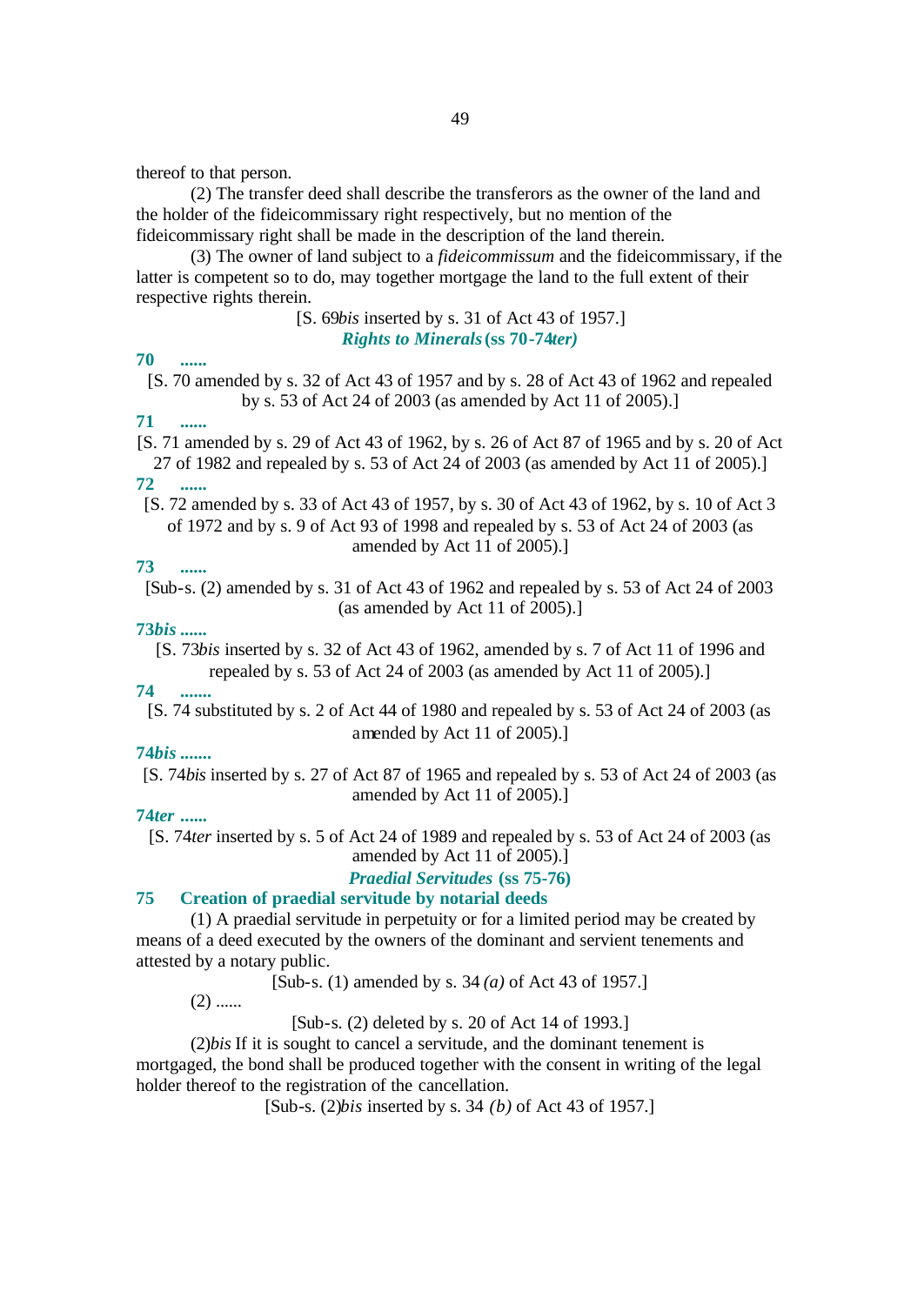(3) The provisions of subsections (2) and (3) of section *sixty-five* shall *mutatis mutandis* apply in respect of praedial servitudes.

# **76 Conditions of registration of praedial servitudes**

(1) A praedial servitude in perpetuity or for a limited period may be created in a transfer of land only if the servitude is imposed on the land transferred in favour of other land registered in the name of the transferor, or is imposed in favour of the land transferred on other land registered in the name of the transferor: Provided that if-

- *(a)* the land to be transferred is admitted by the person seeking to pass transfer thereof to be subject to unregistered rights of servitude in favour of land registered in a third person's name; and
- *(b)* the person to whom the transfer is to be passed consents in writing to such servitude being embodied in the transfer; and

[Para. *(b)* substituted by s. 28 *(a)* of Act 87 of 1965.]

*(c)* such third person appears either in person or by duly authorized agent before the registrar at the time of execution of the transfer and accepts the servitude in favour of his land,

the servitude may be embodied in such transfer. The appearance of such third person as aforesaid and his acceptance of the servitude shall be recited in the deed of transfer and the title deed of the dominant tenement shall be produced for endorsement thereon of the items of the servitude.

[Sub-s. (1) amended by s. 35 *(a)* of Act 43 of 1957.]

(1)*bis* If a praedial servitude for a limited period has lapsed, the registrar shall on written application by or on behalf of any owner of the land affected thereby, and on production of the title deeds of the dominant and servient properties, and the title deed, if any, of the servitude (which title deeds the holder of the servitude and the owners of the dominant and servient tenements shall on demand produce), note on the title deeds of the land and the servitude that the servitude has lapsed.

[Sub-s. (1)*bis* inserted by s. 33 *(a)* of Act 43 of 1962.]

(2) If the servitude is imposed on other land in favour of the land to be transferred, and that other land is mortgaged or is subject to any other registered real right with which the servitude may conflict, the consent in writing of the legal holder of the bond or of such other right, to the registration of the servitude shall be produced, together with the bond or other deed evidencing such other right and the title deed of the servient tenement.

(3) In registering the deed of transfer in which the servitude is embodied the registrar shall endorse the terms of the servitude and the number and date of the transfer on the title deed of the other tenement and if a bond or other deed is produced, as aforesaid, also thereon.

(4) In the sub-division of land which is entitled to a servitude over other land, it shall be competent for the owner when transferring such sub-division to stipulate in his power of attorney that the exercise of the rights is restricted to the land still held by him, and in that event the transfer of the portion in question shall make no reference to the servitude, nor shall it be necessary to record on the title of the servient tenement that the rights are so restricted.

[Sub-s. (4) added by s. 35 *(b)* of Act 43 of 1957.]

 $(5)$  ......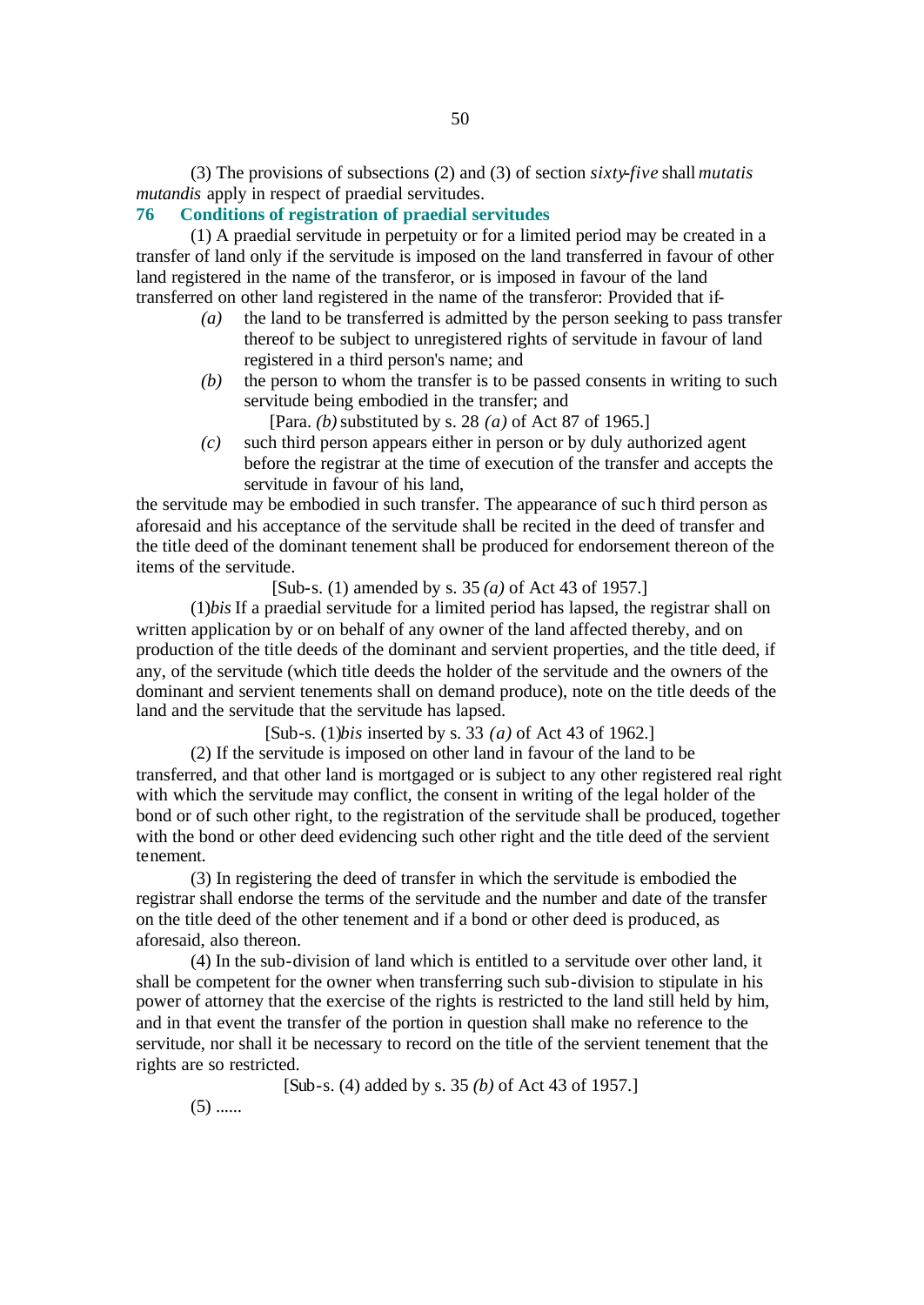# [Sub-s. (5) added by s. 35 *(b)* of Act 43 of 1957, substituted by s. 33 *(b)* of Act 43 of 1962 and deleted by s. 28 *(b)* of Act 87 of 1965.]

*Leases* **(ss 77-83)**

#### **77 Registration of leases and sub-leases**

(1) Save where provision to the contrary is made in any law, any lease or sublease of land and any cession of such a lease or sub-lease intended or required to be registered in a deeds registry, shall be executed by the lessor and the lessee or by the lessee and the sub-lessee or by the cedent and the cessionary, as the case may be, and shall be attested by a notary public: Provided that any such lease shall be registered for the full term thereof, including periods of renewal.

[Sub-s. (1) amended by s. 34 of Act 43 of 1962 and by s. 53 of Act 24 of 2003 (as amended by Act 11 of 2005).]

(1)*bis* Whenever a cession of a lease is to be registered in respect of any portion of the land leased, a notarial copy of the lease shall be attached to such cession and after registration such cession with the notarially certified copy of the lease annexed thereto shall be deemed to be the title to the portion of the lease so ceded, and for any subsequent registration in respect thereof it shall be part of the title.

[Sub-s. (1)*bis* inserted by s. 29 of Act 87 of 1965.]

(2) If the land leased or sub-leased is mortgaged or subject to rights of any other person it shall not be necessary for purposes of registration of the lease or sub-lease or any cession thereof to produce the bond or the other deed whereby such rights are held or the consent of the legal holder thereof.

[Sub-s. (2) amended by s. 53 of Act 24 of 2003 (as amended by Act 11 of 2005).] **78 Termination of registered lease**

(1) When a registered lease or sub-lease has terminated the registrar shall on written application by the owner of the land affected thereby, or the holder of the lease, as the case may be, accompanied by proof of the termination of the lease or sub-lease and, in the case of the termination of the lease, by the title deed of the land and if available the deed of lease, or in the case of the termination of the sub-lease, by the deed of lease and if available the deed of sub-lease, note in the case of the termination of the lease, on the title deed of the land and on the deed of lease, if produced, or in the case of the termination of the sub-lease, upon the deed of lease and upon the deed of sub-lease, if produced, that the lease or sub-lease as the case may be, has terminated.

(2) If the full term, including periods of renewal, of a registered lease or sub-lease has expired no further transactions affecting that lease or sub-lease shall be registered.

# **79 Where lease to be registered**

Save where provision to the contrary is made in any law, any lease of immovable property which is registered in the name of the lessor in a deeds registry may be registered in that registry and any sub-lease of any lease so registered may be registered in that registry.

#### **80 Cessions of leases and sub-leases**

No cession of a lease or sub-lease shall be registered in any deeds registry unless the lease or sub-lease has been registered therein.

# **81 Hypothecation of leases and sub-leases**

No hypothecation of a lease or sub-lease shall be registered in any deeds registry unless such hypothecation is affected by means of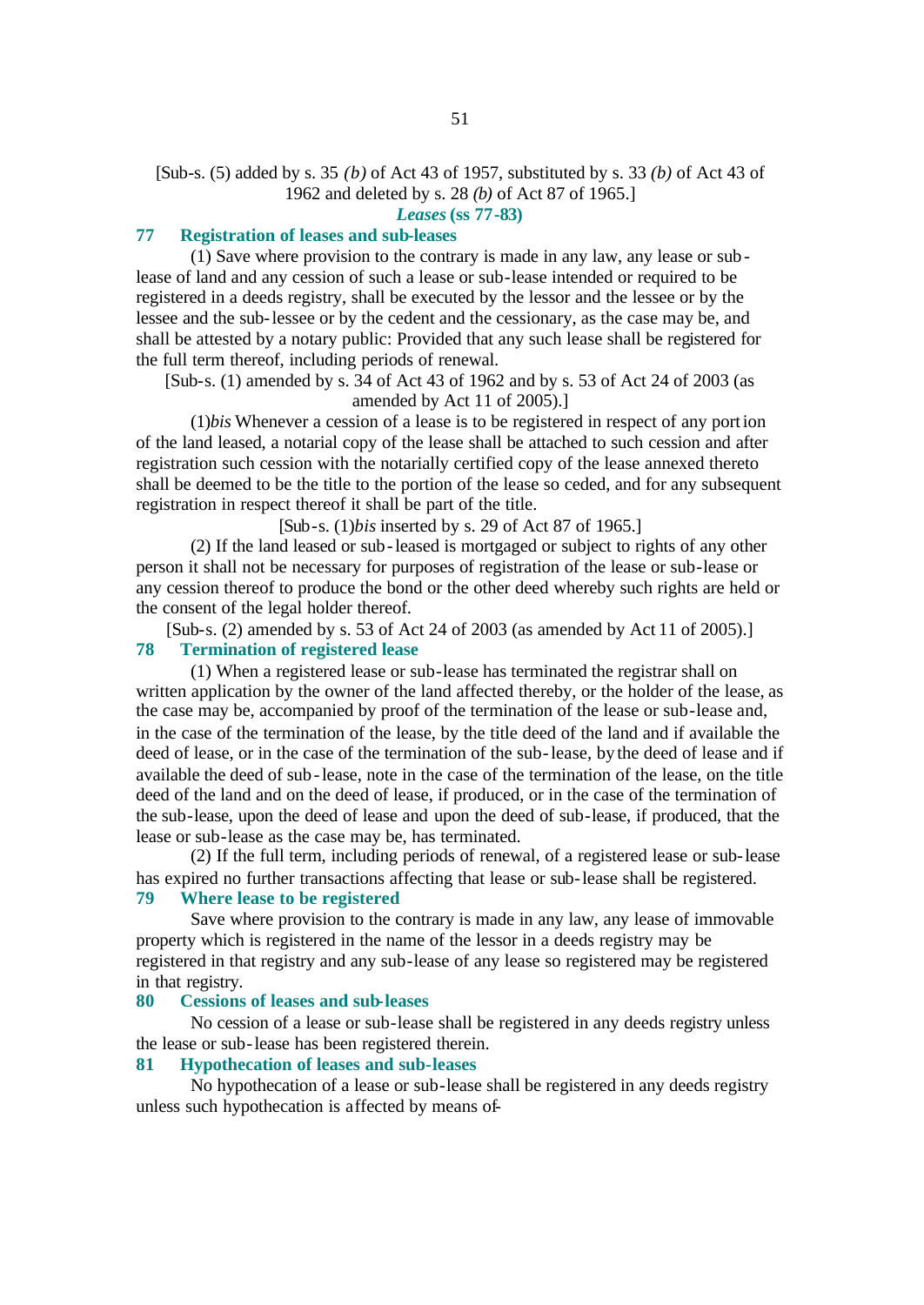*(a)* a mortgage bond, if the lease or sub-lease is immovable property; or

*(b)* a notarial bond, if the lease or sub-lease is not immovable property.

# **82 Notarial bonds hypothecating leases or sub-leases**

(1) For the registration of a notarial bond specially hypothecating a registered lease or sub-lease the deed of lease or sub-lease shall be produced to the registrar.

[Sub-s. (1) amended by s. 35 of Act 43 of 1962.]

(2) In registering such bond the registrar shall endorse on the deed that the lease or sub-lease has been hypothecated by the bond.

(3) The provisions of subsection (1) of section *fifty-six* shall *mutatis mutandis* apply in respect of any lease or sub-lease so hypothecated.

## **83 Hypothecation of and settlement lease after exercise of option to purchase**

(1) If in any lease entered into under any law relating to land settlement the lessee is given the option to purchase the property leased or any portion thereof, and he has exercised the option, the rights to the property so acquired by the lessee may, if the lease is registered in a deeds registry and is not subject to an existing bond, be hypothecated by a notarial bond.

(2) The provisions of section *eighty-two* shall *mutatis mutandis* apply in respect of the registration of such a bond.

(3) If such lease is subject to an existing bond at the date of the exercise of the option the rights acquired by the exercise of such option shall be subject to such bond. *Prospecting Contracts* **(ss 84-85)**

## **84 ......**

[S. 84 amended by s. 36 of Act 43 of 1957 and repealed by s. 53 of Act 24 of 2003 (as amended by Act 11 of 2005).]

**85 ......**

[S. 85 repealed by s. 53 of Act 24 of 2003 (as amended by Act 11 of 2005).] **CHAPTER VII**

#### **ANTENUPTIAL CONTRACTS (ss 86-89)**

#### **86 Antenuptial contracts to be registered**

An antenuptial contract executed before and not registered at the commencement of this Act or executed after the commencement of this Act, shall be registered in the manner and within the time mentioned in section *eighty-seven*, and unless so registered shall be of no force or effect as against any person who is not a party thereto.

# **87 Manner and time of registration of antenuptial contracts**

(1) An antenuptial contract executed in the Republic shall be attested by a notary and shall be registered in a deeds registry within three months after the date of its execution or within such extended period as the court may on application allow.

(2) An antenuptial contract executed outside the Republic shall be attested by a notary or otherwise be entered into in accordance with the law of the place of its execution, and shall be registered in a deeds registry within six months after the date of its execution or within such extended period as the court may on application allow.

(3) Registration of an antenuptial contract in any one deeds registry in the manner prescribed in this section shall be effective as registration for the whole Republic: Provided that if any transaction in connection with which evidence of such contract is necessary takes place in a deeds registry other than that in which such contract has been registered, a copy of such contract certified by the registrar of the place of registration or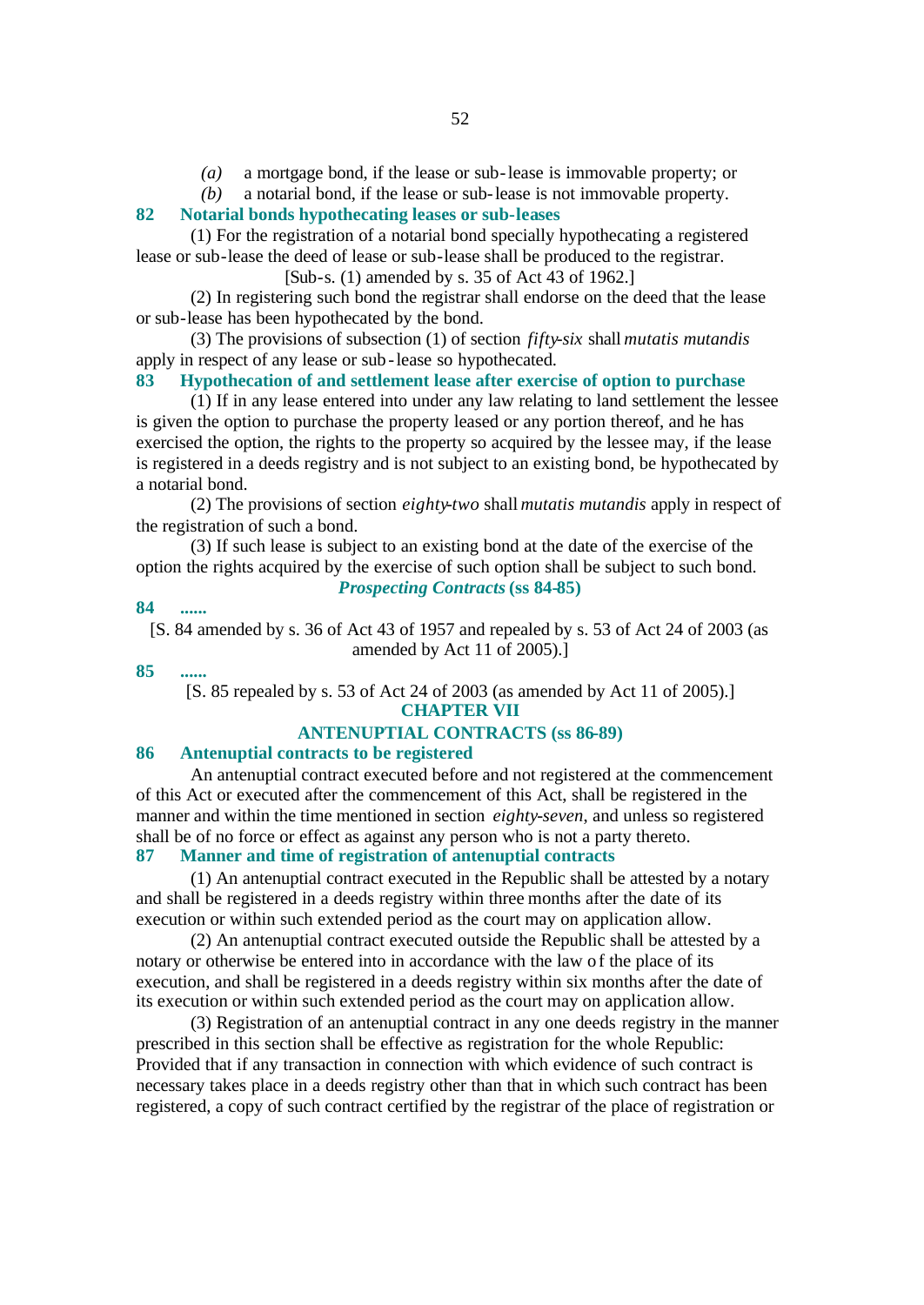a notary public shall be recorded and filed in such first-mentioned deeds registry.

 $(4)$  ......

of-

# [Sub-s. (4) deleted by s. 11 of Act 3 of 1972.]

[S. 87 amended by s. 3 of Act 15 of 1953 and by s. 37 of Act 43 of 1957 and substituted by s. 30 of Act 87 of 1965.]

# **88 Postnuptial execution of antenuptial agreement**

Notwithstanding the provisions of sections *eighty-six* and *eighty-seven* the court may, subject to such conditions as it may deem desirable, authorize postnuptial execution of a notarial contract having the effect of an antenuptial contract, if the terms thereof were agreed upon between the intended spouses before the marriage, and may order the registration, within a specified period, of any contract so executed.

# **89 Registration of postnuptial contracts**

(1) The provisions of sections 86 and 87 shall *mutatis mutandis* apply in respect

- *(a)* an order under section 20 of the Matrimonial Property Act, 1984, as if that order were a notarial deed; and
- *(b)* a contract in terms of section 21 of the Matrimonial Property Act, 1984. [Para. *(b)* substituted by s. 8 *(a)* of Act 11 of 1996.]

(2) Where a contract in terms of section 21 of the Matrimonial Property Act, 1984, replaces an existing antenuptial contract, the contract to be registered shall be accompanied by the existing contract or a certified copy thereof.

[Sub-s. (2) substituted by s. 8 *(b)* of Act 11 of 1996.]

(3) Upon the registration of a contract contemplated in section 21 of the Matrimonial Property Act, 1984, the existing antenuptial contract, if any, shall be cancelled or endorsed appropriately, as the case may be, and for that purpose the registrar shall notify the registrar of the registry where the existing contract is registered and every registrar in whose registry a copy thereof is filed in terms of section 87 (3).

[Sub-s. (3) substituted by s. 8 *(b)* of Act 11 of 1996.]

[S. 89 repealed by s. 15 of Act 50 of 1956, inserted by s. 32 of Act 88 of 1984 and substituted by s. 6 of Act 3 of 1988.]

# **CHAPTER VIII**

# **MISCELLANEOUS (ss 90-104)**

# **90 Cancellation of registration on lapse of certain registered rights**

(1) If it is expressly provided in-

- *(a)* a registered lease of land; or
- *(b)* a registered deed creating or evidencing a servitude,

that it shall lapse upon failure to make regularly any periodical payments mentioned therein, the registrar shall upon written application accompanied by an affidavit by the lessor or grantor of the registered right (as the case may be) that the said periodical payments have not been duly made, cancel the registration of the lease or servitude: Provided that-

(i) if the address of the lessee or grantee is stated in the registered document, or the address or any change thereof has been notified to the registrar, notice shall be given to such lessee or grantee by the applicant by prepaid registered letter that cancellation of the registration of the document is sought on the ground of failure to make the periodical payments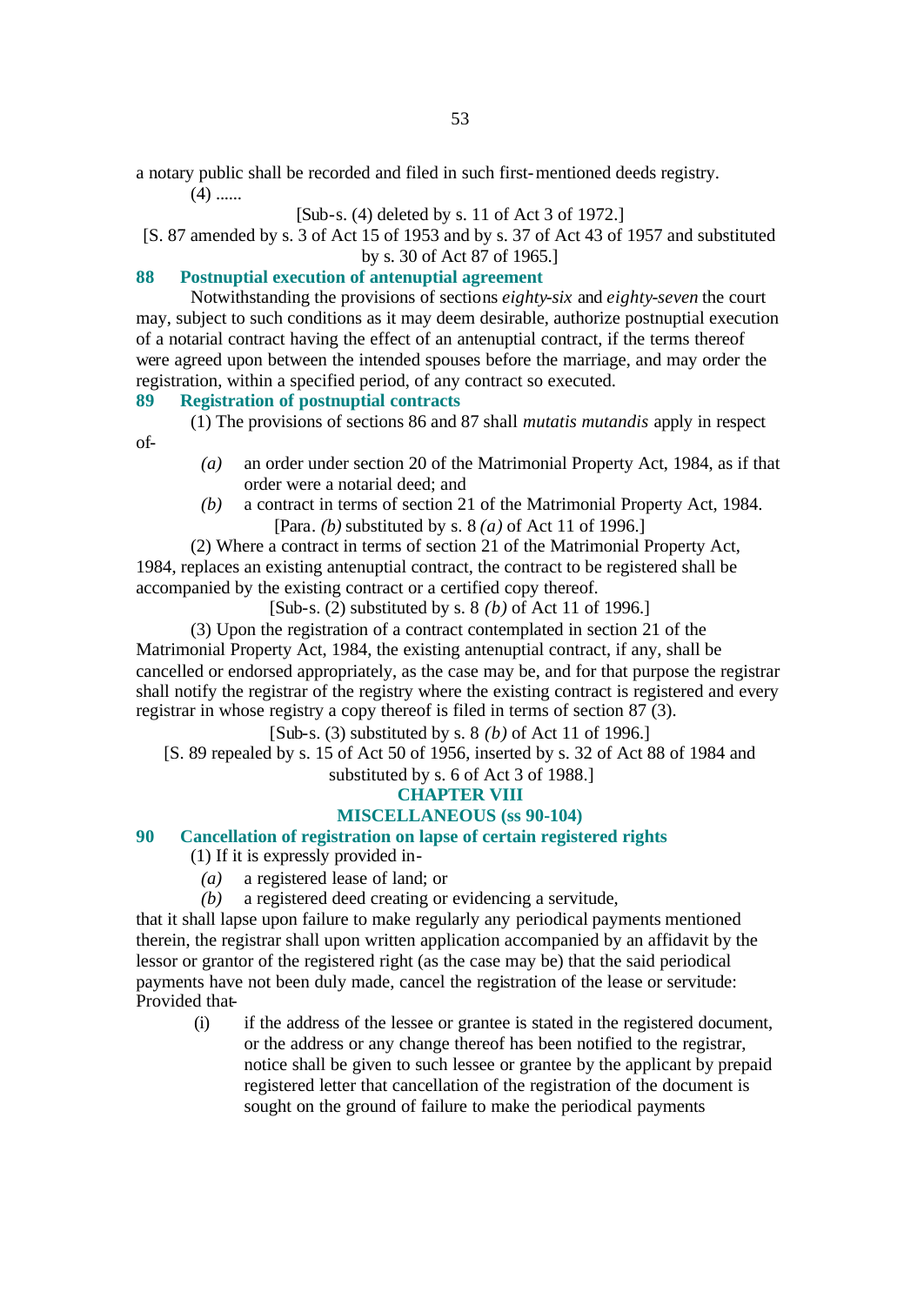mentioned therein, and that unless written objection to the cancellation specifying the grounds of objection is lodged with the registrar within one month, if the address is in the Republic, or within three months or such further period as the registrar may in special circumstances determine, if the address is outside the Republic, application will be made to the registrar for cancellation of the registration of the said document;

- (ii) if the address of the lessee or grantee is not stated in the document or has not been notified to the registrar as aforesaid, the applicant shall publish the notice aforesaid once in the *Gazette* and twice in a newspaper published in the division or district in which the land in question is situated (or if there be no such newspaper then in any newspaper circulating in such division or district) and in a newspaper (to be indicated by the registrar) circulating in the division or district of the lessee's or grantee's last-known address, which shall be disclosed by the applicant in an affidavit;
- (iii) if any objection is lodged which, in the registrar's opinion, discloses reasonable ground for refusing cancellation of the registration, he shall not cancel it until the objection is withdrawn or falls away or cancellation is ordered by the court;
- (iv) if any of the rights to be cancelled are mortgaged, notice in writing shall be given by the applicant by prepaid registered letter to the mortgagee of the intention to cancel such rights, before the cancellation is effected.
- [Sub-s. (1) amended by s. 53 of Act 24 of 2003 (as amended by Act 11 of 2005).] (2) For the purposes of this section the lessor or grantor means-
	- *(a)* in the case of a registered lease of land or a registered deed of servitude, the person who from the records in the deeds registry appears to be the owner of the land concerned; and

*(b)* ......

[Para. *(b)* repealed by s. 53 of Act 24 of 2003 (as amended by Act 11 of 2005).] **91 Transfer and cession not to be passed as security**

No transfer of land and no cession of any registered lease or sub-lease or other real right in land except a mortgage made as security for a debt or other obligation shall be attested by any registrar or registered in any deeds registry.

[S. 91 amended by s. 5 of Act 80 of 1964.]

# **92 Taxes and transfer duty to be paid before transfer of land**

(1) No deed of grant or transfer of land shall be registered unless accompanied by a receipt or certificate of a competent public revenue officer that the taxes, duties, fees and quitrent (if any) payable to the Government or any provincial administration on the property to be granted or transferred have been paid.

(2) If land or any real right in land has been settled upon or donated to an intended spouse in terms of an antenuptial contract, no transfer or cession of such land or right by the donor to any person other than the donee and no mortgage thereof by the donor shall be executed, attested or registered by the registrar unless the transfer duty (if any) payable on the settlement or donation has been paid.

# **93 Registration of change of name**

(1) If any person or partnership whose name appears in any registered deed or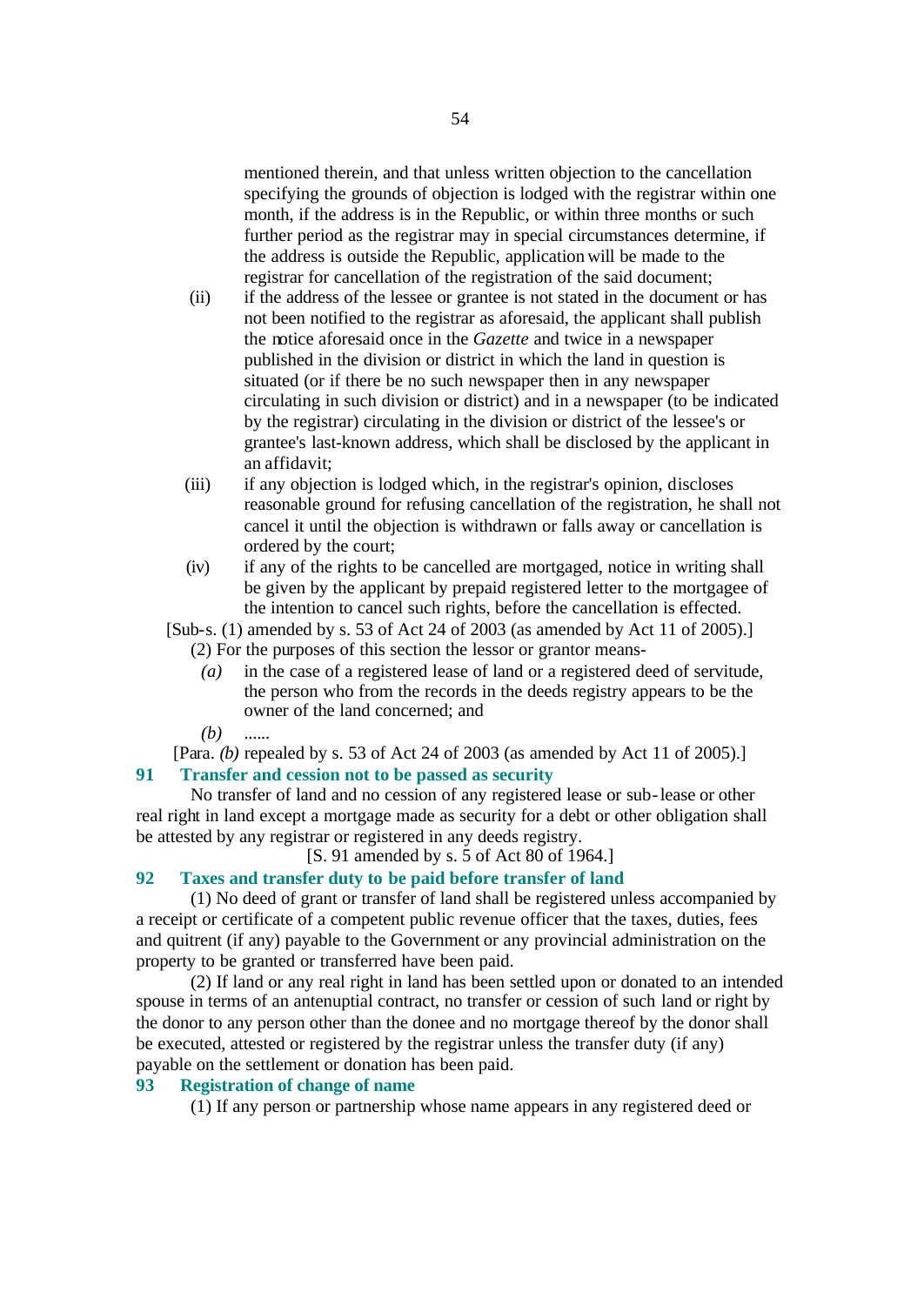other document has changed his or its name, the registrar shall, upon written application by that person or partnership accompanied by proof of the change of name, and if he is satisfied that no change of legal personality is implied in such change of name, endorse on the said deed or other document that the name of the person or partnership has been changed to the name stated in the application: Provided that-

- *(a)* if it appears from such deed or other document that any other person is affected by such change of name, such other person shall consent in writing to the aforesaid endorsement;
- *(b)* the application shall be accompanied by any other operative deed registered in the same registry in which the applicant's old name appears as a party thereto other than as transferor or cedent; and
- *(c)* a woman who assumes her husband's surname or resumes her former surname shall not be obliged to record such assumption or resumption of surname against any registered deed or other document to enable her to deal with land or a real right in land held by her under such deed or other document.

[Sub-s. (1) amended by s. 36 of Act 43 of 1962 and substituted by s. 21 (1) of Act 27 of 1982.]

(2) No change in the name of any immovable property shall be recorded in a deeds registry except if required by the registrar and the Surveyor-General in order to record a new designation as a result of the introduction of a system of land numbering where no such system previously existed.

[Sub-s. (2) amended by s. 38 of Act 43 of 1957.]

(3) *(a)* Notwithstanding the provisions of subsection (2), any owner of immovable property may in writing request the Minister to change the name of such immovable property which appears in any registered deed on the ground that such name may be offensive because of the racial connotation thereof.

*(b)* If the Minister is satisfied that such name may be offensive because of the racial connotation thereof, he may order the Surveyor-General to effect the change of name in the relevant registers and documents and on the relevant diagrams.

*(c)* The Surveyor-General shall notify the registrar concerned of any change of name effected under paragraph *(b)*, and the registrar shall thereupon amend the relative deeds and registers in his deeds registry.

[Sub-s. (3) added by s. 21 of Act 14 of 1993.]

# **94 ......**

[S. 94 repealed by s. 2 of Act 132 of 1993.]

#### **95 Attestation of powers of attorney executed in the Republic**

(1) Any power of attorney executed within the Republic shall, if it purports to give authority to pass, cede, amend or cancel a deed capable of being registered or to perform any act proper to be performed in a deeds registry, be attested either by two witnesses above the age of fourteen years, competent to give evidence in any court of law in the Republic, or by a magistrate, justice of the peace, commissioner of oaths or notary public, duly described as such: Provided that no person shall be competent to attest any power of attorney under which he is appointed as an agent or derives any benefit.

 $(2)$  ......

[Sub-s. (2) repealed by s. 67 of Act 16 of 1967.]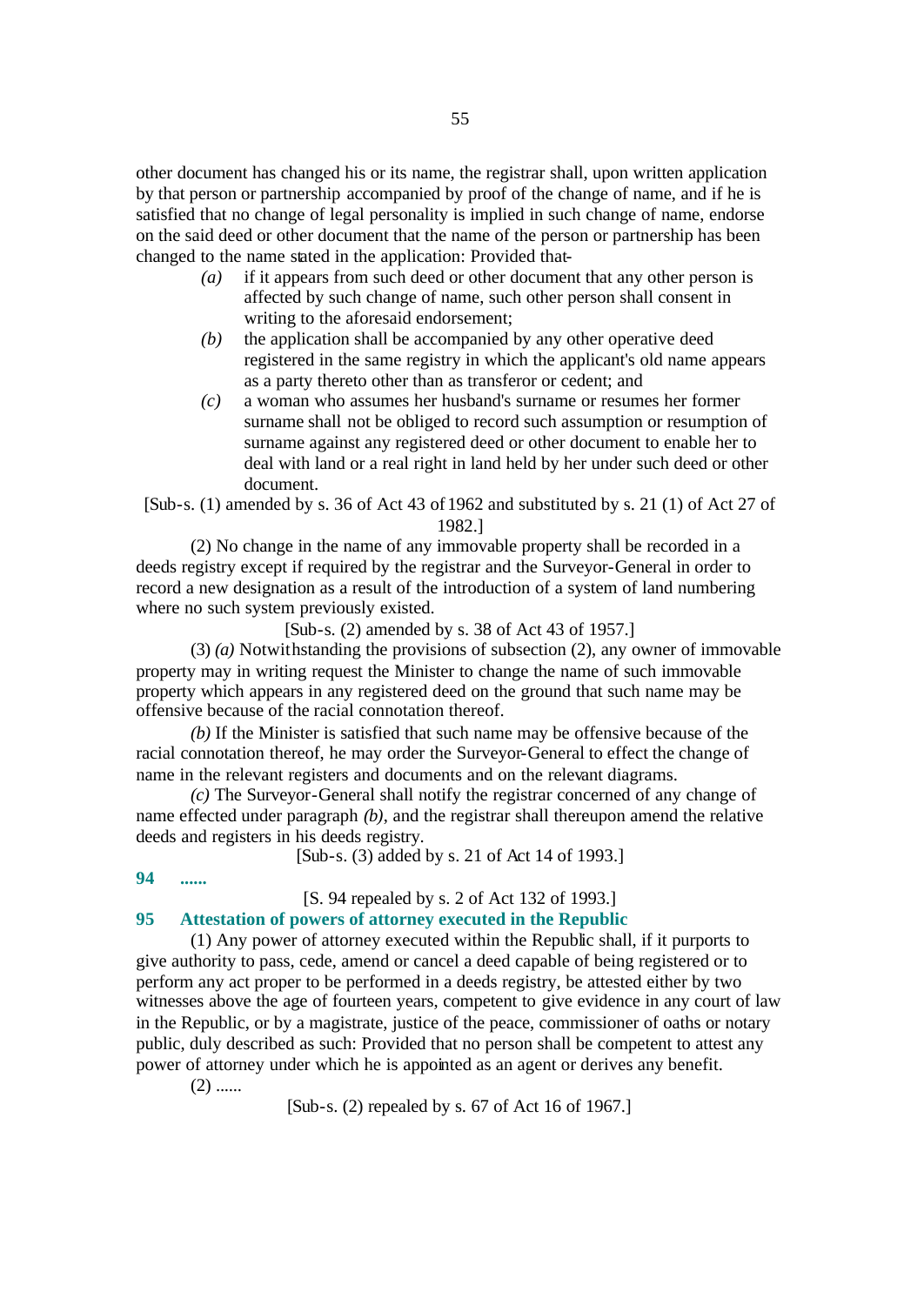#### **96 Execution of deeds by prospective owners**

If any deed or document required to be executed by the owner of immovable property has been executed by a person who has acquired the right to receive transfer or cession of such property, such deed or document shall, upon the person aforesaid receiving transfer or cession of such property, for the purposes of this Act be deemed to have been executed by the owner of such property.

# **97 Notice to registrar of application to court**

(1) Before any application is made to the court for authority or an order involving the performance of any act in a deeds registry, the applicant shall give the registrar concerned at least seven days' notice before the hearing of such application and such registrar may submit to the court such report thereon as he may deem desirable to make.

(2) Subject to notice in terms of subsection (1) being given to the registrar concerned, any order made by a court having jurisdiction over a person in respect of that person's property or rights to property situate in another province shall be given effect to by the registrar of such other province without the necessity of having such order confirmed by the court of the province in which the property is situate.

[Sub-s. (2) added by s. 39 of Act 43 of 1957.]

## **98 Substituted copy of lost deed supersedes original which must be surrendered on recovery**

(1) If a copy of a registered deed or other document has been issued, in manner prescribed by regulation, in substitution of a deed or other document which has been lost or is believed to have been destroyed, the original deed or other document, if still in existence, shall thereupon become void.

(2) If a deed or other document which has become void as aforesaid, comes into the possession or custody of any person who knows that a copy has been issued in substitution thereof, he shall forthwith deliver or transmit such deed or other document to the registrar concerned.

#### **99 Exemption from liability for acts or omissions in deeds registry**

No act or omission of any registrar or of any officer employed in a deeds registry shall render the Government or such registrar or officer liable for damage sustained by any person in consequence of such act or omission: Provided that if such act or omission is *mala fide* or if such registrar or officer has not exercised reasonable care and diligence in carrying out his duties in connection with such act or omission, the Government shall be liable for the damage aforesaid: Provided further that the registrar or officer guilty of such act or omission shall be liable to make good any loss or damage resulting therefrom to the Government if such act or omission was *mala fide*.

#### **100 Formal defects**

No act in connection with any registration in a deeds registry sha ll be invalidated by any formal defect, whether such defect occurs in any deed passed or registered, or in any document upon the authority of which any such deed has been passed or registered or which is required to be produced in connection with the passing or registration of such deed, unless a substantial injustice has by such act been done which in the opinion of the court cannot be remedied by any order of the court.

# **101 Special provisions relating to Vryburg deeds registry**

(1) The practice prevailing prior to the commencement of the Deeds Registries Act, 1918, in the deeds registry at Vryburg of transferring or mortgaging land held under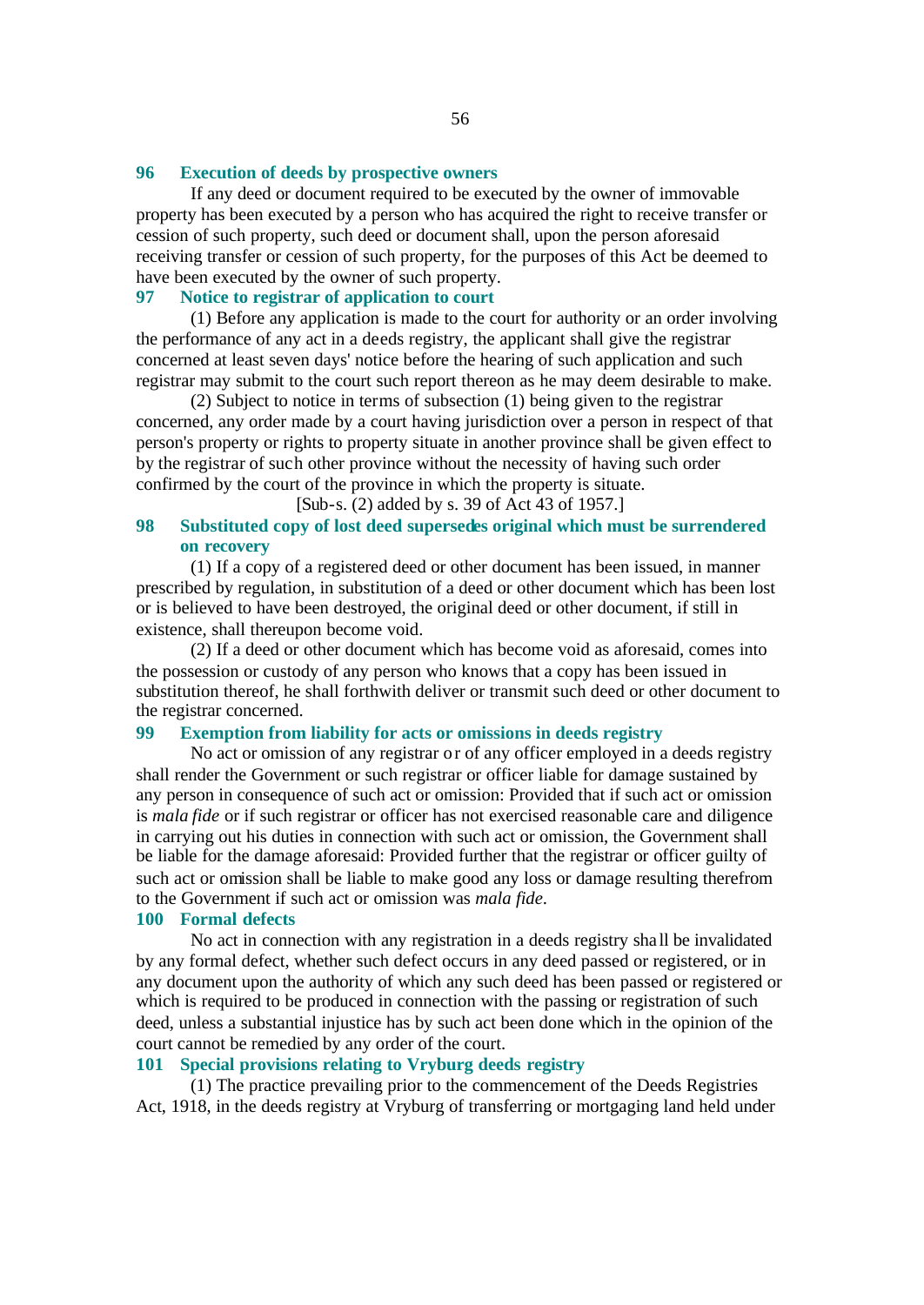a certificate of ownership issued by the Administrator of the territory known as British Bechuanaland prior to its annexation to the Colony of the Cape of Good Hope, and which was declared by that Act to be legal and of effect, shall continue to be legal and of effect. Provided that-

- *(a)* the provisions of this Act shall apply in respect of any transfer, partition transfer, certificate of title, mortgage or other deed sought to be registered in respect of any land so held;
- *(b)* no transfer of or other form of title to or mortgage of any defined portion of a piece of land so held shall be registered unless the surveyor-general concerned has certified that the boundaries of such piece of land are correctly represented on the diagram thereof;
- *(c)* if the surveyor-general is unable to certify as aforesaid the provisions of sections *forty*, *forty-one* and *forty-four* shall *mutatis mutandis* apply, notwithstanding anything to the contrary in any other law contained.

(2) The provisional registration in the deeds registry at Vryburg of any cession or assignment of rights to unascertained or unsurveyed land, prescribed by Government Notice (British Bechuanaland) of the thirteenth day of November, 1886, shall continue to be of force in respect of land to which a right of ownership was acquired prior to the annexation of British Bechuanaland to the Colony of the Cape of Good Hope, until such time as a grant of such land has been registered.

#### **102 Definitions**

**[NB:** The definition of **'court'** or **'the court'** has been substituted by s. 74 of the Magistrates' Courts Amendment Act 120 of 1993, a provision which will be put into operation by proclamation. See PENDLEX. The definition of **'Deed of Communal Land Right'** has been inserted, the definitions of **'general plan'** and **'person'** have been substituted and the definition of **'immovable property'** has been amended by s. 46 (1) of the Communal Land Rights Act 11 of 2004, a provision which will be put into operation by proclamation. See PENDLEX.**]**

(1) In this Act unless inconsistent with the context-

**'conveyancer'** means, in respect of any deeds registry, a person practising as such in the Republic, and includes a person admitted as an attorney in terms of the relevant Transkeian legislation and physically practising as such within the area of the former Republic of Transkei on or before the date of commencement of Proclamation R9 of 1997;

[Definition of 'conveyancer' substituted by s. 12 *(a)* of Act 3 of 1972, by s. 22 *(a)* of Act 14 of 1993 and by Proclamation R9 of 31 January 1997.]

**'court'** or **'the court'** means the High Court having jurisdiction, and includes any judge thereof;

[Definition of 'court'' substituted by s. 10 of Act 93 of 1998.]

**'deeds registry'** means-

- *(a)* when used in relation to immovable property, the deeds registry which serves the area in which that property is situate;
- *(b)* when used in relation to any deed or other document, any deeds registry in the Republic wherein that deed or other document is registered or registrable;
- *(c)* when used in relation to a registrar, the deeds registry of which he is in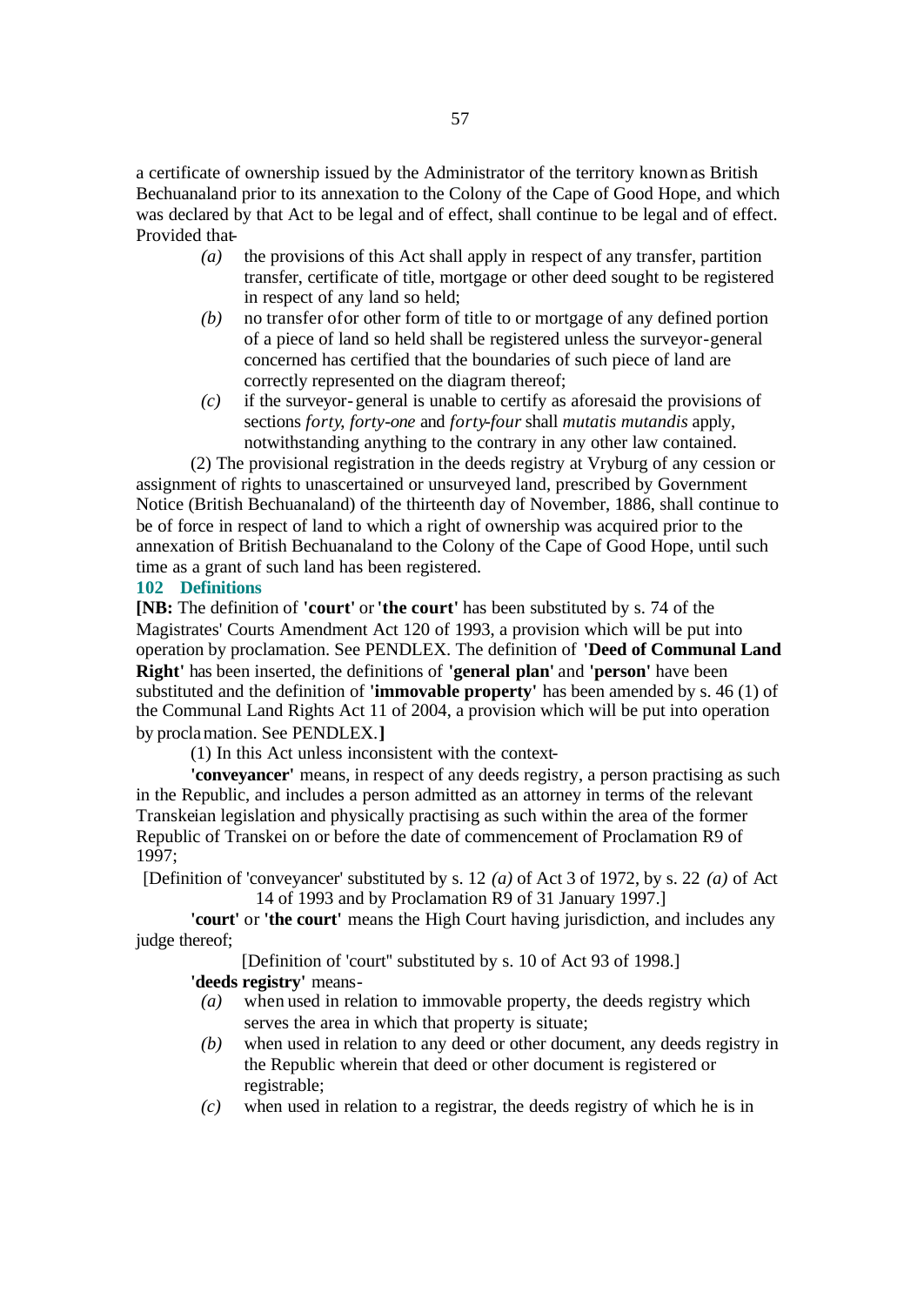#### charge,

but does not include the mining titles office referred to in section *three* of the Registration of Deeds and Titles Act, 1909 (Act 25 of 1909) of the Transvaal;

**'diagram'** means a diagram which has been signed by a person recognized by law as a land surveyor, and which has been approved or certified by a surveyor-general or other officer empowered under any law so to approve or certify a diagram and includes a diagram or a copy thereof prepared in a surveyor-general's office and approved or certified as aforesaid, or a diagram which has at any time prior to the commencement of this Act been accepted for registration in a deeds registry or surveyor-general's office;

**'erf'** means every piece of land registered as an erf, lot, plot or stand in a deeds registry, and includes every defined portion, not intended to be a public place, of a piece of land laid out as a township, whether or not it has been formally recognized, approved or proclaimed as such;

**'executor'** includes any representative recognized by law of a deceased owner;

[Definition of 'executor' inserted by s. 9 *(a)* of Act 11 of 1996.]

**'general plan'** means a plan which represents the relative positions and dimensions of two or more pieces of land and has been signed by a person recognized by law as a land surveyor, and which has been approved, provisionally approved or certified as a general plan by a surveyor-general or other officer empowered under any law so to approve, provisionally approve or certify a general plan, and includes a general plan or copy thereof prepared in a surveyor-general's office and approved, provisionally approved or certified as aforesaid, or a general plan which has at any time, prior to the commencement of this Act, been accepted for registration in a deeds registry or surveyorgeneral's office;

[Definition of 'general plan' substituted by s. 32 of Act 113 of 1991.] **'Government'** ......

[Definition of 'Government' inserted by s. 12 *(b)* of Act 3 of 1972 and deleted by s. 22 *(b)* of Act 14 of 1993.]

#### **'immovable property'** includes-

*(a)* ......

[Para. *(a)* deleted by s. 53 of Act 24 of 2003 (as amended by Act 11 of 2005).]

- *(b)* any registered lease of land which, when entered into, was for a period of not less than ten years or for the natural life of the lessee or any other person mentioned in the lease, or which is renewable from time to time at the will of the lessee indefinitely or for periods which together with the first period amount in all to not less than ten years;
- *(c)* a registered right of lease hold; and
- *(d)* a registered right of initial ownership contemplated in section 62 of the Development Facilitation Act, 1995;

[Definition of 'immovable property' substituted by s. 6 of Act 24 of 1989 and by s. 68 of Act 67 of 1995.]

**'land'** includes a share in land;

[Definition of 'land' substituted by s. 22 *(a)* of Act 27 of 1982.]

**'Master'** means the Master or Assistant Master of any provincial or local division of the Supreme Court and when used in relation to any particular matter means the Master or Assistant Master who has jurisdiction in respect thereof;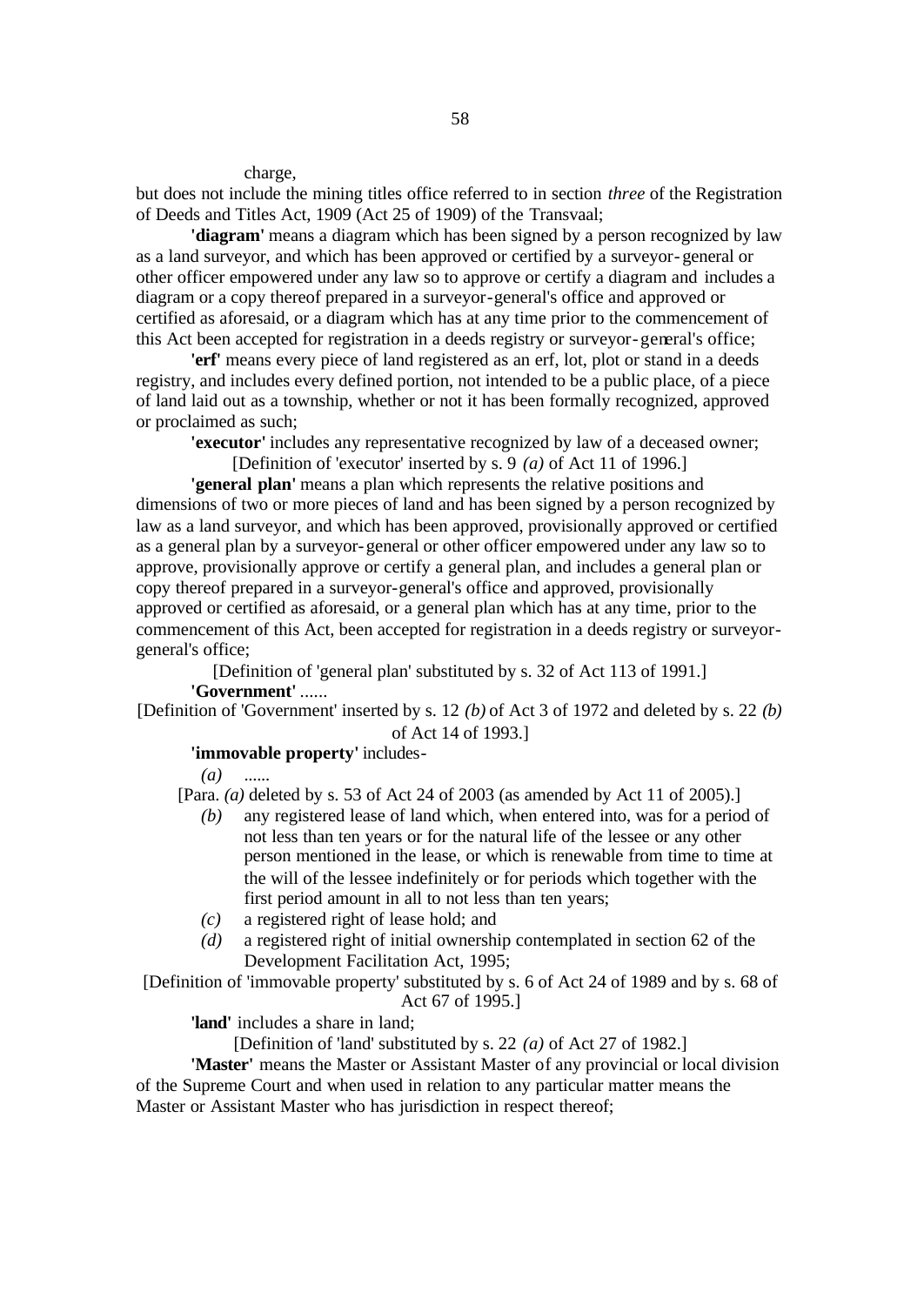**'Minister'** means the Minister of Land Affairs;

[Definition of 'Minister' substituted by s. 12 *(c)* of Act 3 of 1972, by s. 22 *(b)* of Act 27 of 1982, by s. 4 *(a)* of Act 75 of 1987 and by s. 22 *(c)* of Act 14 of 1993 and amended by s. 10 of Act 11 of 1996.]

**'mortgage bond'** means a bond attested by the registrar specially hypothecating immovable property;

**'notarial bond'** means a bond attested by a notary public hypothecating movable property generally or specially;

**'notarial deed'** means a deed attested by a notary public, and does not include a document a signature to which is merely authenticated by a notary public, or a copy of a document which has been certified as correct by a notary public;

**'notary public'** means, in relation to any deed or other document creating or conveying real rights of land, a person practising as such in the Republic, and in relation to any document executed outside the Republic, a person practising as such in the place where the document is executed;

[Definition of 'notary public' substituted by Proclamation R9 of 31 January 1997.] **'owner'** means, in relation to-

*(a)* immovable property, subject to paragraph *(b)*, the person registered as the owner or holder thereof and includes the trustee in an insolvent estate, a liquidator or trustee elected or appointed under the Agricultural Credit Act, 1966 (Ac t 28 of 1966), the liquidator of a company or a close corporation which is an owner and the executor of any owner who has died or the representative recognized by law of any owner who is a minor or of unsound mind or is otherwise under disability, provided such trustee, liquidator, executor or legal representative is acting within the authority conferred on him or her by law;

[Para. *(a)* substituted by s. 22 *(d)* of Act 14 of 1993 and by s. 9 *(b)* of Act 11 of 1996.]

- *(b)* immovable property, real rights in immovable property and notarial bonds-
	- (i) which are registered in the name of both spouses in a marriage in community of property, either one or both of the spouses;
	- (ii) which are registered in the name of only one spouse and which forms part of the joint estate of both spouses in a marriage in community of property, either one or both of the spouses;
	- (iii) which are registered under section 17 (1) in the name of both spouses in a marriage in community of property to which the provisions of Chapter III of the Matrimonial Property Act, 1984 (Act 88 of 1984), are not applicable, the husband;
	- (iv) which are registered in the name of only one spouse and which form part of the joint estate of both spouses in a marriage in community of property to which the provisions of Chapter III of the Matrimonial Property Act, 1984, are not applicable, the husband;

[Para. *(b)* substituted by s. 7 of Act 3 of 1988, by s. 22 *(d)* of Act 14 of 1993 and by s. 9 *(c)* of Act 11 of 1996.]

*(c)* ......

[Para. *(c)* substituted by s. 7 of Act 3 of 1988 and deleted by s. 9 *(d)* of Act 11 of 1996.]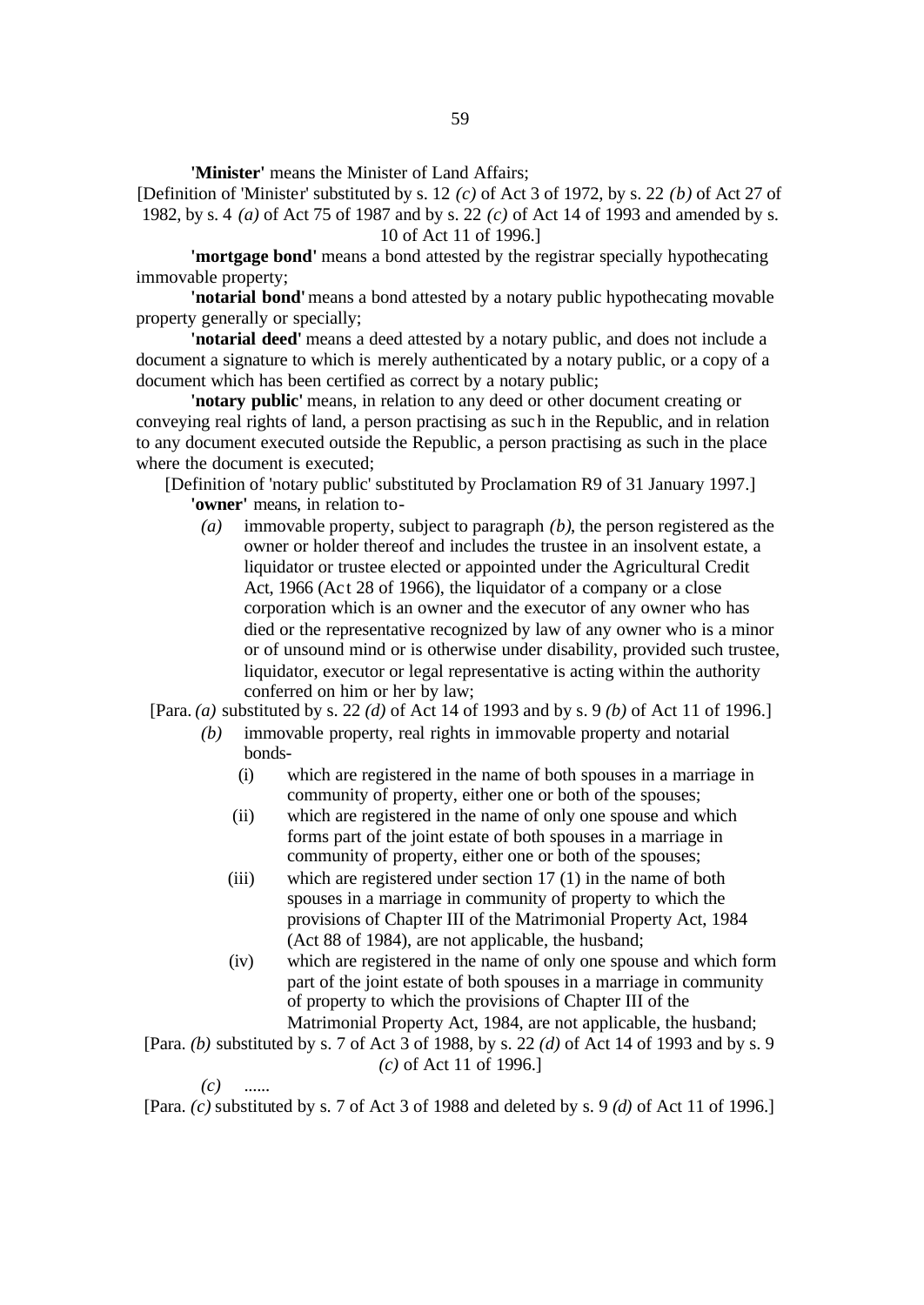[Definition of 'owner' substituted by s. 12 *(d)* of Act 3 of 1972, by s. 9 *(b)* of Act 62 of 1984 and by s. 4 *(b)* of Act 75 of 1987.]

**'person'**, for the purpose of the registration of immovable trust property only, includes a trust;

[Definition of 'person' inserted by s. 2 of Act 9 of 2003.] **'prescribed'** means prescribed by this Act or any regulation; **'prospecting contract'** ......

[Definition of 'prospecting contract' deleted by s. 53 of Act 24 of 2003 (as amended by Act 11 of 2005).]

**'province'** ......

[Definition of 'province' inserted by s. 12 *(e)* of Act 3 of 1972 and deleted by s. 22 *(e)* of Act 14 of 1993.]

**'provincial administration'** ......

[Definition of 'provincial administration' inserted by s. 12 *(e)* of Act 3 of 1972 and deleted by s. 22 *(e)* of Act 14 of 1993.]

**'real right'** includes any right which becomes a real right upon registration; **'registered'** means registered in a deeds registry;

**'registrar'** means a registrar of deeds appointed under this Act, and, when used in relation to any deeds registry means the registrar in charge of that deeds registry; and when used in relation to a document means the registrar in charge of the deeds registry wherein that document is registered or registrable or intended to be used or filed;

**'registry duplicate'** means the counterpart or copy of a deed consisting of more than one copy which is filed or intended to be filed of record in a deeds registry;

**'regulation'** means a regulation made under section *ten*;

**'Republic'** ......

[Definition of 'Republic' inserted by s. 12 *(f)* of Act 3 of 1972 and deleted by s. 22 *(f)* of Act 14 of 1993.]

**'right of leasehold'** means a right of leasehold as defined in section 1 of the Black Communities Development Act, 1984, excluding a right in respect of a sectional leasehold unit referred to in that definition;

[Definition of 'right of leasehold' inserted by s. 9 *(a)* of Act 62 of 1984.] **'share'** in relation to land means undivided share;

[Definition of 'share' substituted by s. 22 *(c)* of Act 27 of 1982 and amended by s. 53 of Act 24 of 2003 (as amended by Act 11 of 2005).]

**'settlement'** means a group of pieces of land or of sub-divisions of a piece of land which are used or intended for use mainly for farming or horticulture, and includes a combination of such groups which is suitable for registration in one register;

**'State'** ......

[Definition of 'State' inserted by s. 12 *(g)* of Act 3 of 1972 and deleted by s. 22 *(g)* of Act 14 of 1993.]

# **'Territory'** ......

[Definition of 'Territory' inserted by s. 12 *(g)* of Act 3 of 1972 and deleted by s. 22 *(g)* of Act 14 of 1993.]

### **'the commencement of this Act'** ......

[Definition of 'the commencement of this Act' inserted by s. 12 *(g)* of Act 3 of 1972 and deleted by s. 22 *(g)* of Act 14 of 1993.]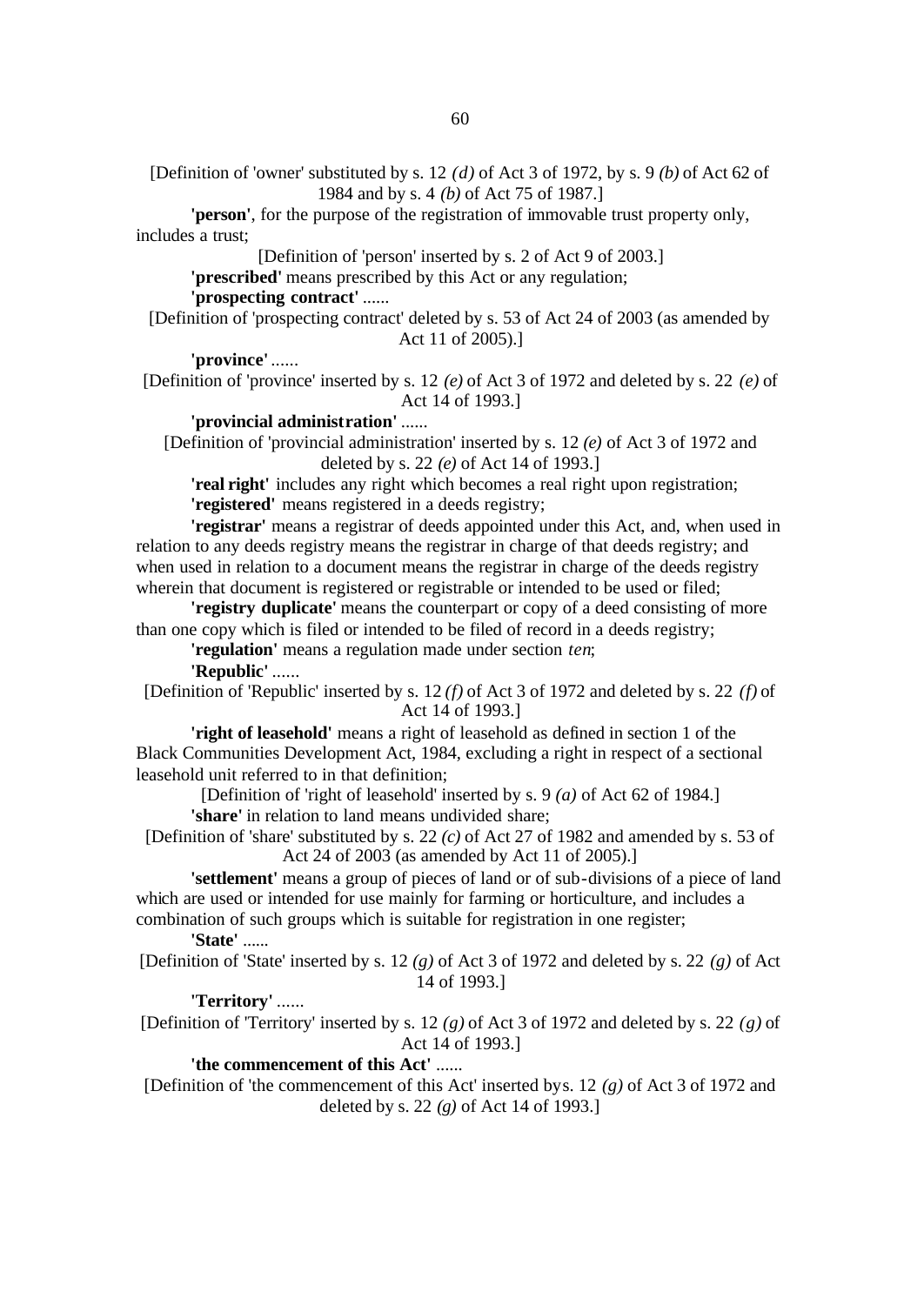**'this Act'** includes the regulations made under section *ten*; **'township'** includes-

- *(a)* a group of pieces of land, or of sub-divisions of a piece of land, which are combined with public places and are used mainly for residential, industrial or similar purposes, or are intended to be so used;
- *(b)* any combination of such groups which is suitable for registration in one register;
- *(c)* any area of land registered or recognized at the commencement of this Act in a deeds registry as a township if a general plan thereof is filed in that deeds registry or in the office of the surveyor-general concerned; and
- *(d)* any township established, approved, proclaimed or otherwise recognized as such under any law.

 $(2)$  ......

[Sub-s. (2) added by s. 12 *(h)* of Act 3 of 1972 and deleted by s. 22 *(h)* of Act 14 of 1993.]

## **102A ......**

[S. 102A inserted by s. 13 of Act 3 of 1972, substituted by s. 58 of Act 93 of 1976 and repealed by s. 23 of Act 14 of 1993.]

## **102B ......**

[S. 102B inserted by s. 7 of Act 24 of 1989 and repealed by Proclamation R9 of 31 January 1997.]

# **103 Repeal of laws**

(1) The laws specified in the First Schedule to this Act are hereby repealed to the extent set out in the fourth column of that Schedule.

(2) The President may, by proclamation in the *Gazette*, repeal any provision-

- *(a)* of Proclamation 35 of 1902, Ordinance 6 of 1902 or Ordinance 6 of 1903 of the Transvaal or of any regulation made thereunder, which is, by virtue of section *one* of Act 29 of 1908 of the Transvaal, still in force; or
- *(b)* of Law 15 of 1898 of the Transvaal which is, by virtue of subsection (1) of section *three* of Act 34 of 1908 of the Transvaal, still in force. [Sub-s. (2) amended by Proclamation R9 of 31 January 1997.]

#### **104 Short title and commencement of Act**

This Act shall be called the Deeds Registries Act, 1937, and shall come into operation on a date to be fixed by the State President by proclamation in the *Gazette*.

#### **First Schedule LAWS REPEALED**

| <b>Province</b>      | No and year of law                              | Title or subject of law                                                   | <b>Extent of repeal</b>   |  |  |
|----------------------|-------------------------------------------------|---------------------------------------------------------------------------|---------------------------|--|--|
| Cape of Good<br>Hope | Placaat dated the<br>22nd day of April,<br>1793 | Regulations for the prevention of<br>confusion in the Debt Registry       | The whole.                |  |  |
| $\mathbf{u}$         | Placaat dated the<br>15th day of May,<br>1805   | Reform of the Debt Registry                                               | So much as is unrepealed. |  |  |
| $\mathbf{u}$         | Ordinance 27 of<br>1846                         | Ordinance for amending the law relative to<br>conventional hypothecations | So much as is unrepealed. |  |  |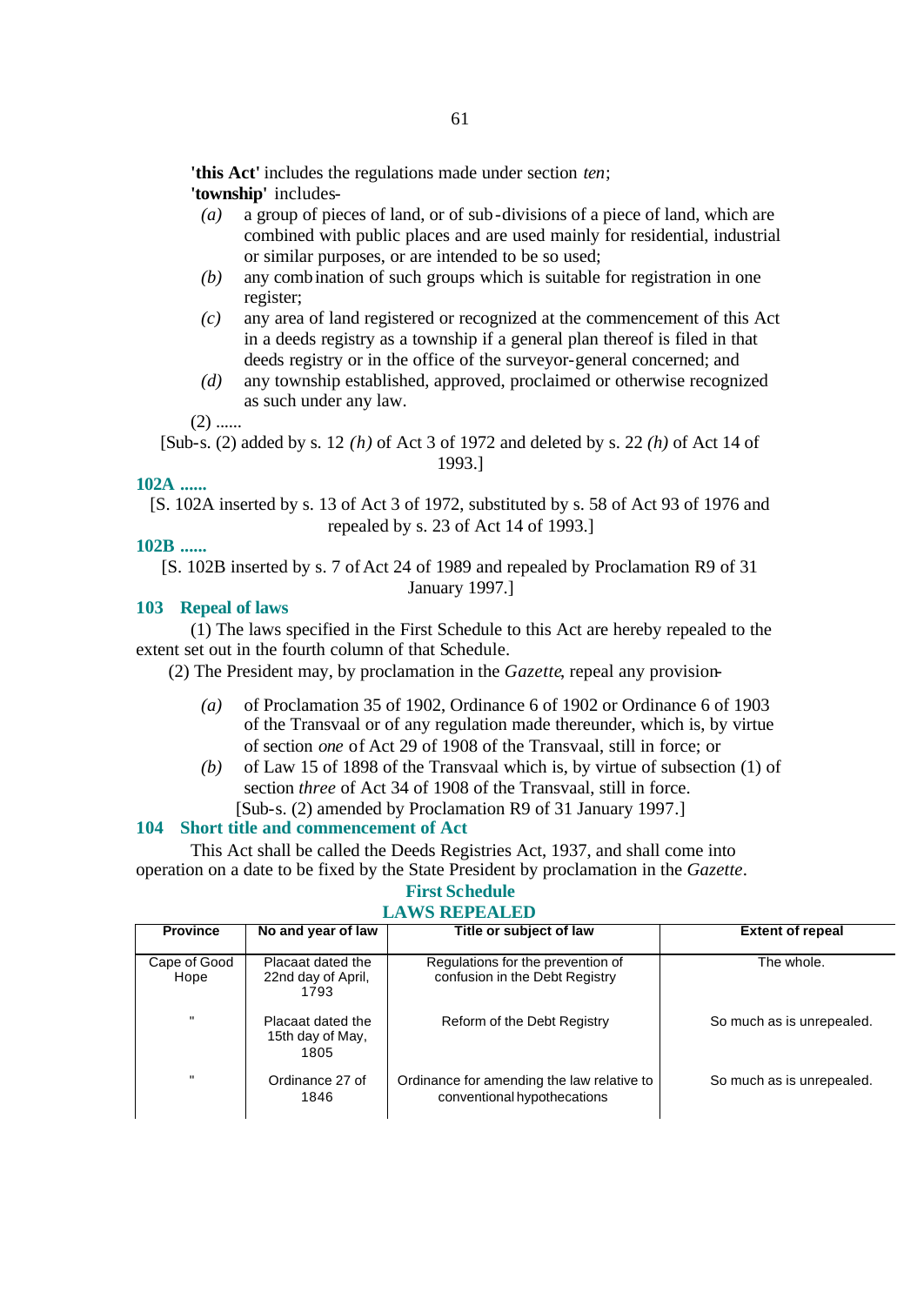| $\mathbf{u}$ | Act 25 of 1894 | Glen Grey Act, 1894                                                                                                                           | Section seventeen so far as it require<br>registration of transfer by the registral<br>deeds at Cape Town only.                                                                                                                   |
|--------------|----------------|-----------------------------------------------------------------------------------------------------------------------------------------------|-----------------------------------------------------------------------------------------------------------------------------------------------------------------------------------------------------------------------------------|
| Natal        | Law 22 of 1863 | To prevent community of goods attaching<br>to certain marriages and to enable the<br>spouses of such marriages to devise their<br>properties. | Sections two and seven so far as the<br>prescribe payment of a fee of £1 for t<br>registration of a contract, and sectio<br>seven so far as it permits the registrat<br>of non-notarial postnuptial and<br>antenuptial contracts. |
| $\mathbf{u}$ | Law 14 of 1882 | To amend Law 22 of 1863                                                                                                                       | Sections one and two so far as they<br>permit the registration of non-notaria<br>antenuptial contracts.                                                                                                                           |
| $\mathbf{u}$ | Law 19 of 1884 | To amend the law and practice of<br>registration                                                                                              | Sections three, four and eight                                                                                                                                                                                                    |
| Transvaal    | Act 25 of 1909 | Registration of Deeds and Titles Act, 1909                                                                                                    | Section fifty-five so far as it relates to t<br>deeds registries in the Transvaal.                                                                                                                                                |
| <b>Union</b> | Act 13 of 1918 | Deeds Registries Act, 1918                                                                                                                    | The whole.                                                                                                                                                                                                                        |
| $\mathbf{u}$ | Act 15 of 1922 | Deeds Registries Act, 1918, Amendment<br>Act, 1922                                                                                            | The whole.                                                                                                                                                                                                                        |

#### **Second Schedule**

[Second Schedule amended by s. 40 of Act 43 of 1957, by s. 37 of Act 43 of 1962, by s. 8 (1) of Act 61 of 1969, by s. 14 of Act 3 of 1972 and by s. 59 of Act 93 of 1976, repealed by s. 8 of Act 62 of 1984 and amended with retrospective effect (as contained in the Act immediately prior to the repeal of the Schedule) by Government Notice R388 of 7 March 1986.]

#### *PENDLEX: Deeds Registries Act 47 of 1937* **after amendment by the Magistrates' Courts Amendment Act 120 of 1993 Section 102 - definition**

**'court'** or **'the court'** means the provincial or local division of the Supreme Court having jurisdiction or any judge thereof and, in section 45*bis*, includes a family court established under section 2 *(k)* of the Lower Courts Act, 1944 (Act 32 of 1944), or any family magistrate of such court;

# *PENDLEX: Deeds Registries Act 47 of 1937* **after amendment by the Communal Land Rights Act 11 of 2004**

**Section 3 (1)** *(d)ter*

register deeds of communal land rights as contemplated in the Communal Land Rights Act, 2004;

#### **Section 3 (1)** *(d)ter* **(1A)**

register the conversion to full ownership of old and new order rights as contemplated in the Communal Land Rights Act, 2004;

#### **Section 3 (1)** *(d)ter* **(1B)**

register the cancellation of old order rights as contemplated in the Communal Land Rights Act, 2004;

#### **Section 16C - Registration of new order rights**

New order rights shall be transferred by means of a Deed of Communal Land Right as contemplated in the Communal Land Rights Act, 2004.